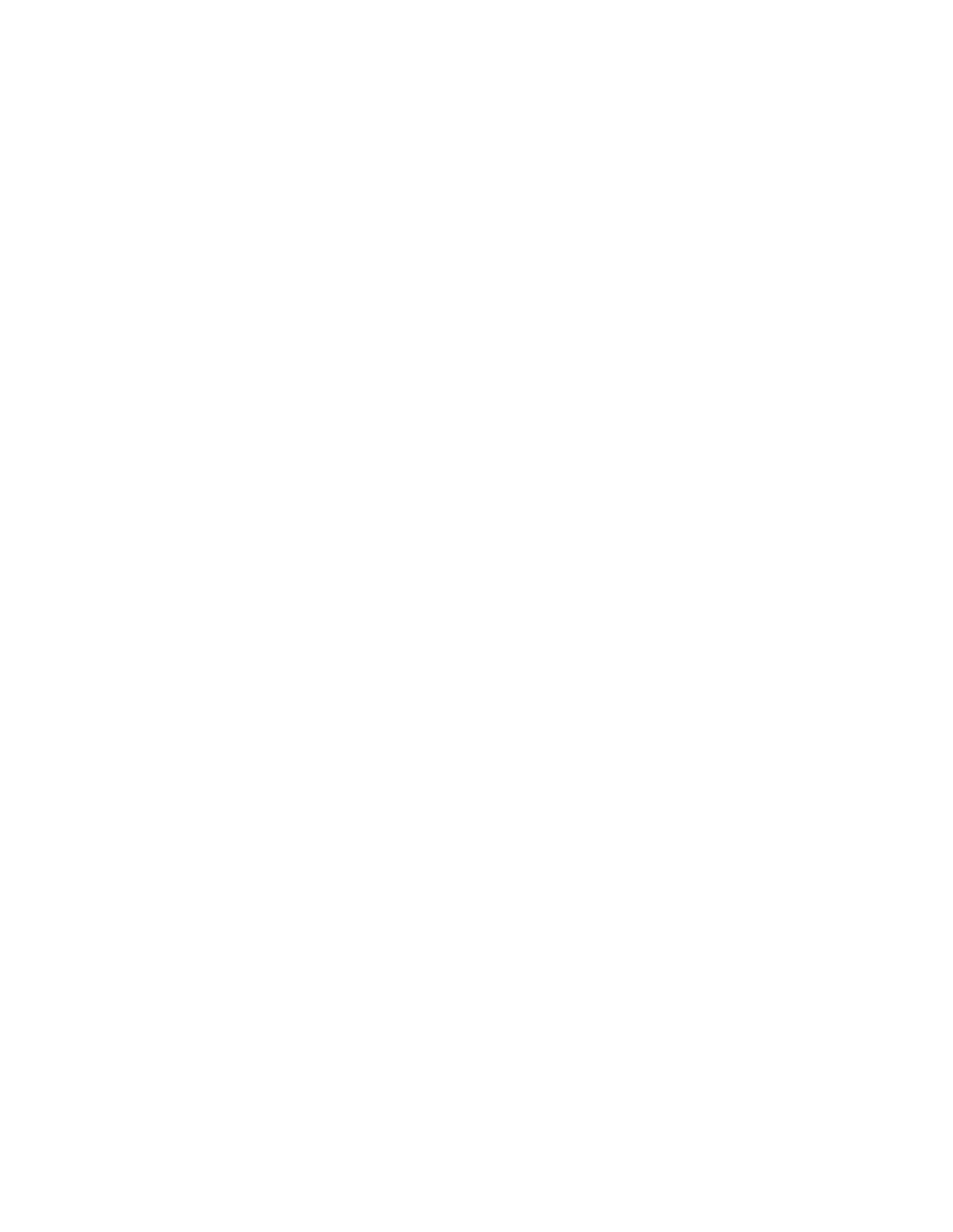## **IMF Working Paper**

## African Department

# **Monetary Policy Rules for Managing Aid Surges in Africa**

## **Prepared by Christopher Adam, Stephen O'Connell, Edward Buffie, Catherine Pattillo1**

Authorized for distribution by Piroska M. Nagy

July 2007

#### **Abstract**

# **This Working Paper should not be reported as representing the views of the IMF.**

The views expressed in this Working Paper are those of the author(s) and do not necessarily represent those of the IMF or IMF policy. Working Papers describe research in progress by the author(s) and are published to elicit comments and to further debate.

Since the turn of the century, aid flows to Africa have increased on average and become more volatile. As a result, policymakers, particularly in *post-stabilization* countries where inflation has only recently been brought under control, have been increasingly preoccupied with how best to deploy the available instruments of monetary policy without yielding on hard-won inflation gains. We use a stochastic simulation model, in which private sector currency substitution effects play a central role, to examine the properties of alternative monetary and fiscal policy strategies in the face of volatile aid flows. We show that simple monetary rules, specifically an (unsterilized) exchange rate crawl and a 'reserve buffer plus float'-under which the authorities set a time-varying reserve target corresponding to the unspent portion of aid financing and allow the exchange rate to float freely once this reserve target is satisfied—have attractive properties relative to a range of alternative strategies including those involving heavy reliance on bond sterilization or a commitment to a 'pure' exchange rate float.

JEL Classification Numbers: 023, E52, F31, F35

 $\overline{a}$ 

Keywords: Monetary policy, Africa, Aid volatility, stochastic simulation models.

Author's E-Mail Address: christopher.adam@economics.ox.ac.uk; cpattillo@imf.org soconne1@swarthmore.edu; ebuffie@indiana.edu;

<sup>&</sup>lt;sup>1</sup> This paper draws on work undertaken by the authors for the IMF Africa Department in late 2005. We gratefully acknowledge the Department's generous support. An earlier version of the paper was presented at the UNU-WIDER Conference on *Aid: Principles, Policies and Performance*, Helsinki June 2006. We thank A. Bulir, O. Celasun, J. Kim, L.Lipschitz, A.Mazarei, S. Peiris, M. Saxegaard, K Schmidt-Hebbel, T.Tressel, D.Vines and F. Zanna for helpful comments. All opinions expressed in this paper are, however, solely our own.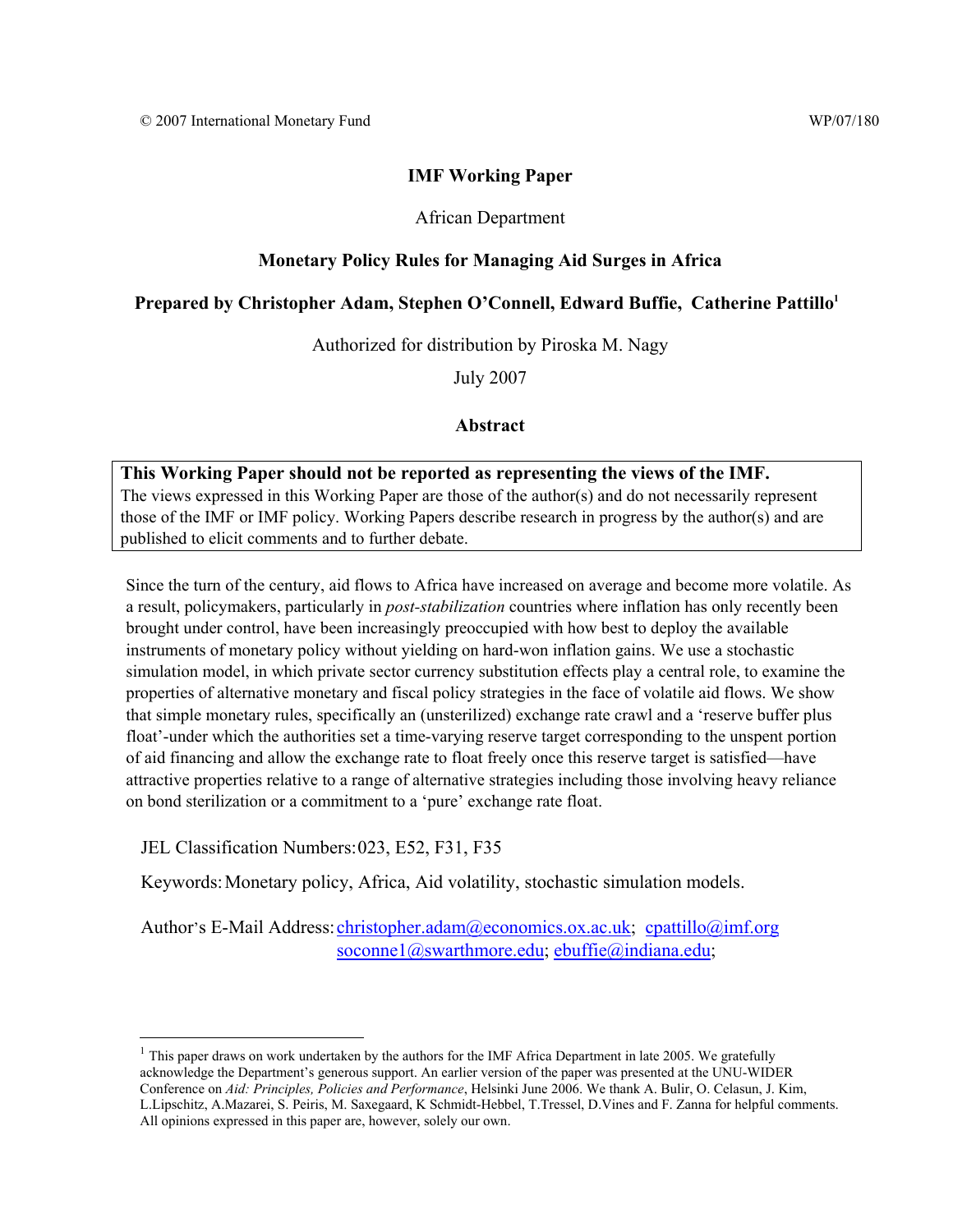| Contents | Page |
|----------|------|
|          |      |
|          |      |
|          |      |
|          |      |
|          |      |
|          |      |
|          |      |
|          |      |
|          |      |
|          |      |
|          |      |
|          |      |
|          |      |
|          |      |
|          |      |
|          |      |
|          |      |
| Tables   |      |
|          |      |
|          |      |
|          |      |
|          |      |
|          |      |
|          |      |
|          |      |
|          |      |

|--|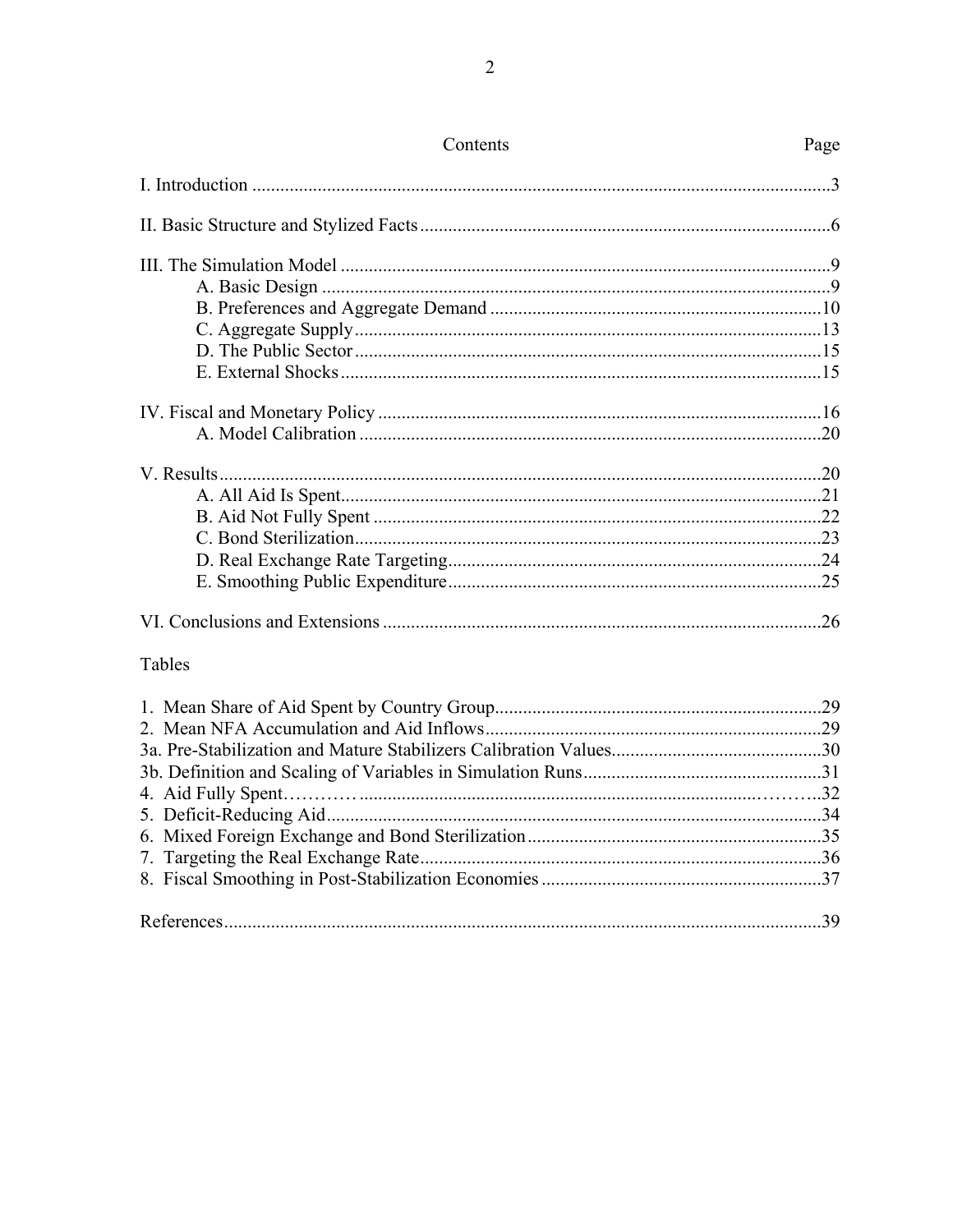#### **I. INTRODUCTION**

*"…even if government's domestic borrowing requirement remains low, a large aid-funded fiscal deficit can destabilize domestic financial markets…. To control the money supply in the face of a steep rise in liquidity arising from fiscal operations, the Central Bank had to step up the issuance of government securities to the domestic financial market….The only alternative sterilization instrument…was larger sales of foreign exchange, but this would have risked destabilizing the exchange rate."* [Brownbridge and Tumusiime-Mutebile, 2007].

Monetary management in the face of surging aid flows is a difficult business for African central bankers. Since the turn of the century, aid flows to the continent have, on average, increased in volume and become more volatile.<sup>2</sup> Moreover, inflows been increasingly targeted to general budget support and program assistance rather than to project financing; a larger proportion of aid therefore now passes through the government budget, reinforcing the link between aid and domestic credit creation. As a result, policymakers, particularly in *poststabilization* countries where inflation has only recently been brought under control, have been increasingly preoccupied with how best to deploy the available instruments of monetary policy without yielding on hard-won inflation gains. Eifert and Gelb (2005) and Foster and Killick (2007) even suggest that, in some instances, concerns with the short-run management of volatile aid inflows have threatened to overshadow broader considerations about the medium-term developmental rationale for aid, with the result that countries may seek to reduce their reliance on aid flows even when the medium-term returns to aid remain high and a number of donors remain committed to increasing their aid budgets in the coming years.

Central bankers' concerns span three main areas. The first is the perennial anxiety about 'Dutch Disease' effects of aid which may draw the authorities into attempts to prevent the temporary (or persistent) appreciation of the real exchange rate in order to forestall perceived losses in competitiveness. The second is the fear of fiscal destabilization. Volatile aid flows may induce public spending that is difficult to retrench when aid inflows recede, increasing the risk that the authorities will fall back on domestic deficit financing thereby jeopardising inflation control. As we discuss in a related paper,(Buffie *et al* 2006b), this risk remains even when governments plan to adjust expenditure in the face of volatile aid flows, but cannot credibly commit to do so. $3$  Third, as the quotation from Brownbridge and Tumusiime-Mutebile (2007) at the top of the paper indicates, even when questions of medium-term credibility and competitiveness are not in play policymakers may still believe that large aid inflows force them to steer a course between Scylla and Charybdis; between nominal (and real) exchange rate volatility on the one hand and high and volatile interest rates on the other, which, in turn, raise concerns about private investment, the lending behaviour of the banking system and the quasi-fiscal burden of increased domestic borrowing.

<sup>&</sup>lt;sup>2</sup> Gupta, Pattillo, and Wagh (2006), Bulir and Hamann (2006).

<sup>3</sup> Buffie *at al* (2006b).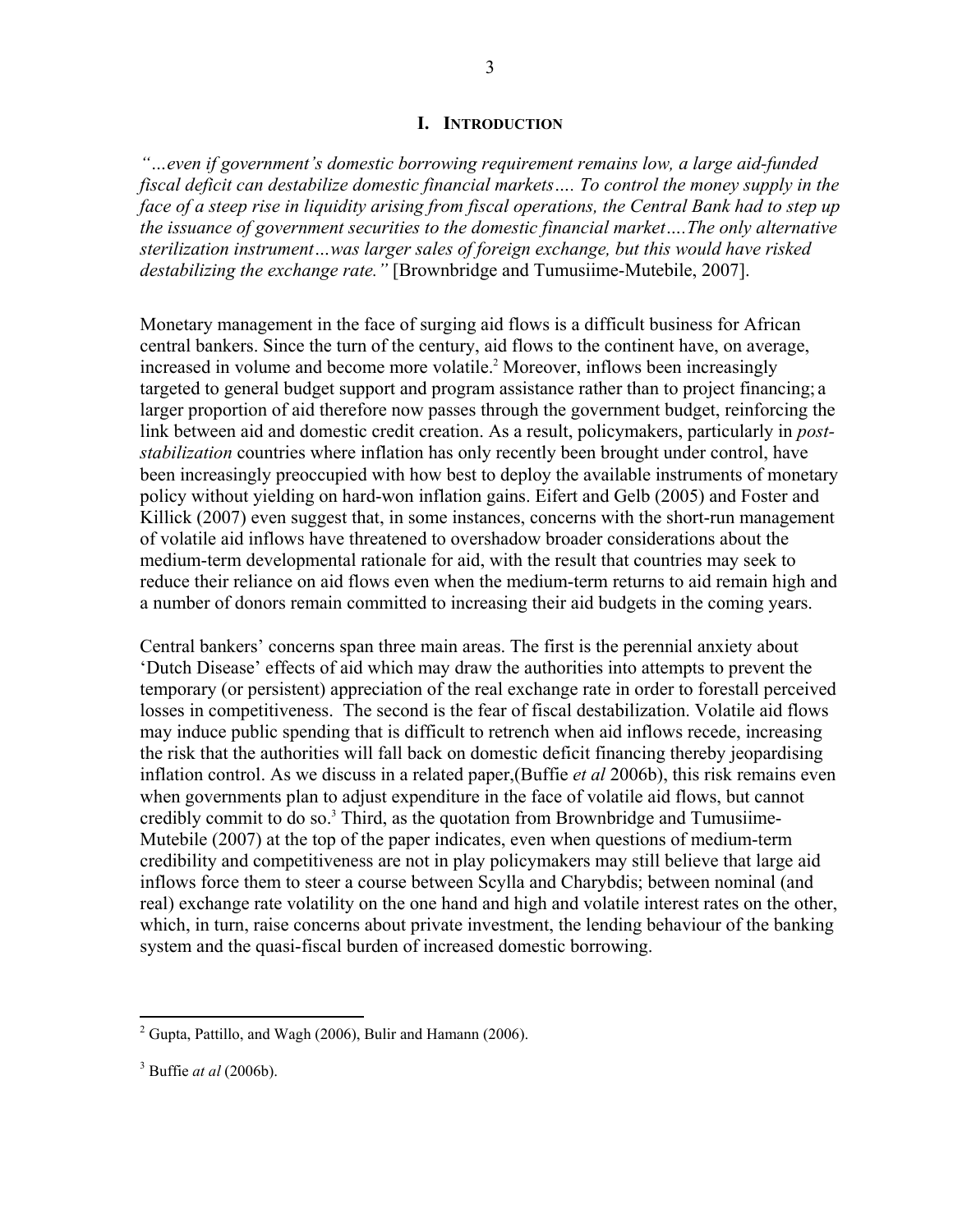What central bankers seek in these circumstances are monetary rules that provide guidance on how to navigate these concerns. Specifically, they want answers to a range of questions, including: How aggressively should the authorities seek to manage the path of the nominal exchange rate, if at all? What is the role of foreign reserves as a buffer to smooth the spending response to aid inflows? Should aid-related liquidity growth be sterilized through bond sales? Moreover, how should these considerations be traded off against other concerns that legitimately compete for policymakers' attention, including, about external competitiveness and the development of nascent domestic financial sectors?

By casting the monetary problem in terms of how the volatility of aid flows transmits into volatility in the path of expected future seigniorage, we show that simple monetary rules which stabilize this path for a given aid flow have attractive properties relative to a range of conventional alternative strategies including those involving heavy reliance on bond sterilization or a commitment to a pure exchange rate float. We consider two specific rules which achieve this objective, albeit in different ways. The first, which we refer to as a *reserve buffer plus float,* directly stabilizes the path of seigniorage by synchronizing foreign exchange sales to the growth in liquidity generated by domestic spending out of aid. This entails initially accumulating aid inflows as official foreign exchange reserves and then sterilizing the full domestic currency counterpart of aid-financed non-import spending through foreign exchange sales as it occurs.<sup>4</sup> When aid is the only source of volatility on the budget and there is no recourse to bond financing, the *reserve buffer plus float* is tantamount to targeting base money. The second rule, the *exchange rate crawl*, does not target liquidity growth directly but rather the authorities intervene in the foreign exchange market to keep the nominal exchange rate close to its long-run equilibrium rate of depreciation. In doing so, the authorities respond to the latent pressures coming through the private capital account which, in turn, reflect underlying changes in the demand for and supply of domestic liquidity.

In the face of an aid surge, the *buffer plus float* and *crawl* imply broadly similar patterns of reserve accumulation and exchange rate movements. The difference is operationally significant, however. Under a *crawl*, the central bank targets the nominal exchange rate, without reference to the pattern of government spending and liquidity creation, whereas under the *buffer plus float*, the central bank does not pay direct attention to the nominal exchange rate. Instead it sets a time-varying reserve target that corresponds to aid financing that has not yet been spent, and allows the exchange rate to float freely once this reserve target is satisfied.

 $\overline{a}$ 

<sup>&</sup>lt;sup>4</sup> Throughout this paper, we model budgetary aid as accruing in the form of dollar deposits owned by the Central Bank. Until aid dollars are sold by the central bank, an aid surge has no impact on seigniorage, because net international reserves and net domestic credit to government change in equal and opposite directions. As aid is spent (increasing the fiscal deficit), the import component of spending continues to leave domestic liquidity unchanged because net international reserves fall by the import component of the rise in the fiscal deficit (while in the background, net domestic credit rises by the same amount). The liquidity injection associated with aid corresponds to the non-import component of aid-financed spending. A *buffer plus float* policy uses foreign exchange sales to sterilize this in full, leaving seigniorage unchanged.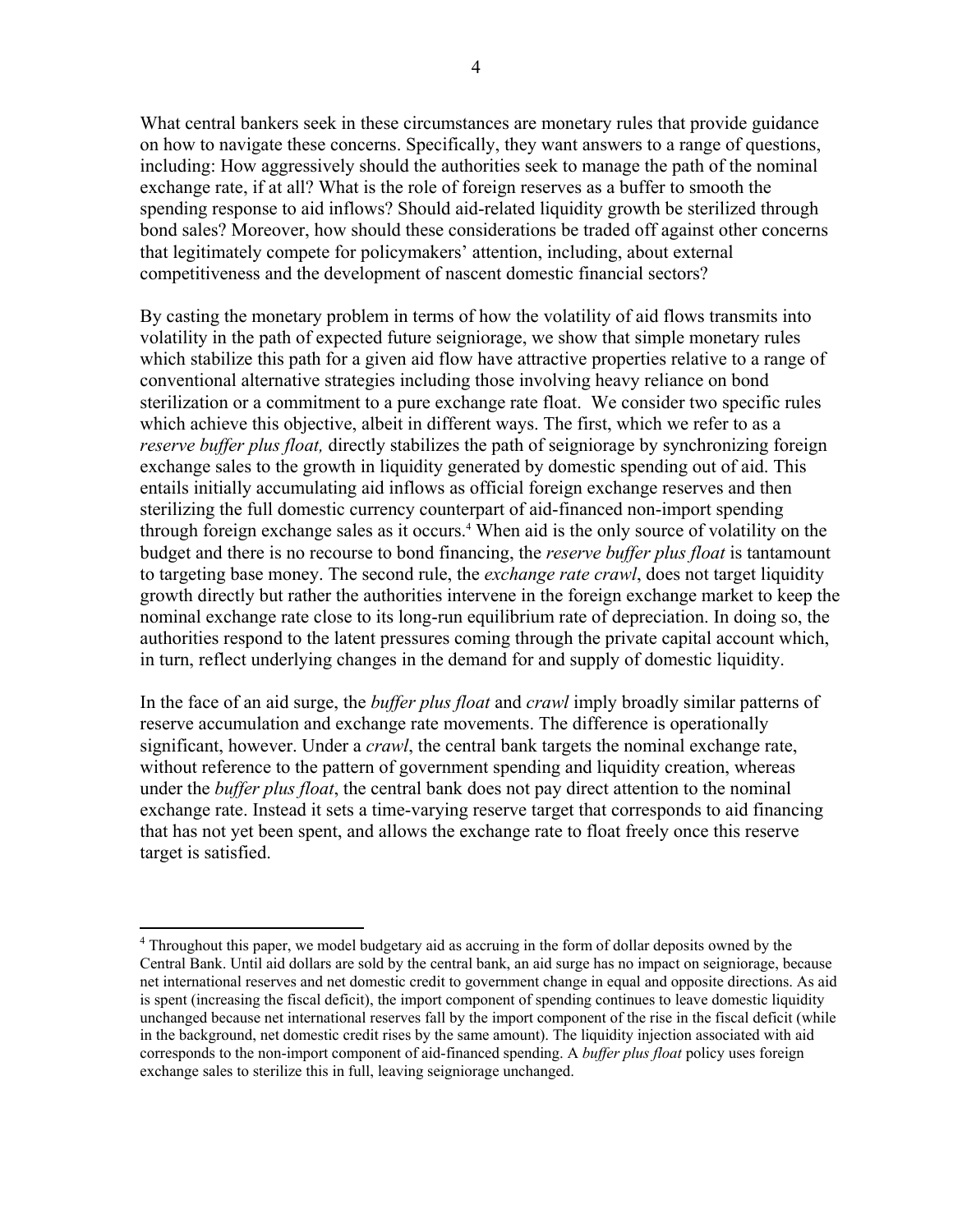We show that both of these rules are robust to plausible variations in the fiscal response to aid. While there is a strong general presumption that a portion of any large aid surge should be held aside initially rather than being immediately spent, a distinction can be made between responses that reduce the present value of expected future seigniorage and those that alter the pattern of seigniorage over time. We refer to the former, which arises when aid substitutes for domestic deficit financing in support of a fiscal consolidation, as *deficit-reducing* aid. Amongst countries still struggling to bring inflation under control, the return to using some portion of the aid to reduce the present value of the government's domestic financing requirement is likely to be particularly high.<sup>5</sup>

Alternatively the fiscal authorities may primarily (or, indeed, in addition) be concerned to smooth the profile of government expenditure relative to that of aid, thereby altering the timing of a given present value of seigniorage requirements. The desire to delay some portion of aid-financed spending may reflect conventional welfare-based motives for expenditure smoothing, concerns about real exchange rate volatility, or, as we discuss in detail in Buffie *et al* (2006b), a desire to manage credibility in circumstances when donors cannot commit to aid flows on an ongoing basis and where public expenditure is difficult to reverse.

These arguments are illustrated using a stochastic simulation model.<sup>6</sup> The defining feature of our model is a characterization of households' portfolio choices and the financing options facing government that reflects the 'imperfectly open' capital account structures pervasive in much of Sub-Saharan Africa. Thus, the private sector engages in currency substitution but neither it nor the public sector has direct access to world capital markets. Hence, domestic government debt, which is the only marketable debt instrument in the economy, is effectively non-tradable so that domestic interest rates are not tied down by interest parity conditions. The model is calibrated to reflect key structural features of low-income African economies, both *pre-* and *post-stabilization* countries.7

For the most part, we adopt a strictly positive analysis geared to characterizing how different policy packages affect the volatility of inflation, real interest rates, output, and the real exchange rate. We therefore eschew an explicit welfare perspective. We show that strategies involving more or less active foreign exchange intervention and reserve buffering designed to smooth the path of domestic deficit financing serve best to moderate short-run macroeconomic volatility, including avoiding excessive real exchange rate volatility.

<sup>7</sup> *Post-stabilization* countries—referred to as *mature stabilizers* by the IMF—are those that have established track records of fiscal discipline and low inflation over a sustained period of time. These include, for example, Tanzania and Uganda since the mid-1990s.

 $\overline{a}$ <sup>5</sup> Retiring privately domestic debt is one way of doing this, but we will focus on reducing the domestic credit requirement, i.e., reducing seigniorage relative to the no-aid counterfactual.

<sup>&</sup>lt;sup>6</sup> Our model sits alongside and shares similarities with a number of recent papers emanating from the IMF concerned with the same topic including, Arellano *et al* (2005), Berg *et al* (2007), Pratti and Tressel (2006) and Peiris and Saxegaard (forthcoming). Many of the broader issues of the macroeconomic management of aid in low income countries, including the questions of aid absorption and policy responses to the transfer problem in the face of dynamic growth externalities, are also discussed in the collection edited by Isard *et al* (2006).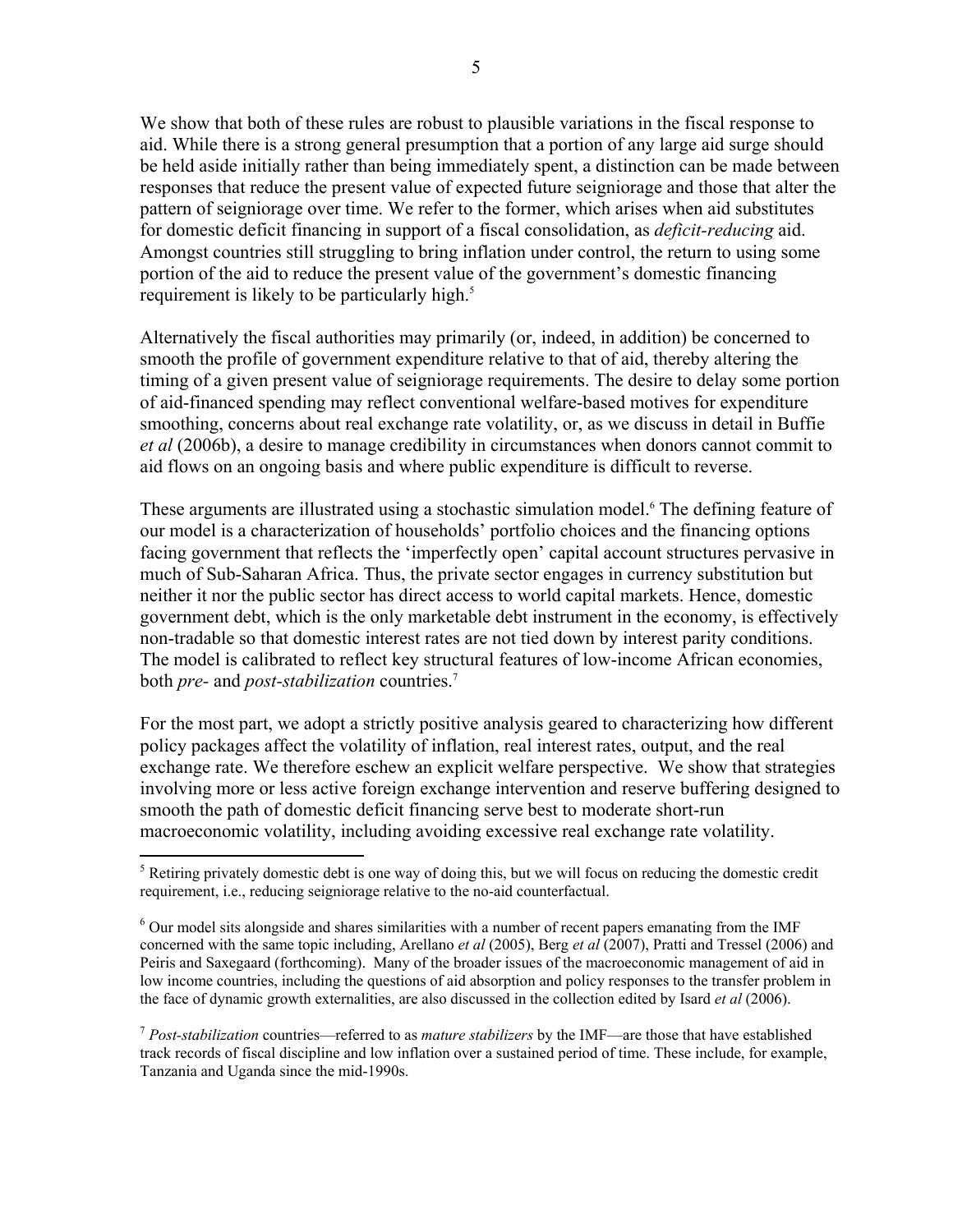Moreover, our results suggest that for pre-stabilization countries, where the fiscal response to aid typically involves a substantial reduction in domestic deficit financing requirements, the *reserve plus buffer* strategy may be inefficiently tight. In these circumstances, a managed float, with little or no sterilization of increases in the monetary base, better accommodates the increased demand for money associated with declining inflation and delivers a more attractive way of smoothing macroeconomic volatility.

While the paper is entirely focused on the management of aid flows, the close parallels with the management of commodity price volatility should not be overlooked. Similar macroeconomic management concerns preoccupy policymakers in commodity-dependent economies, especially in natural-resource economies where fiscal linkages via the budget mean the transmission channels from external price volatility to the domestic economy closely resemble those operating in the presence of aid volatility. The basic insights from this paper therefore carry over.

The remainder of the paper is structured as follows. In Section 2, we provide some motivation for the formal simulation analysis by establishing the main lines of our argument and presenting some stylized facts which will shape the calibration of the simulation model. Section 3 then describes the structure of the model (although readers interested only in the core message of the paper can easily skip this section), and in Section 4, we specify reaction functions for fiscal and monetary policy. Section 5 presents and discusses the simulation results. Section 6 concludes.

#### **II. BASIC STRUCTURE AND STYLIZED FACTS**

We develop the simulation model in detail in the following sections. The central insights from our paper, however, derive directly from the basic accounting identities constraining public sector behaviour and the reaction functions that frame fiscal and monetary policy choices. The first identity is the consolidated budget constraint of the public sector, which we define in nominal terms as

(1) 
$$
\Delta M + \Delta B - \Delta NIR = DF = \text{F} \cdot \text{N} \cdot \text{N} \cdot \text{N} \cdot \text{N} \cdot \text{N} \cdot \text{N} \cdot \text{N} \cdot \text{N} \cdot \text{N} \cdot \text{N} \cdot \text{N} \cdot \text{N} \cdot \text{N} \cdot \text{N} \cdot \text{N} \cdot \text{N} \cdot \text{N} \cdot \text{N} \cdot \text{N} \cdot \text{N} \cdot \text{N} \cdot \text{N} \cdot \text{N} \cdot \text{N} \cdot \text{N} \cdot \text{N} \cdot \text{N} \cdot \text{N} \cdot \text{N} \cdot \text{N} \cdot \text{N} \cdot \text{N} \cdot \text{N} \cdot \text{N} \cdot \text{N} \cdot \text{N} \cdot \text{N} \cdot \text{N} \cdot \text{N} \cdot \text{N} \cdot \text{N} \cdot \text{N} \cdot \text{N} \cdot \text{N} \cdot \text{N} \cdot \text{N} \cdot \text{N} \cdot \text{N} \cdot \text{N} \cdot \text{N} \cdot \text{N} \cdot \text{N} \cdot \text{N} \cdot \text{N} \cdot \text{N} \cdot \text{N} \cdot \text{N} \cdot \text{N} \cdot \text{N} \cdot \text{N} \cdot \text{N} \cdot \text{N} \cdot \text{N} \cdot \text{N} \cdot \text{N} \cdot \text{N} \cdot \text{N} \cdot \text{N} \cdot \text{N} \cdot \text{N} \cdot \text{N} \cdot \text{N} \cdot \text{N} \cdot \text{N} \cdot \text{N} \cdot \text{N} \cdot \text{N} \cdot \text{N} \cdot \text{N} \cdot \text{N} \cdot \text{N} \cdot \text{N} \cdot \text{N} \cdot \text{N} \cdot \text{N} \cdot \text{N} \cdot \text{N} \cdot \text{N} \cdot \text{N} \cdot \text{N} \cdot \text{N} \cdot \text{N} \cdot \text{N} \cdot \text{N} \cdot \text{N} \cdot \text{N} \cdot \text{N} \cdot \text{N} \cdot \text{N} \cdot \text{N} \cdot \text{N} \cdot \text{N} \cdot \text{N} \cdot \text{N} \cdot \text{N} \cdot
$$

where *DF* is domestic financing of the consolidated public sector deficit. Equation (1) states that the fiscal deficit net of aid is ultimately financed through some combination of seigniorage (increases in the monetary base,  $\Delta M$ ), domestic borrowing ( $\Delta B$ ), and depletion of official net international reserves  $(-\Delta NIR)$ .<sup>8</sup> The second identity is the balance of payments, which takes the form

(2) 
$$
-\Delta NIR - \Delta NFA = CA Deficit - Net Aid,
$$

 $\overline{a}$ 

<sup>&</sup>lt;sup>8</sup> To keep the exposition simple, we have assumed that no non-grant foreign financing passes through the budget.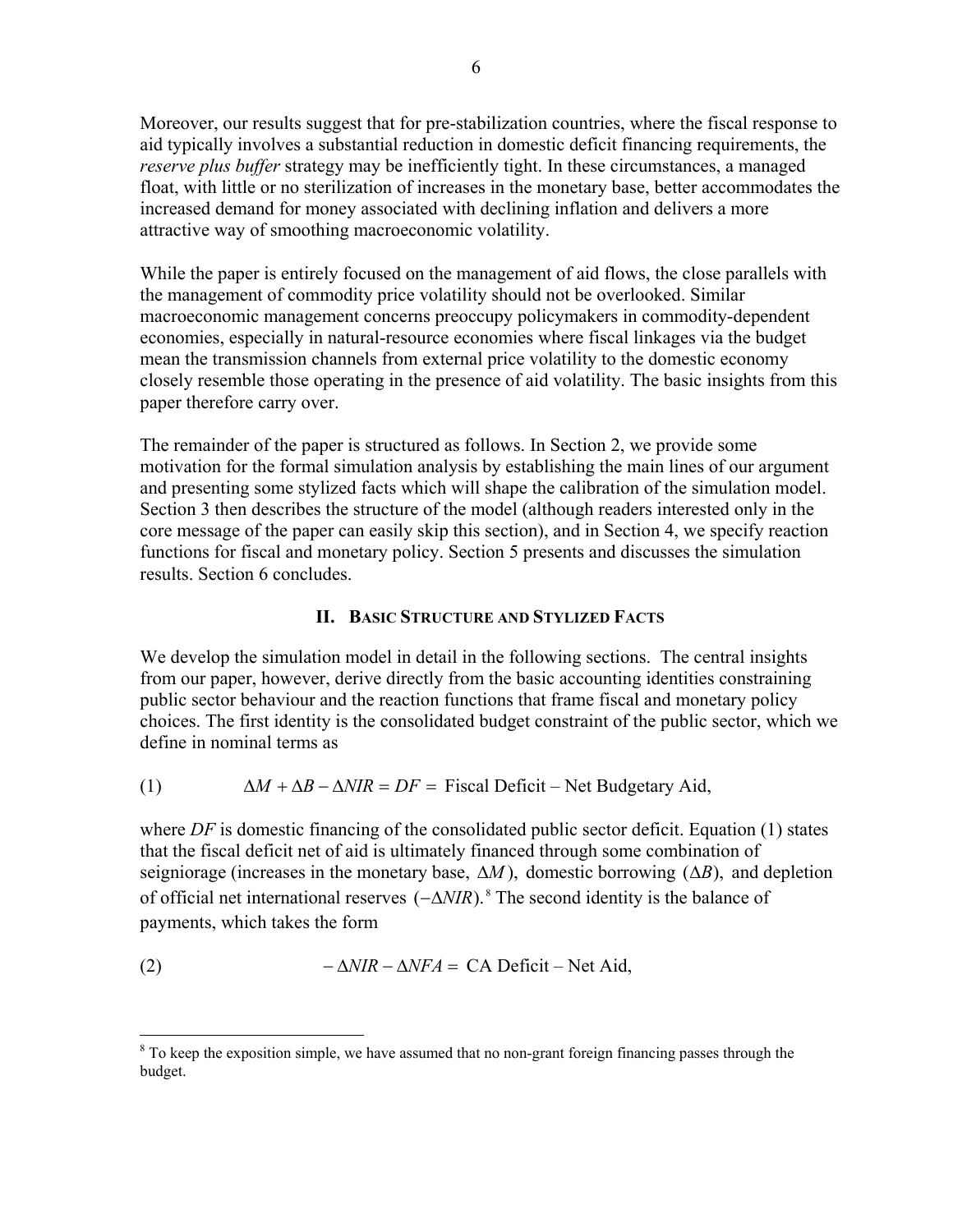where Δ*NFA* is the change in private net foreign assets and CA is the current account before grants. Net Aid may in practice include flows that do not enter the fiscal accounts. Normalizing the world price of imports to 1 and dividing by the exchange rate  $E_t$ , we can express these constraints in terms of imports (the numeraire in our simulation model) as

(3) 
$$
\Delta m_t + t + p_t \Delta b_t - \Delta z_t = d_t - a_t
$$

and

$$
c_t + \Delta f_t = a_t - \Delta z_t.
$$

In these equations, *m*, *b*, *z,* and *f* are the real monetary base, (indexed) government bonds, net international reserves, and private net foreign assets;  $t_t = \frac{x_t}{1 + x_t} m_{t-1}$ *t*  $t_i = \frac{x_i}{1 + x_i} m_{i-1}$  is revenue from the

inflation tax (*x* is the rate of depreciation of the nominal exchange rate); *d* and *c* are the fiscal and current account deficits before aid; and *a* is net budgetary aid (here assumed equal here to net aid).

The right-hand side of (3)—which determines the total change in public sector liabilities or, in the present context, the government's domestic financing requirement—is the province of fiscal policy. Assuming government revenue is constant, the key fiscal choice is how much of the temporary aid inflow to spend in the current period. This choice determines the overall public sector deficit net of aid period-by-period. Monetary policy, in turn, may have important indirect effects on the fiscal position (for example via domestic debt service costs), but its fundamental domain is the *composition* of the left-hand side of (1), taking the righthand side as given. The monetary authorities' instruments are  $\Delta z$ , which is determined by foreign exchange intervention, and  $\Delta b$ , which is determined through open-market operations. Together these instruments determine the path of  $\Delta m$ , and  $t$ , given the private sector's demand for money.

To study the monetary and fiscal responses to aid shocks, we start from a steady state in which the fiscal deficit is financed by a combination of aid and the inflation tax, and the current account deficit is fully financed by aid. Writing (3) in terms of deviations from the steady state, the path of seigniorage then satisfies

(5) 
$$
\Delta m_t + t - \overline{t} = (d_t - \overline{d}) - [\Delta z_t - (a_t - \overline{a})] - p_t \Delta b_t.
$$

On receipt, any aid that is not immediately self-sterilizing through increased government imports creates an equal and offsetting increase in foreign exchange reserves and net central bank credit to the government. Ignoring self-sterilizing aid, then, domestic liquidity is 'instantaneously' unchanged by the receipt of aid  $(d<sub>r</sub> - \overline{d} = 0$  and  $\Delta z<sub>r</sub> = a<sub>r</sub> - \overline{a}$  in (5)). Subsequently, however, the government's spending decision  $(d_t - \overline{d})$  and the monetary authority's choices regarding reserve accumulation  $( \Delta z_i )$  and bond operations  $( \Delta b_i )$  play central roles in shaping the macroeconomic response to aid. For plausible paths of aidinduced spending, our interest is in finding monetary policy rules that have straightforward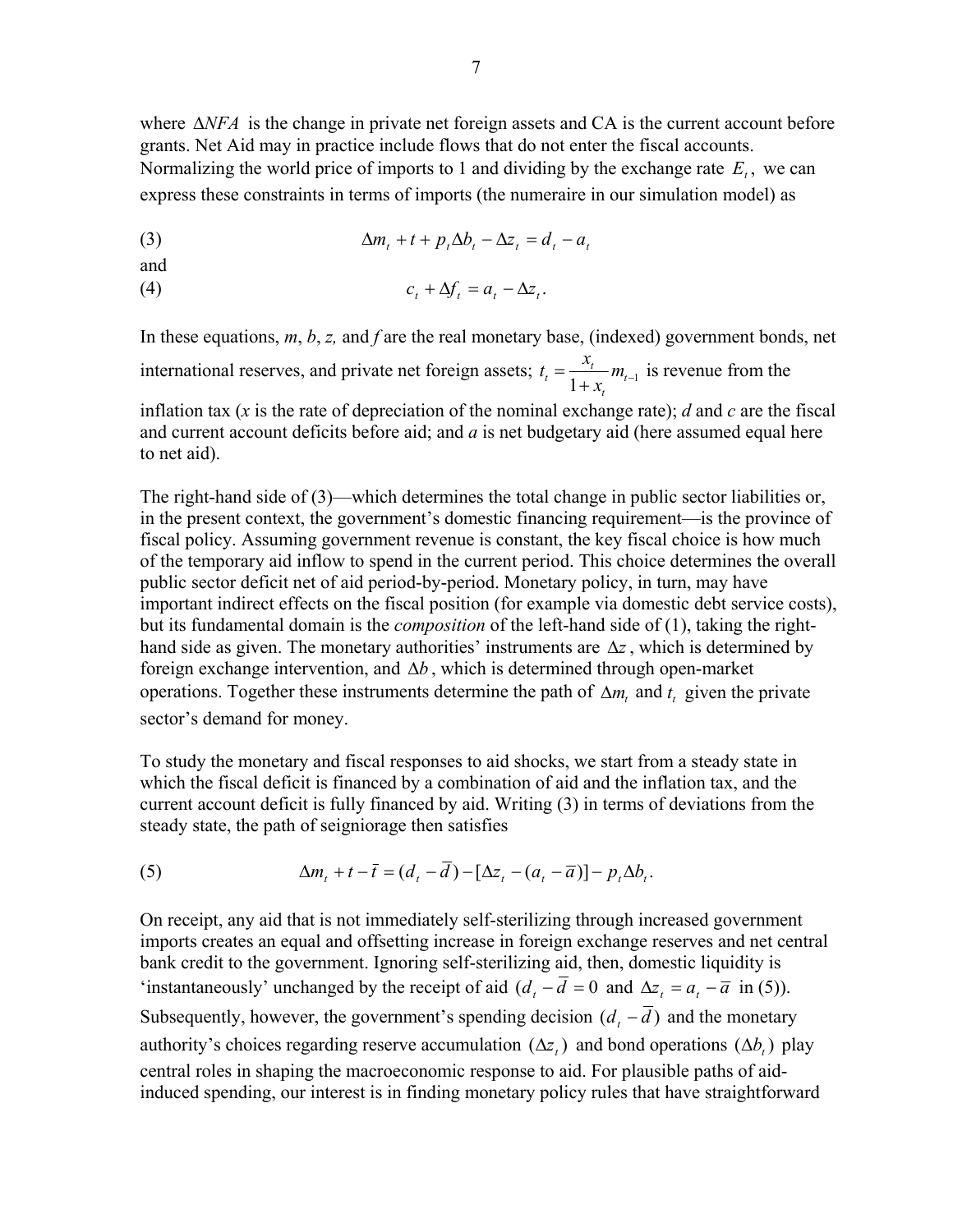operational features and that deliver acceptable responses of inflation, real exchange rates, and real interest rates to large and temporary shocks to aid.

Tables 1 and 2 provide evidence on the actual responses of fiscal deficits and reserve accumulation to aid surges in Sub-Saharan Africa. In contrast to the appealing benchmark of 'fully spent' and 'fully absorbed' aid (Berg *et al* 2007), aid has rarely increased the fiscal deficit dollar for dollar and has frequently been accompanied by significant official reserve accumulation.<sup>9</sup>

Table 1 reports the average propensity to spend out of aid. Across SSA spending out of aid has averaged about 75 cents on the dollar, although a clear distinction emerges between *prestabilization* countries, like Malawi, the Democratic Republic of Congo (until very recently), and Uganda (until the early 1990s), and *post-stabilization* ones such as Tanzania and Uganda since the early 1990s. The markedly lower propensity to spend out of aid amongst the former group is likely to reflect the differential importance attached to inflation stabilization and to institutional reform in the design of monetary and fiscal policy. Pre-stabilization countries face the challenge of establishing credible fiscal discipline, while post-stabilization ones face the more modest challenge of maintaining it. Hence, in pre-stabilization countries, there is a strong presumption that a portion of any major aid inflow will continue to be used to support a reduction in inflation: the fiscal deficit after grants will be allowed to fall so that the domestic financing requirement is reduced. Amongst post-stabilization countries, in contrast, there is no intrinsic need to reduce seigniorage, because inflation is reliably anchored by ongoing fiscal discipline a major aid inflow may or may not end up substituting for domestic deficit financing. The path of domestic financing will therefore be more likely to reflect other considerations, including the government's perception of the permanence of aid and its preferences regarding the relative importance of smoothing government spending and domestic financing.

Table 2 suggests in addition that aid flows in general, and surges in particular, tend to be met by substantial official reserve accumulation. This is particularly strong amongst mature stabilizers, reinforcing the view expressed by Berg *et al* (2007) and Foster and Killick (2006) amongst others that central banks' concerns about nominal and real exchange rate appreciation have drawn them into relatively heavy foreign exchange intervention in the face of aid surges.

In Section 4, we develop a fiscal reaction function that describes the response to aid in terms of *deficit reduction* and *fiscal smoothing* parameters. To characterize monetary policy, we embed the management of aid flows within a broader framework that allows alternative

1

<sup>&</sup>lt;sup>9</sup> In this context, spending out of aid is measured by the increase in the fiscal deficit before grants and absorption by the increase in the current account deficit before grants. As argued lucidly by the IMF (2005), the conventional development rationale for aid suggests that aid should be allowed reasonably quickly to produce a dollar-for-dollar increase in the former (to maximize the contribution of aid to public goods and services), and also the latter (to maximize the resource transfer from donors). Our evidence bears directly on fiscal response, which as we show is typically partial. It bears only indirectly on the current account response, because as equation (2) makes clear, this is not a policy variable unless the private capital account is zero, which it decidedly is not, even among low-income African countries.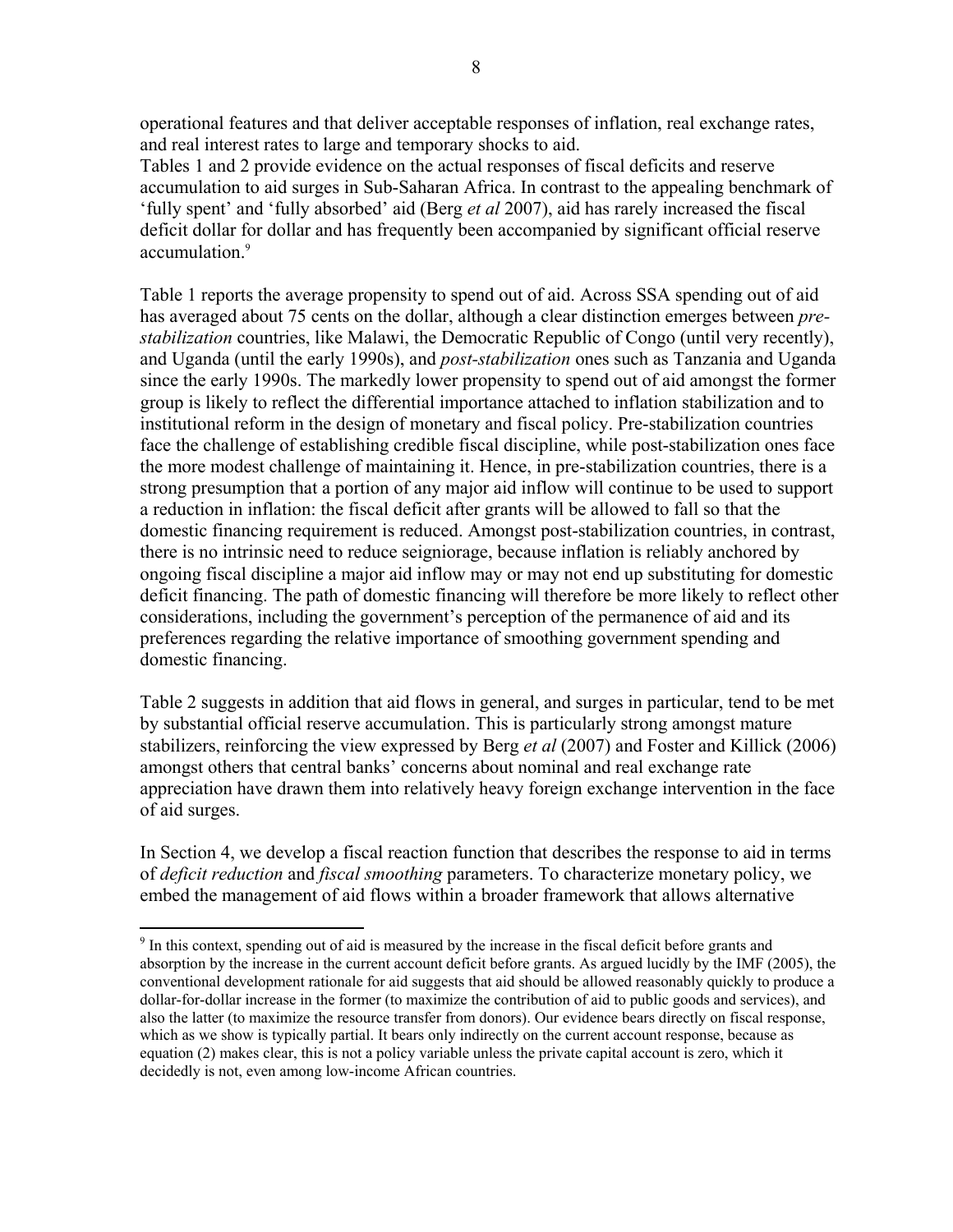degrees of commitment to monetary and exchange rate targets. Taking the stochastic aid inflow as given and assuming a small range of alternative fiscal responses, we examine the properties of alternative monetary policy responses in terms of their impact on inflation, the exchange rate, interest rates and the level and composition of private spending and the current account. Throughout, we maintain the assumption that the fiscal authorities move first, and do so in fully credible manner, both in the eyes of the monetary authorities and of the private sector. We briefly consider the issue of the credibility of fiscal policy in the final section.

#### **III. THE SIMULATION MODEL**

#### **A. Basic Design**

We work with a simple optimizing two-sector dependent economy model with currency substitution in which both domestic and foreign currencies delivery liquidity services.<sup>10</sup> The representative private agent consumes traded imports and non-traded final goods and accumulates financial wealth in the form of three assets: domestic currency, foreign currency, and government bonds. There are no banks so that money is base money and foreign currency balances are held in non-interest-bearing forms. Capital mobility is imperfect: government bonds, which are indexed to consumer prices, are non-traded while the private agent has no access to foreign bonds. Nonetheless, the private capital account is open so that the private agent can accumulate or decumulate foreign currency through transactions with the central bank or current account surpluses.

Given our focus on the short-run management of the demand side effects of aid surges, the supply side of the model economy has been kept deliberately simple. Thus we assume the economy produces exported and non-tradable goods using sector-specific capital, an intermediate import (oil) and labour, which is intersectorally mobile. The aggregate capital stock is fixed and there is no investment. However, we allow for two adjustment mechanisms on the supply side. In the first, we assume fully flexible prices and wages, so that full employment prevails and the relative supply of exported and non-traded goods is governed by the real exchange rate for exports. We assume a relatively low elasticity of substitution in production, which implies that shocks to sectoral supplies and demands have a relatively strong effect on the real exchange rate.<sup>11</sup> The second adjustment mechanism assumes that non-traded goods prices are sticky so that the output of non-traded goods is demanddetermined in the short run. In this case, macroeconomic adjustment can then take place off the production frontier, via booms or recessions in the nontraded goods sector.<sup>12</sup> The

 $\overline{a}$ 

 $10$  This money-in-the-utility-function model shares a similar structure with that developed in Buffie (2003) and Buffie *et al* (2004). The stochastic version we develop here is a variant of the model introduced in O'Connell *et al* (2007).

 $11$  Although the model does not explicitly allow for capital accumulation, the consequences of supply-side adjustment on the real exchange rate can be approximated by assuming a higher inter-sectoral elasticity of substitution than is currently imposed.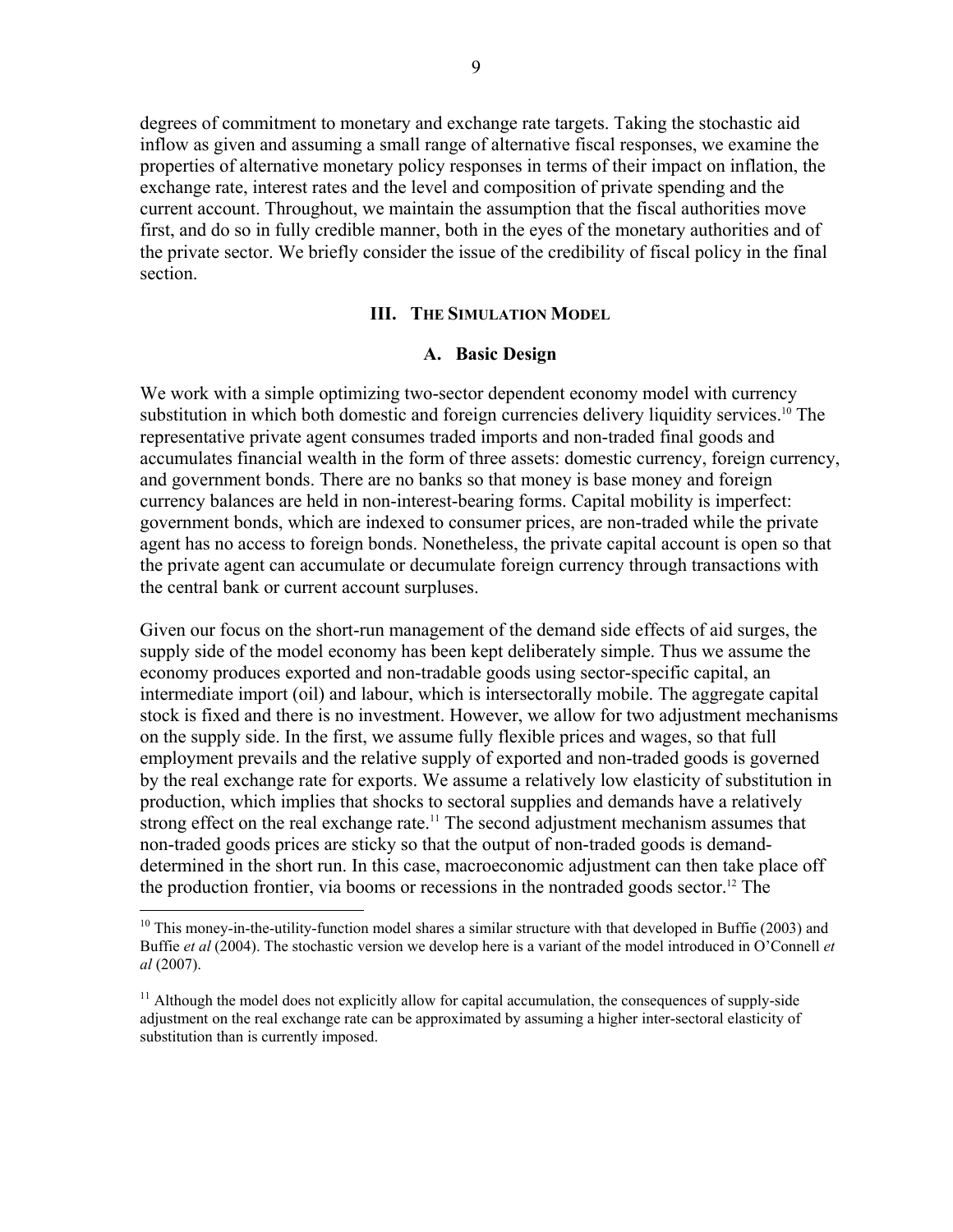simulations reported below focus entirely on this second case; readers are referred to O'Connell *et al* (2007) for a comparison with the flex-price representation of the supply side.

As described above, macroeconomic policy choices are defined through linear policy rules for government and the central bank. Taking the tax structure as given, fiscal policy consists purely of the spending response to the aid shock which determines the path of domestic financing (see equation (2) above), while on the monetary side, two independent rules define how the instruments of indirect monetary control—transactions in foreign exchange and government securities with the private sector—are deployed.

Finally, the model is closed by defining a stochastic process for the external shocks. In this case we limit the sources of external volatility to stochastic shocks in the net aid inflow.13

## **B. Preferences and Aggregate Demand**

The representative household maximizes an expected utility function of the form

$$
E_t \sum_{s=t}^{\infty} \beta^{s-t} \left( \frac{C_s^{1-\tau^{-1}}}{1-\tau^{-1}} + \frac{hL_s^{1-\tau^{-1}}}{1-\tau^{-1}} \right),
$$

where  $\tau$  is the inter-temporal elasticity of substitution,  $\beta = (1 + \rho)^{-1}$  is the discount factor, and the consumption and liquidity aggregates *C* and *L* are CES functions of the underlying goods and currencies:

$$
C_t \equiv \left(k_N C_{Nt}^{\frac{\alpha-1}{\alpha}} + k_I C_{lt}^{\frac{\alpha-1}{\alpha}}\right)^{\frac{\alpha}{\alpha-1}} \qquad L_t \equiv \left\{k_M \left(\frac{M_t}{P_t}\right)^{\frac{\sigma-1}{\sigma}} + k_F \left(\frac{E_t f_t}{P_t}\right)^{\frac{\sigma-1}{\sigma}}\right\}^{\frac{\sigma}{\sigma-1}}.
$$

Here  $C_N$  and  $c_k$  are consumption of non-traded and imported goods,  $M_t$  and  $f_t$  are end-ofperiod holdings of domestic and foreign currency, *Et* is the nominal exchange rate in units of local currency per unit of foreign currency, and *P* is an exact consumption-based price index.<sup>14</sup>

 $13$  This simple one-shock structure is nested within a higher dimension structure in which we allow for the stochastic determination of commodity export prices, non-tradable output (via rainfall volatility) and for volatility in intermediate input prices ('oil shocks'). Given the specific focus on managing aid shocks we suppress these other sources of volatility in this paper.

<sup>14</sup> Given the CES structure for the consumption aggregate,  $P_t = (k_N^{\alpha} P_N^{1-\alpha} + k_I^{\alpha} P_H^{1-\alpha})^{1-\alpha}$ .  $P_{t}=\left(k_{N}^{\alpha}P_{Nt}^{1-\alpha}+k_{I}^{\alpha}P_{It}^{1-\alpha}\right)^{\frac{1}{1-\alpha}}$ 

 $12$  In the sticky-price version, we assume that labour is sector-specific, so that value-added in the exportables sector is fixed, aside from supply shocks.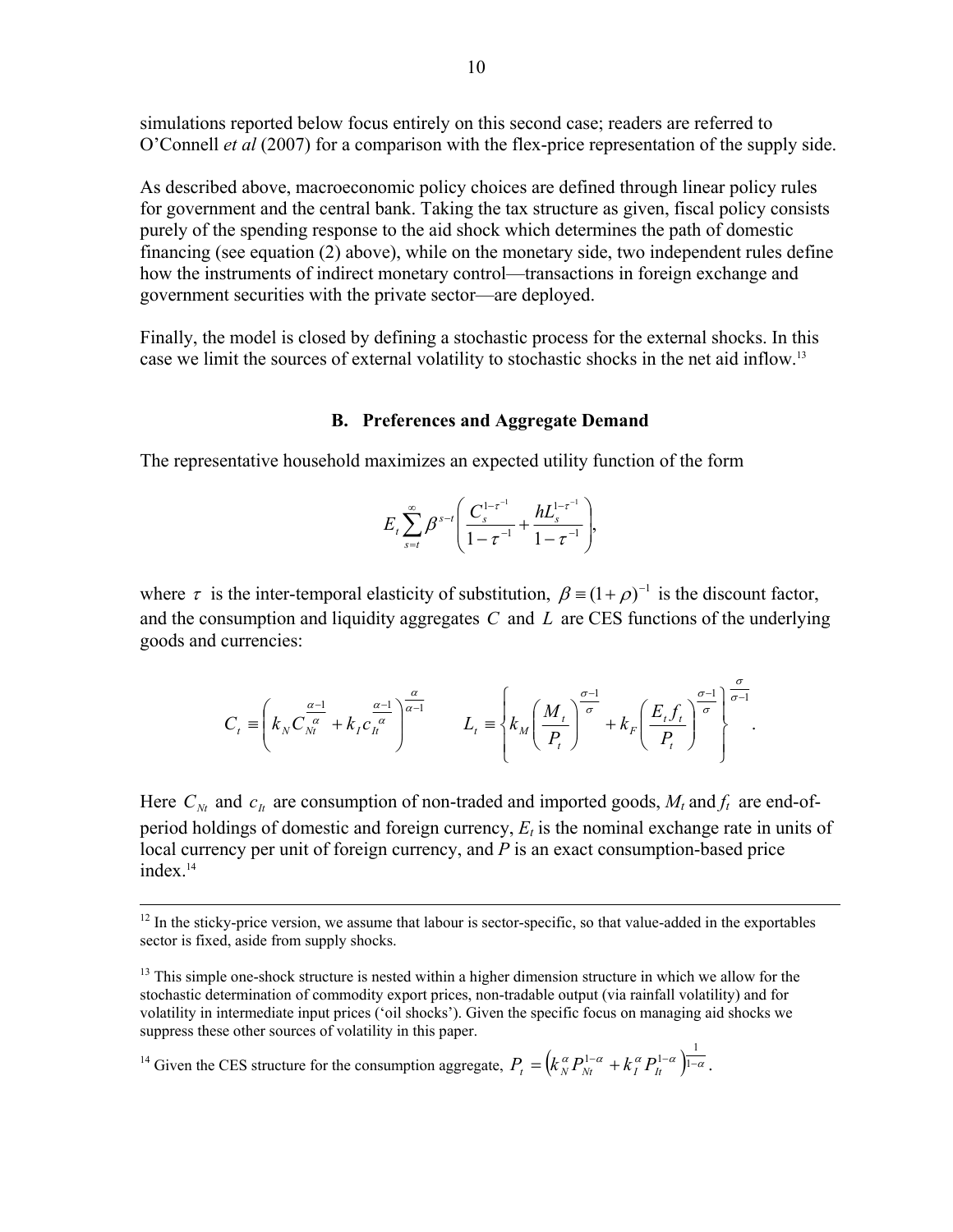Households have access to government bonds whose yield is indexed to *P* so that financial wealth acquired in period *t* is given by  $W_t = M_t + P_t b_t^P + E_t f_t$ . Using *Y* to denote the noninterest income of the household sector and *TR* to denote taxes net of transfers received from the government, the household sector's overall budget constraint in nominal terms is

$$
W_{t} = M_{t-1} + R_{t-1}P_{t}b_{t-1}^{P} + E_{t}f_{t-1} + Y_{t} - TR_{t} - P_{t}C_{t},
$$

where  $P_t C_t = (P_{Nt} C_{Nt} + P_{n} C_{t})$  and where  $R_{t-1} = 1 + r_{t-1}$  is the real interest factor applicable to bonds carried over from period *t*–1. Assuming PPP for traded goods and normalizing the foreign price of importables to 1, we divide by  $E_t$ , to express this in terms of imports. Using lower-case letters to denote stocks or flows measured in terms of imported goods, this yields

$$
w_{t} = m_{t} + p_{t}b_{t}^{P} + f_{t} = X_{t}^{-1}m_{t-1} + R_{lt}p_{t-1}b_{t-1}^{P} + f_{t-1} + y_{t} - tr_{t} - p_{t}C_{t},
$$

where  $\Pi_t = 1 + \pi_t = P_t / P_{t-1}$  and  $X_t = 1 + x_t = E_t / E_{t-1}$  are the current-period inflation and depreciation factors and  $R_{lt} = 1 + r_{lt} = R_{lt-1} \prod_{t} / X_{lt}$  is the real interest factor in terms of importables (note that as of period *t*−1, the real yield  $R<sub>h</sub>$  is uncertain even though  $R<sub>t-1</sub>$  is known). The price of the consumption aggregate in terms of imported goods,  $p_t$ , is a function of the real exchange rate for imports,  $e_t = P_{Nt} / E_t$ :

(6) 
$$
p_{t} = \frac{P_{t}}{E_{t}} = (k_{N}^{\alpha}e_{t}^{1-\alpha} + k_{I}^{\alpha})^{\frac{1}{1-\alpha}}.
$$

Rearranging terms and using  $R_i = I_i / X_i$  (for  $I_i = 1 + i_i = R_{i-1} \Pi_i$ ) to simplify further, we can write the household sector's budget constraint as

(7) 
$$
\Delta w_t = r_{lt} w_{t-1} - \frac{i_t}{1 + x_t} m_{t-1} - \frac{i_t - x_t}{1 + x_t} f_{t-1} + y_t - tr_t - p_t C_t.
$$

The first-order conditions for maximizing utility subject to the sequence of budget constraints include, along with appropriate transversality conditions, the consumption Euler equation

(8) 
$$
C_t^{-\tau^{-1}} = \beta E_t \left[ \frac{R_{I,t+1} p_t}{p_{t+1}} C_{t+1}^{-\tau^{-1}} \right] = \beta R_t E_t C_{t+1}^{-\tau^{-1}}
$$

along with the following currency demand conditions

(9) 
$$
\left(\frac{m_t}{p_t}\right)^{-\frac{1}{\sigma}} = \left(\frac{1}{hk_M}\right)L_t^{\left(\frac{\sigma-\tau}{\sigma\tau}\right)}\beta E_t^{\left[\frac{i_{t+1}}{1+\pi_{t+1}}C_{t+1}^{-\tau^{-1}}\right]}
$$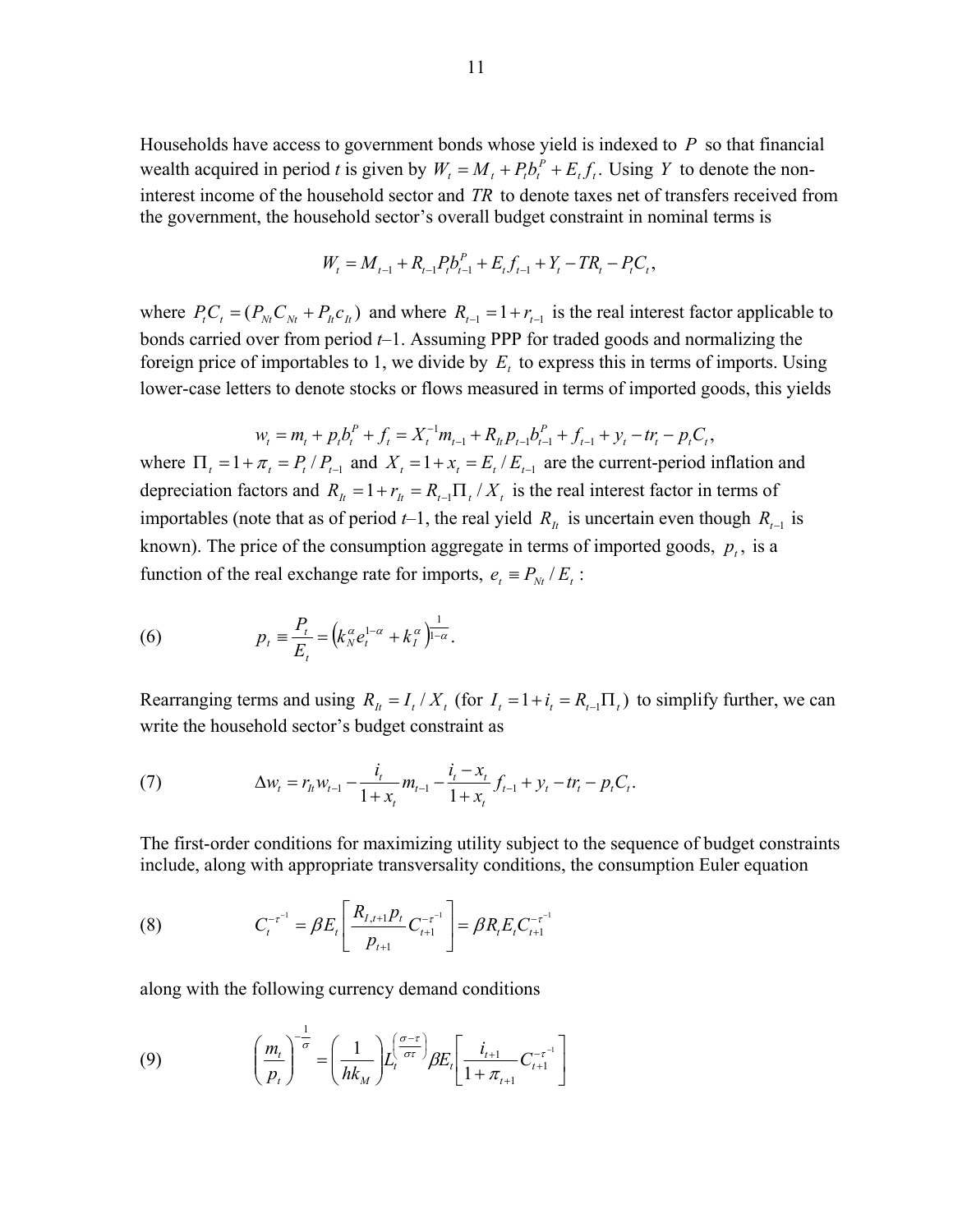and

(10) 
$$
\left(\frac{f_t}{p_t}\right)^{-\frac{1}{\sigma}} = \left(\frac{1}{hk_F}\right)L_t^{\left(\frac{\sigma-\tau}{\sigma\tau}\right)}\beta E_t^{\left[\frac{i_{t+1} - x_{t+1}}{1 + x_{t+1}}C_{t+1}^{-\tau^{-1}}\right]}.
$$

Given the central role that portfolio behaviour plays in our analysis, it is convenient to examine the properties of the currency demand function in a little more detail. By linearizing (9) and (10) around the steady state, so that  $\tilde{m}_t$  and  $\tilde{f}_t$  denote log deviations from the steady state, we can express the relative demand for domestic and foreign currencies as

$$
\frac{\tilde{m}_t}{\tilde{f}_t} = \phi_0 - \phi_i \cdot {}_{t}i_t + \phi_x \cdot (i_t - {}_{t}x_{t+1}),
$$

where  $\phi_i = \sigma /(\bar{i} > 0$  and  $\phi_x = \sigma /(\bar{i} - \bar{x}) > 0$ . Here *i<sub>i</sub>* is the nominal interest rate on government securities and  $_{t} x_{t+1}$  is the expected rate of depreciation of the local currency between periods *t* and  $t+1$ ,<sup>15</sup> and  $\overline{i}$  is the steady-state value of the interest rate. Relative currency demand thus depends on the relative opportunity cost of holding domestic or foreign currency,  $i_t$  and  $i_t - x_{t+1}$  respectively, rather than government bonds. The sensitivity of relative currency demand to these opportunity costs is an increasing function of the elasticity of currency substitution.

The demand for domestic currency, in turn, is given by

$$
\log \tilde{M}_t - \log \tilde{P}_t = \eta_0 - \eta_i \cdot i_t + \eta_x \cdot (i_t - x_{t+1}) + \log \tilde{C}_t,
$$

where  $\tilde{C}_t$  is (the log deviation from steady state of )total spending by the private sector. The semi-elasticities of domestic currency demand are given by  $\eta_i = [\tau + (1 - \nu)(\sigma - \tau)]\bar{i}^{-1} > 0$ and  $\eta_x = (1 - v)(\sigma - \tau)/(\bar{i} - \bar{x}) > 0$ , where *v* is the steady-state share of domestic currency in liquidity services,  $\vec{i} = \rho + \vec{\pi}$  is the nominal interest rate and  $\rho$  the rate of time preference. The steady-state inflation elasticity of the demand for domestic money is defined as

(11) 
$$
\varepsilon = \overline{\pi} \cdot \eta_i = [\tau + (1 - \nu)(\sigma - \tau)](\overline{\pi}/\overline{i}).
$$

For any positive steady-state inflation rate, this is a small number when the currency substitution and inter-temporal substitution elasticities are the same ( $\sigma = \tau$ ). But, as noted

 $\overline{a}$ 

<sup>&</sup>lt;sup>15</sup> Expected depreciation is  $_{t} x_{t+1} \equiv ( {_{t} E_{t+1} - E_{t} } ) / E_{t}$ .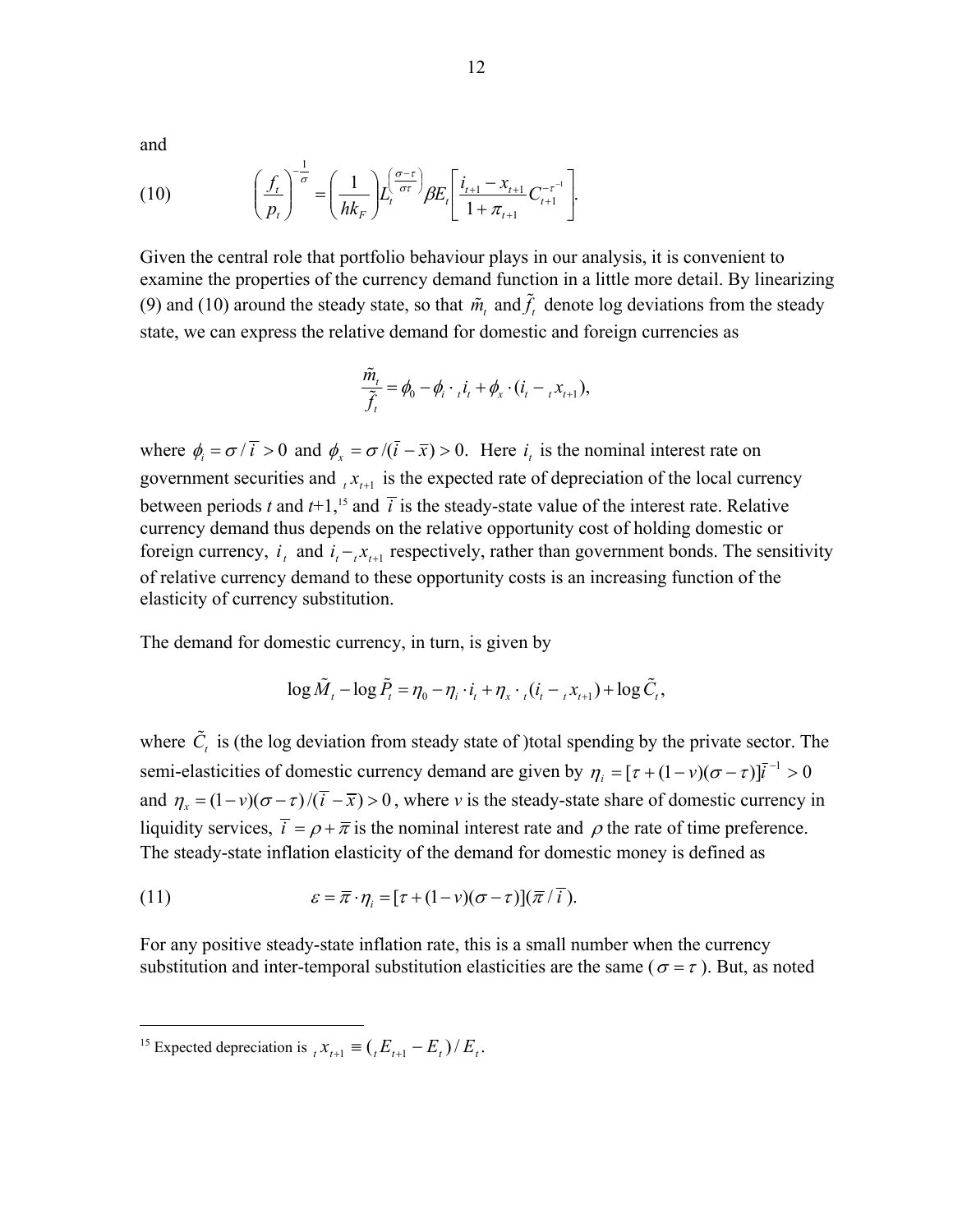below, most evidence suggests that  $\sigma \gg \tau$  so that empirically realistic calibrations can easily generate large elasticities.

The portfolio behaviour described in these equations has conventional properties. First, the demands for both currencies are unit-elastic with respect to spending on goods and services. Second, holding the nominal interest rate constant, an increase in expected depreciation  $(x_{t+1})$  shifts desired portfolios in favour of foreign currency. As long as  $\sigma > \tau$ , this is accomplished partly through an absolute reduction in the real demand for domestic currency. Finally, a rise in the domestic interest rate reduces the real demand for domestic currency, as long as steady-state inflation is not too high.<sup>16</sup>

The parameters  $\sigma$  and  $\tau$  therefore play a critical role in governing the behaviour of the private sector. On their own, higher degrees of substitutability ( $\sigma$ ) tend to provoke larger portfolio reallocations and therefore greater pressures on the nominal exchange rate in response to shocks. A higher value of the inter-temporal elasticity of substitution ( $\tau$ ), other things equal, tends to produce greater volatility in consumption and the current account and less volatility in the real interest rate. In this paper, we set  $\sigma = 2$  and  $\tau = 0.50$  which correspond to mid-range values from the limited empirical evidence of these parameters.<sup>17</sup> Combined with initial steady state values of  $\pi$ , *i*, and *v*, these values imply steady state inflation elasticities of the demand for money of 0.53 for mature stabilizers and 0.62 for high-inflation, low-credibility countries (see Table 3a).

#### **C. Aggregate Supply**

For given fixed capital endowments, aggregate domestic output is defined in terms of a constant elasticity of transformation aggregator over exportable and non-tradable production

(12) 
$$
\overline{Q} = \left[ \delta Q_N^{(1+\eta)/\eta} + (1-\delta)Q_X^{(1+\eta)/\eta} \right]^{\eta/(1+\eta)}
$$

1

<sup>&</sup>lt;sup>16</sup> When steady-state inflation is zero, steady-state nominal depreciation,  $\bar{x}$ , must also be zero, and the impact of higher nominal interest rates is negative, because  $\eta_x - \eta_i = -\tau/\bar{i}$ . This effect can be reversed when steady-state inflation is positive, if there is a high degree of portfolio substitution  $(\sigma \gg \tau)$ . Holding expected depreciation constant, a rise in the nominal interest rate *increases* the relative demand for domestic currency as long as steady-state inflation is positive. This effect emerges because a higher nominal interest rate, given a fixed, positive rate of expected depreciation, reduces the *relative* opportunity cost of domestic currency,  $i_t$  /( $i_t - x_{t+1}$ ). <sup>17</sup> There are no reliable direct estimates for the elasticity of substitution between domestic and foreign money

for any African countries. Estimates for Latin America generate numbers in the range 0.75 to as much as 7, although the top-end estimates appear extremely large (e.g. Ramirez-Rojas (1985), Giovannini and Turtleboom (1994)). Hence our choice of 2.0. There is a stronger degree of consensus concerning the value of inter-temporal elasticity of substitution (see, for example Agenor and Montiel, 1999). However, in view of the uncertainty on these key parameter values we re-run the simulations under lower values of both parameters (i.e.  $\sigma = 0.75$  and  $\tau = 0.25$ ). These simulations are available on request. Changing these parameters alters the model properties in intuitive ways but do not substantially alter our central insights.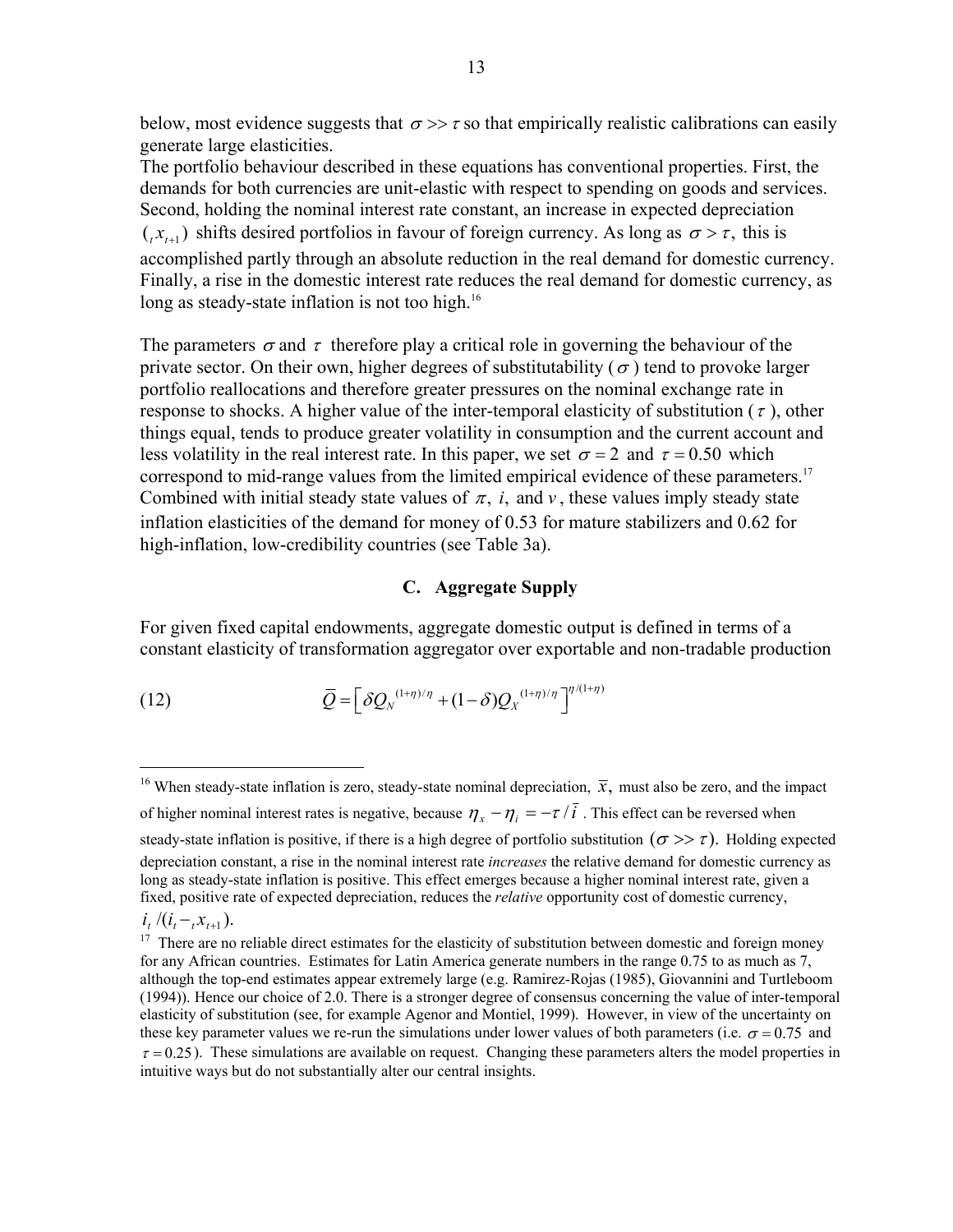where  $\eta$  is the elasticity of transformation in output. Measured in importables, fullemployment GDP is given as:

(13) 
$$
y = e \left( 1 - \omega_N \left( \frac{p^0}{e} \right) \right) Q_N + p_X \left( 1 - \omega_X \left( \frac{p^0}{p_X} \right) \right) Q_X
$$

for sectoral supply functions  $Q_N$  and  $Q_X$ , where  $p_X$  is the world price of the exportable in terms of the importable (the barter terms of trade),  $p^{\circ}$  the world oil price and  $\omega_{N}$  and  $\omega_{N}$  the cost share of intermediate inputs in gross costs in the non-tradable and tradable sectors respectively.

While our PPP assumption rules out sticky prices for exports, the assumption of flexible domestic prices is less appealing for nontraded goods. To accommodate the possibility of price stickiness, we allow for Calvo (1983) pricing in the non-tradable goods market. Assuming that an individual firm's opportunity to change its price arrives as a Poisson process with parameter  $\lambda$ , the price level chosen by adjusting firms in period *t* satisfies

$$
\log P_{Nt}^A = [1 - (1 - \lambda)\Gamma] \log P_{Nt}^* + (1 - \lambda)\Gamma E_t \log P_{N, t+1}^A.
$$

where  $\log P_{N,t+k}^*$  is the target (log) price in  $t+k$ , and  $\Gamma$  the discount factor. Since a proportion λ of (the large number of) firms ends up changing prices in period *t*, the aggregate price level for nontraded goods satisfies  $\log P_{Nt} = \lambda \log P_{Nt}^A + (1 - \lambda) \log P_{N,t-1}$ . In the meantime, the actual output of nontraded goods is demand determined. We model the optimal price as a function of the aggregate price level and the gap between the output of nontraded goods and their supply at full employment. Thus

$$
\log P_{Nt}^* = \log P_{Nt} + \zeta \cdot \left[ \frac{C_{Nt}(e, C_t) + G_{Nt} - \varphi_{Nt} Q_N(e_{Xt})}{\varphi_{Nt} Q_N(e_{Xt})} \right], \qquad \zeta > 0.
$$

These three equations yield the sector-specific Phillips Curve

$$
(14) \qquad \log P_{Nt} - \log P_{N,t-1} = \Gamma E_t [\log P_{N,t+1} - \log P_{Nt}] + \psi \cdot \left[ \frac{C_{Nt}(e_t, C_t) + G_{Nt} - \varphi_{Nt} Q_N(e_{Xt})}{\varphi_{Nt} Q_N(e_{Xt})} \right],
$$

where  $\psi = \frac{\zeta \lambda}{1 - \lambda} [1 - (1 - \lambda) \Gamma] > 0$ . High values of  $\psi$  imply greater price flexibility, and as  $\psi \rightarrow \infty$  equation (14) approaches the flexible-price market-clearing condition in the nontraded goods market,  $\varphi_{Nt} Q_N(e_{X_t}) = C_{Nt}(e_t, C_t) + G_{Nt}$ . To ensure that the Natural Rate Hypothesis holds, we impose  $\Gamma = 1$ .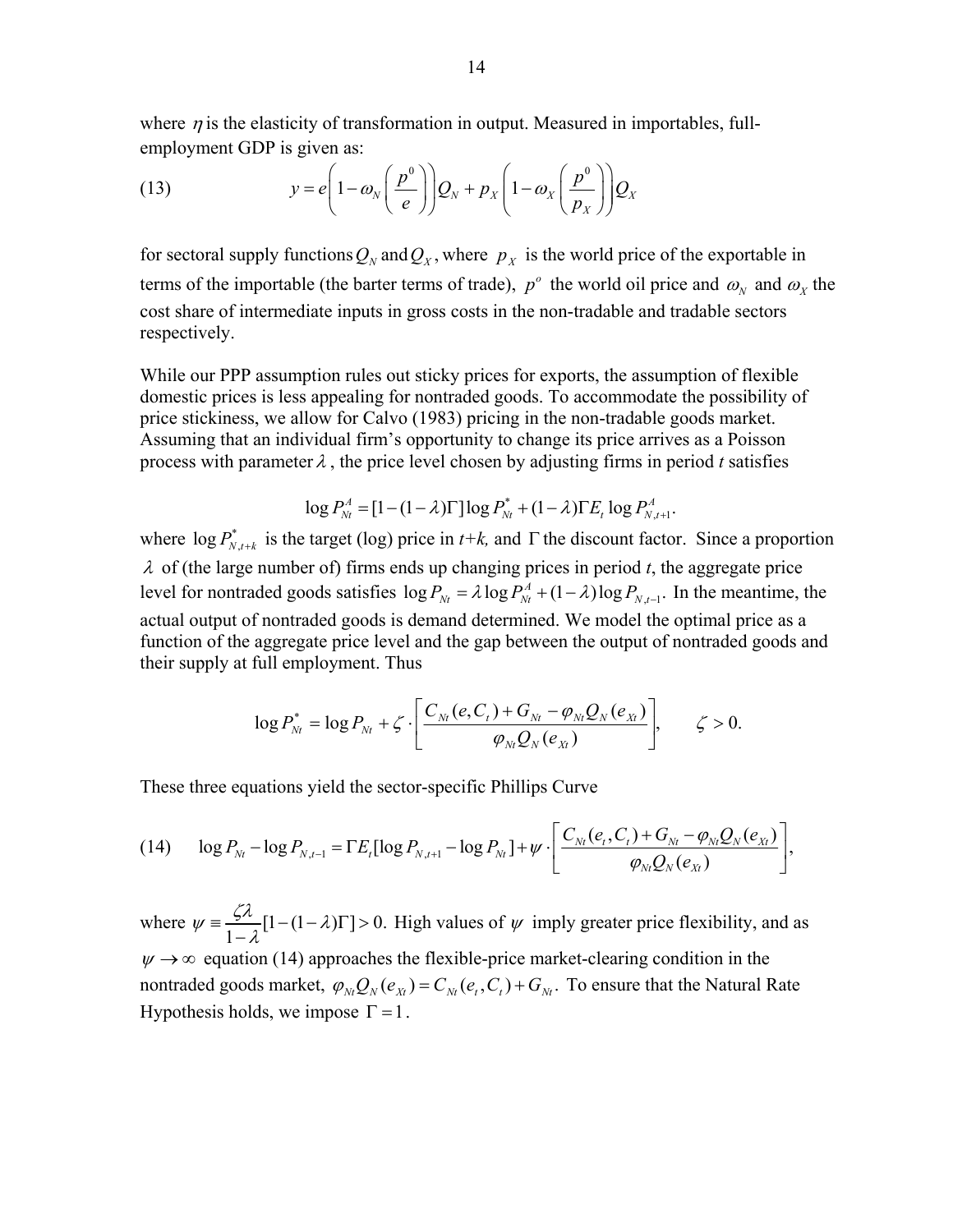#### **D. The Public Sector**

The central bank's balance sheet, in nominal terms, reads  $\Delta M_t = E_t \Delta z_t + P_t \Delta b_t^C$ , where *z* denotes official international reserves and  $b<sup>C</sup>$  government securities held by the central bank. Assuming the central bank transfers its operating surplus to government, the government budget constraint takes the form

$$
P_{t}(\Delta b_{t}^{P} + \Delta b_{t}^{C}) = P_{Nt}G_{Nt} + E_{t}g_{t} + P_{t}r_{t-1}b_{t-1}^{P} - TR_{t} - E_{t}a_{t},
$$

where we are assuming no interest on reserves and no foreign debt accumulation, and where *a* is foreign aid net of interest payments on any existing foreign debt of the public sector. The consolidated public sector budget constraint is therefore

$$
M_t + P_t b_t^P - E_t z_t = M_{t-1} + P_t R_{t-1} b_{t-1}^P - E_t z_{t-1} + P_{Nt} G_{Nt} + E_t g_{tt} - T R_t - E_t a_t
$$

or, in terms of importables,

(3') 
$$
\Delta m_t + p_t \Delta b_t^P - \Delta z_t = d_t - a_t - \frac{x_t}{1 + x_t} m_{t-1},
$$

where the fiscal deficit is defined as  $d_t = g_t - t_t + p_t r_{t-1} b_{t-1}^P$ . Equation (3<sup>'</sup>) is of course identical to equation (3) of Section 2; it can be combined with the household sector's flow budget constraint (7) to yield a version of equation (4), the current account identity:

$$
(4^{\prime}) \qquad \Delta f_t + \Delta z_t = y_t - g_t - p_t C_t + a_t.
$$

#### **E. External Shocks**

The economy is subject to a stochastic sequence for external aid flows, represented by  $v_t = [\log a_t - \log \overline{a}]$  which follows a stationary AR(*1*) process for given steady-state mean value of aid,  $\overline{a}$ . Thus

(15) 
$$
v_t = \alpha_1 v_{t-1} + \varepsilon_{vt}, \qquad E_t \varepsilon_{vt} \varepsilon_{vt}' = \sigma_a^2.
$$

 $\overline{a}$ 

 $\varepsilon_{\nu}$  is serially uncorrelated, and the root of the lag polynomial is stable. Parameterization of  $(15)$  is based on a cross-country VAR analysis.<sup>18</sup> In this paper we limit ourselves to a single characterization of the aid process in which aid shocks are scaled to an equivalent of 2 percent of GDP and follow a first-order AR process with an autoregressive parameter of 0.50.

<sup>18</sup> This VAR analysis is described in detail in O'Connell *et al* (2007).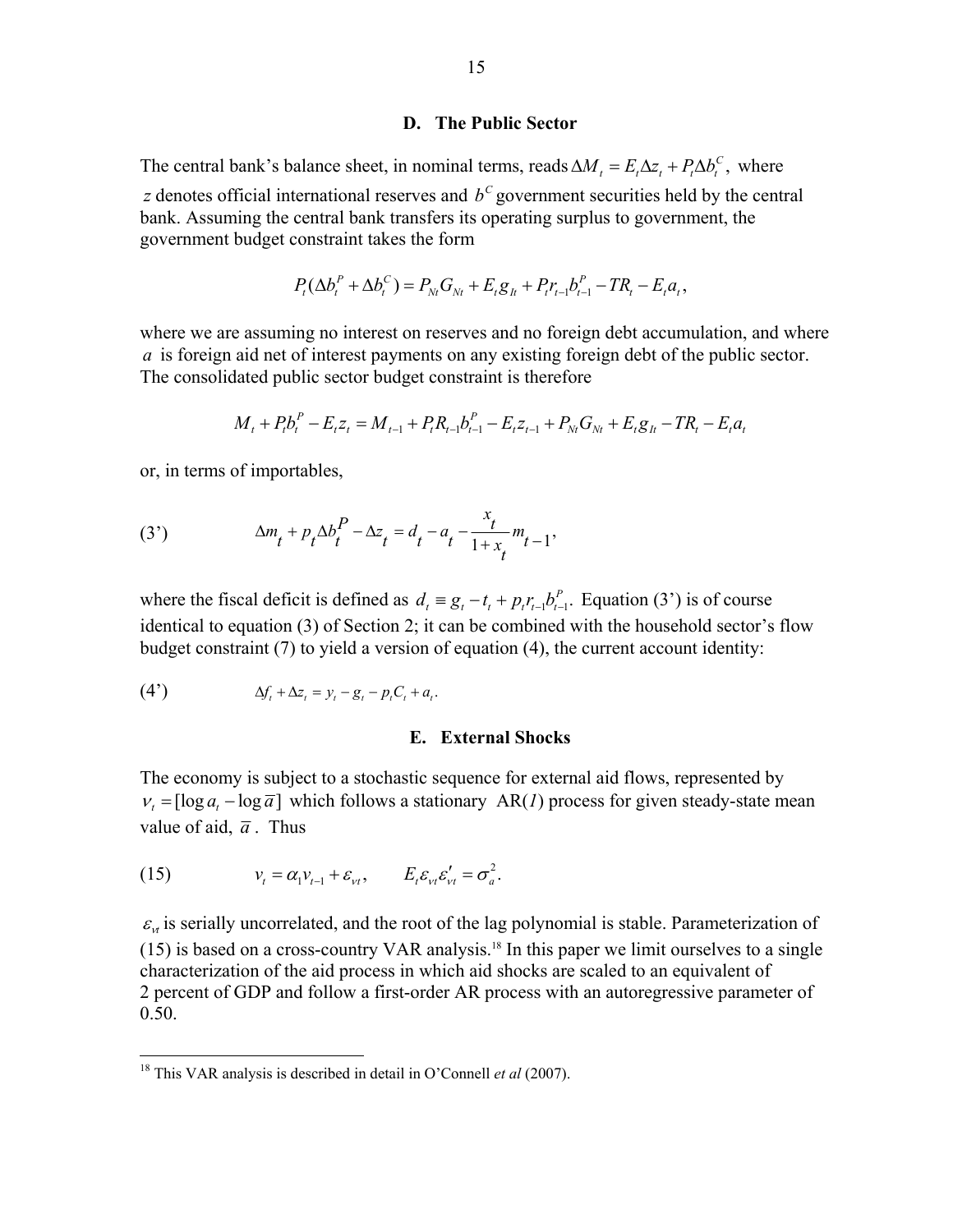#### **IV. FISCAL AND MONETARY POLICY**

To complete the model, we require a description of how fiscal and monetary policies respond to aid. On the fiscal side, our focus is on the financing implications of fiscal policy, and, in particular, on the consequences of deficit reduction or delayed expenditure out of aid. We therefore adopt a simple structure in which domestic revenue takes the form of lump-sum taxes and government spending takes the form of transfers to the private sector.<sup>19</sup> Taxes are held constant throughout so that aid shocks constitute the only source of revenue volatility.

Fiscal behaviour is then governed by two decisions determining the level and timing of spending out of aid. First a portion  $\delta$  of aid may be devoted to *deficit reduction*. Hence for a given aid surge, an amount  $\delta(a, -\overline{a})$  is used to substitute for domestic deficit financing (seigniorage or domestic debt) and  $(1 - \delta)(a<sub>t</sub> - \overline{a})$  is spent. Based on the evidence from Table 1, we assume  $\delta = 0$  or  $\delta = 0.25$ . Second, given this planned spending out of aid, the fiscal authorities may choose to alter the path of spending relative to that of the aid inflow so as to extend the duration of public expenditure out of temporary aid beyond that of the aid itself. To track spending carried over to future periods, we introduced an 'aid account', denoted *W.*  In steady state, all aid is spent so that the aid account has a zero balance. Outside of the steady state, the government spends a constant fraction  $(1 - \mu)$  of the balance in the aid account each period; the remaining fraction  $\mu$  is devoted to *smoothing*. Denoting  $W_t$ , the end-of-period balance in the aid account, the fiscal deficit in period *t* is given by (16)  $d_{\iota} - \overline{d} = (1 - \mu) [(1 - \delta)(a_{\iota} - \overline{a}) + W_{\iota-1}]$ 

The implied equation of motion for *W* is

<u>.</u>

$$
W_{t} = W_{t-1} + (1 - \delta)(a_{t} - \overline{a}) - (d_{t} - \overline{d}) = \mu[(1 - \delta)(a_{t} - \overline{a}) + W_{t-1}].
$$

Clearly, for  $\mu = 0$ , the aid account remains at zero and the profile of expenditure matches that of aid net. Higher value of  $\mu$  attenuate the path of expenditure relative to aid. Given the value of the autoregressive parameter for the aid process of 0.50, the half-life of the aid shock is one year, with 94 percent of the aid received within four years. With an expenditure smoothing parameter of  $\mu = 0.5$ , the half-life of aid-induced spending is double that of aid and only 81 percent of the aid is spent within four years. A value of  $\mu = 0.25$  would increase the half-life of spending to almost four years, with only 56 percent of the shock spent by year four. In our simulations we fix  $\mu = 0.5$ .

<sup>&</sup>lt;sup>19</sup> In this paper we assume that spending takes the form of transfers to the private sector, rather than direct purchases of goods and services. In other versions of the model we allow for the authorities to alter the composition of public expenditure at the margin between tradable and non-tradable consumption (see O'Connell *et al* 2007). Earlier work using this model suggests that plausible changes in expenditure composition at the margin generate modest (and intuitive) differences in volatilities in the real exchange rate and the real interest rate. We lose relatively little, therefore, by excluding this additional policy choice here.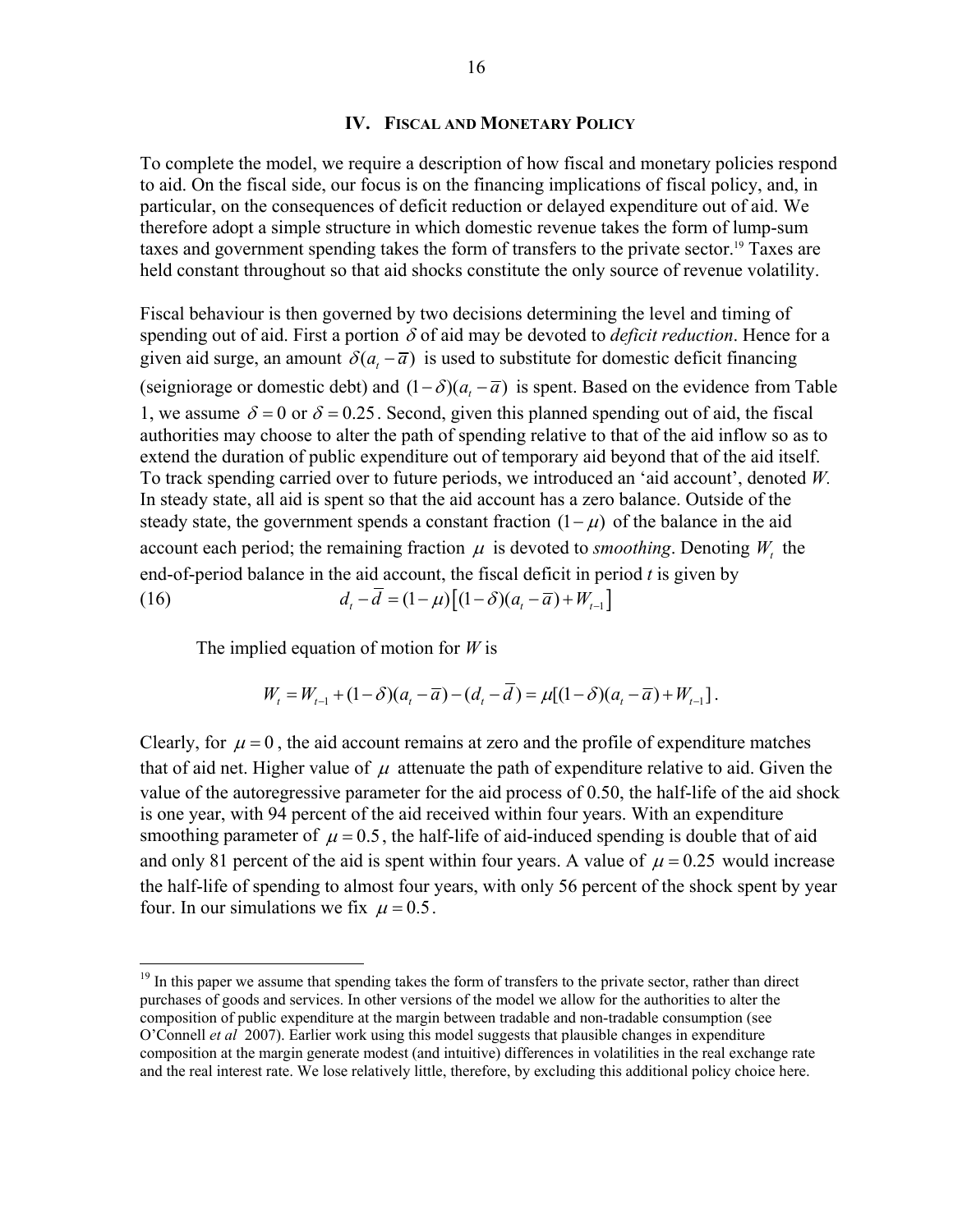Monetary policy is our central focus and our treatment is correspondingly more detailed. The instruments of monetary policy are transactions in foreign exchange and government securities with the private sector.<sup>20</sup> To characterize reserve management, we begin with the simplest reaction function that accommodates alternative degrees of commitment to a fixed rate of crawl:  $\Delta z_t = -\alpha_1 (x_t - \bar{x})$ , for  $\alpha_1 \ge 0$  (e.g., Obstfeld and Rogoff 1996, pp. 657-8). To this, we add a fixed long-run reserve target  $\bar{z}$ , in order to preserve the stationary structure of the analysis; and—possibly—a time-varying reserve target that is tied to the pattern of fiscal spending out of aid. Reserve policy is therefore given by

(17) 
$$
\frac{\Delta z_i}{\overline{z}} = -\alpha_1 \frac{x_i - \overline{x}}{\overline{x}} - \alpha_2 \frac{z_{i-1} - \overline{z}}{\overline{z}} + \alpha_3 \frac{(a_i - \overline{a}) - \gamma \cdot (d_i - \overline{d})}{\overline{z}},
$$

where  $\alpha_1 \geq 0$ ,  $\alpha_2 > 0$ ,  $\alpha_3 \in \{0,1\}$ , and  $0 \leq \gamma \leq 1$ . Here  $\bar{x}$  is the steady-state rate of depreciation, which is tied down by the long-run inflation rate, and  $\bar{z}$  is the steady-state level of reserves.

The parameter  $\alpha_1$  governs the degree of commitment to the steady-state rate of crawl. As  $\alpha_1 \rightarrow \infty$  the regime approaches a predetermined *crawl* in which  $x_i = \overline{x}$  on a continuous basis. Lower values of  $\alpha_1$  represent looser commitments to the reference rate of crawl, and for  $\alpha_1 = 0$  the exchange rate floats: central bank intervention, if any, is independent of movements in the nominal exchange rate.<sup>21</sup> In the floating case, all foreign exchange available to the economy is immediately priced in a competitive foreign exchange market and either added to private foreign currency holdings or absorbed through an increased current account deficit.

We will refer to the combination of  $\alpha_1 = 0$  and  $\alpha_3 = 0$  as a *pure float*: this is the textbook case in which the monetary authority not only ignores the exchange rate but also keeps international reserves unchanged in the face of shocks. The final term in (17), however, allows the central bank to tie foreign exchange sales directly to the path of aid-induced government spending. A policy of  $\alpha_1 = 0$ ,  $\alpha_2 = 1$  and  $\gamma = 1$  corresponds to what we call a *buffer plus float*. This approach is simple and intuitive: the central bank sells aid dollars in the precise amount required to finance aid-induced spending as it occurs, but floats with respect to all other shocks.<sup>22</sup> In a *buffer plus float*, any aid that is not spent in the current

 $\overline{a}$ 

 $^{20}$  With no banking system in model, there is no role for reserve requirements or deposit placement policies in the central bank's toolkit.

 $21$  Equation (17) can be adapted to accommodate a real rather than a nominal exchange rate target; in Section 5.4 we do this by replacing the exchange rate term  $(x, -\overline{x})$  with  $(e, -\overline{e})$ , where *e* denotes the real exchange rate.

<sup>&</sup>lt;sup>22</sup> Note that the import component of aid-induced spending (zero in our runs) is self-sterilizing. It generates no increase in the monetary base because government deposits decline (and net domestic credit rises) as reserves decline.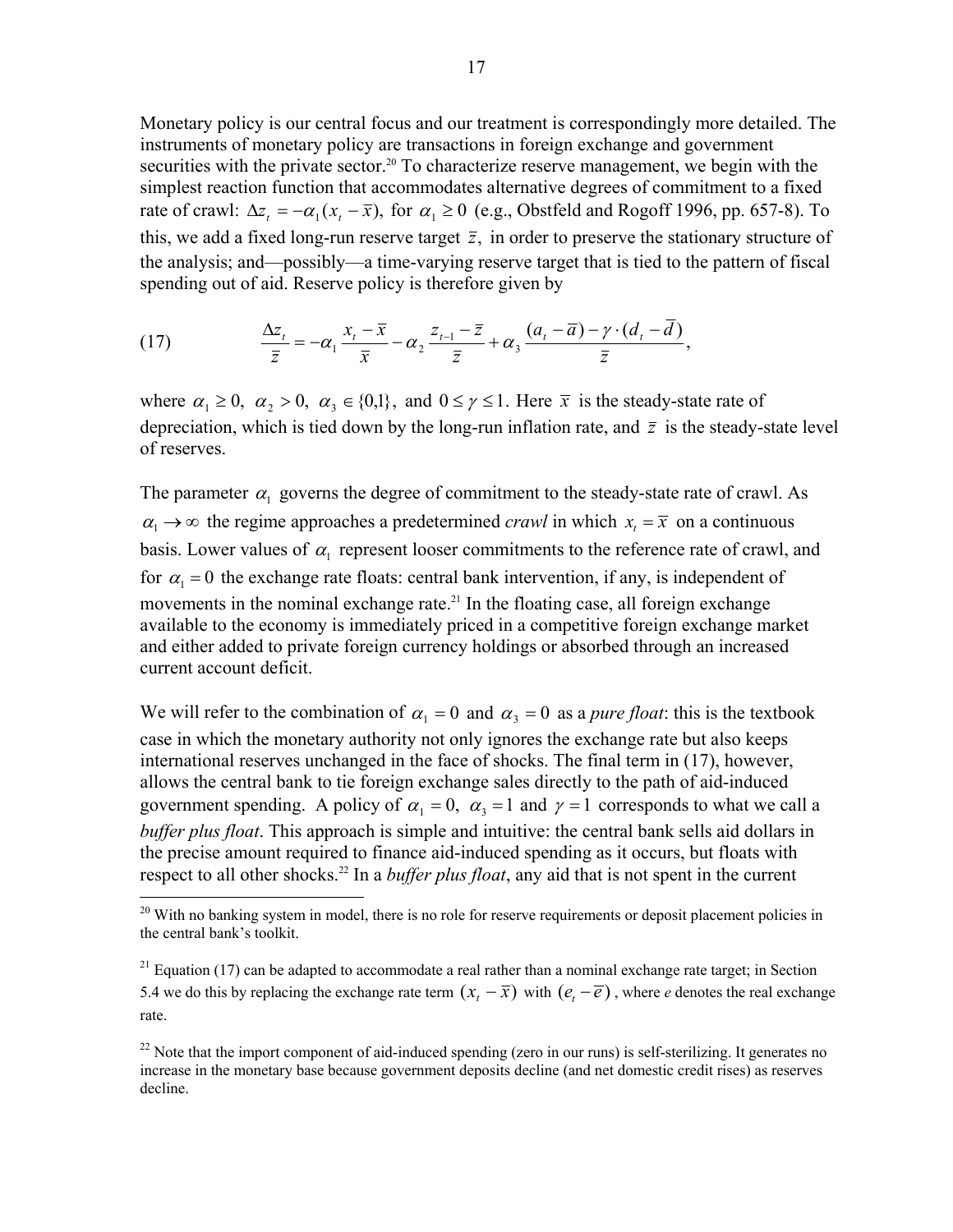period is retained as reserves. Of course, if  $\delta = \mu = 0$  so that aid is always spent immediately, there is no operational difference between a *buffer plus float* and a *pure float*. In the presence of deficit-reduction or expenditure-smoothing components, however, a *buffer plus float* involves a period of potentially substantial reserve accumulation during an aid boom.

The results to follow can be foreshadowed by reference to the consolidated budget constraint and the implications of monetary policy for the path of seigniorage. To do this recall equation (5)

(5) 
$$
\Delta m_t + t - \bar{t} = (d_t - d) + [\Delta z_t - (a_t - \bar{a})] - p_t \Delta b_t.
$$

In a moment we will discuss the potential role of bond operations, but for now we set  $\Delta b = 0$ . A few observations are immediately apparent. First, if the fiscal authorities spend aid as it is received, so that  $(d, -\overline{d}) = (a, -\overline{a})$ , the first-order impact of a *pure float*, which entails  $\Delta z = 0$ , is to stabilize the time path of required seigniorage. With the right hand-side of (5) equal to zero, such a policy is therefore likely to have at most a very modest impact on expected inflation; any temporary real appreciation generated by the spending impact of aid is likely to be accomplished mainly by a mild nominal appreciation. More surprisingly, perhaps, the same logic suggests that there will be relatively little to differentiate even an aggressive crawl from a pure float. The reason is simple: if a policy that holds reserves unchanged produces only a small impact on the rate of crawl, a policy that uses intervention to *target* a limited impact on the crawl is likely to generate a similar path for reserves and other macroeconomic variables. Our simulations confirm this intuition.

It is clear from equation (3), however, that the story is likely to change substantially if there is a deficit-reduction or smoothing component to the fiscal response. A pure float now produces a first-order decline in seigniorage—a monetary contraction—at the outset of an aid boom, and with this, at least a transitory reduction in expected inflation, the strength of which will clearly depend on the elasticity of domestic money demand with respect to expected inflation. The impact on inflation, in turn, induces portfolio substitution in favour of the domestic currency, bringing the private capital account into play and placing potentially acute pressure on the nominal exchange rate. A *pure float* now performs very badly, producing an overshooting appreciation at the outset of an aid boom and an increase in the volatility of key variables by comparison with a crawl. A *crawl* does well in absolute as well as relative terms: as we will see, adjustment is smooth and volatility is low.

We noted earlier that a *pure float* and a *buffer plus float* were operationally equivalent when aid is fully spent. The structure of equation (3) suggests that when aid is only partially spent, a *buffer plus float* may sharply out-perform a *pure float*. The reason is straightforward: the *buffer plus float* stabilizes seigniorage, and thereby expected inflation. By doing so it contains portfolio pressures and limits nominal exchange rate movements to the mild adjustments associated with real exchange rate responses to aid. Our simulations confirm this intuition as well. As we will see, a *crawl* does even better under these circumstances; but the two are not very far apart and the operational simplicity of the buffer plus float is appealing.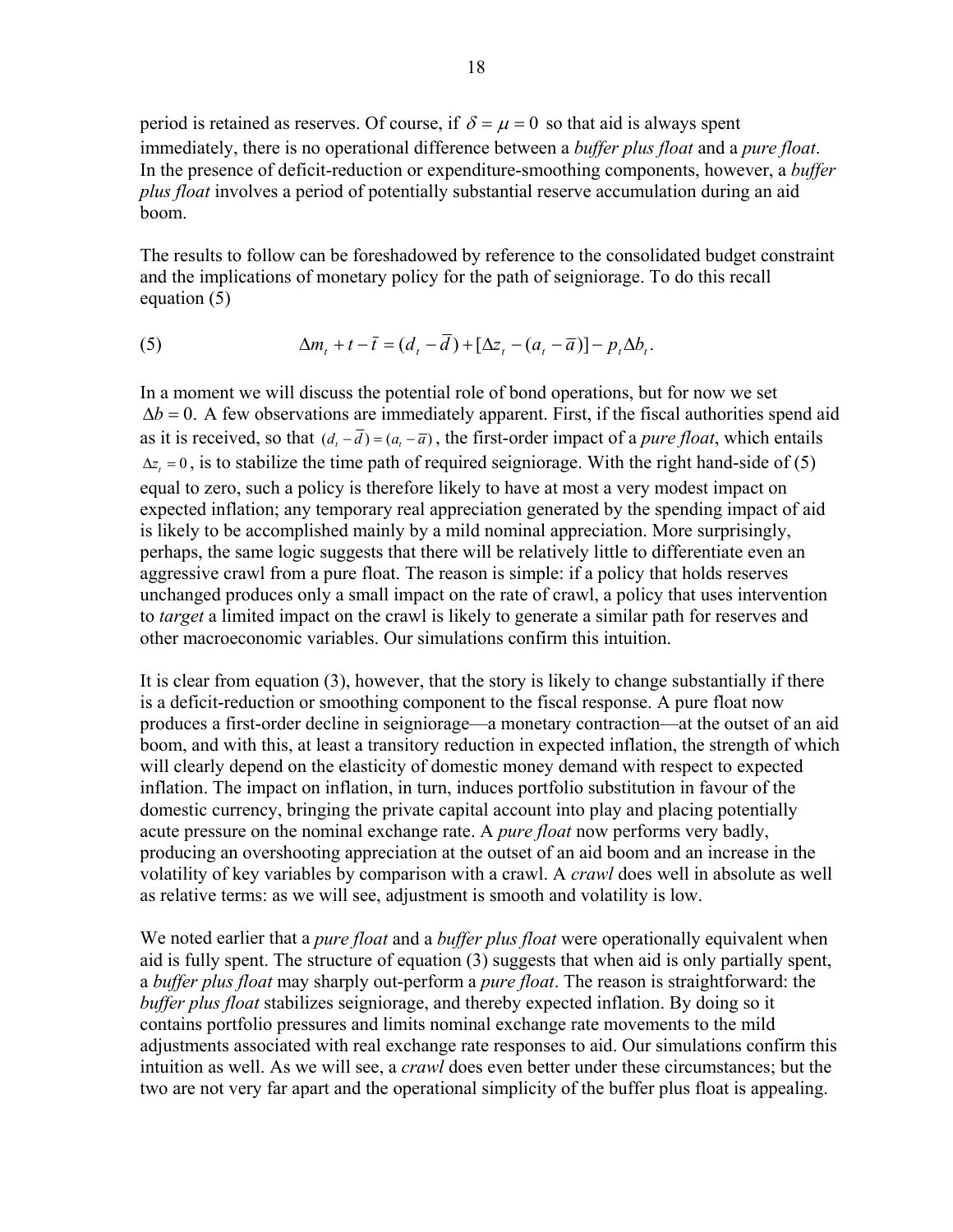The decision between these alternatives is therefore likely to come down considerations unrelated to aid management.

To complete the description of monetary policy we turn briefly to bond operations. The conventional role of bond operations is to offset the net impact of domestic credit creation or foreign exchange intervention on the monetary base. The reaction function

$$
p_{t}\Delta b_{t} = \beta_{1}(d_{t} - a_{t} - \bar{t}) + \beta_{2}\Delta z_{t} - \beta_{3}(b_{t-1} - b)
$$

accommodates this role, where  $\beta_1 > 0$  allows for a gradual return of bond holdings to a long-run level.<sup>23</sup> For  $\beta_1 > 0$ , bond operations offset a portion of the difference between the government's domestic borrowing requirement and the steady-state inflation tax; for  $\beta$  > 0 they offset a portion of the impact of reserve accumulation on the monetary base. With  $\beta_1 = \beta_2 = 1$ , the impact of bond operations is to stabilize seigniorage over time, at a level equal to the steady-state inflation tax.<sup>24</sup>

In a *buffer plus float*,  $\gamma = 1$  in equation (16) and the impact of aid-induced spending on domestic liquidity is fully offset through the sale of aid dollars. This task could in principle be accomplished through bond sales, however—or, as advocated by Berg *et al* (2007), through a '50,50' approach that allocates half of the task of liquidity management to forex sales and half to bond sales. Generalizing to a  $[\gamma, 1 - \gamma]$  split and gearing bond operations to actual foreign exchange intervention (rather than to reserve accumulation) gives us a bond reaction function of the form

(18) 
$$
p_t \Delta b_t = \beta_1 (1 - \gamma)(d_t - \overline{d}) + \beta_2 [\Delta z_t - (a_t - \overline{a})] - \beta_3 (b_{t-1} - \overline{b}).
$$

 $\overline{a}$ 

With  $\beta_1 = \beta_2 = \gamma = 1$ , bond operations have the conventional role of targeting money growth. In what follows we restrict ourselves to the case in which  $\beta_2 = 0$ , so that the role for bond sales is simply to offset a fixed portion of the domestic liquidity expansion produced by aid. When  $\gamma = 1$ , foreign exchange sales take the full brunt of liquidity control, as in the *pure float* and *buffer plus float* approaches described above; for  $0 < \gamma < 1$  the burden is shared. In the simulations reported below, we examine the specific case where  $\gamma = 0.50$ .

Both foreign exchange operations and bond operations are unwound over time, at rates determined by  $\alpha_2$  and  $\beta_3$ . Since private foreign currency holdings return to a steady-state level over time, the long-run reserve target implies that aid is ultimately fully absorbed in

<sup>&</sup>lt;sup>23</sup> Ensuring that bonds held by the private sector return to their steady-state level means in turn that interest payments and the fiscal deficit are unchanged in the long run. This is required by consistency with the long-run inflation target.

<sup>&</sup>lt;sup>24</sup> The dynamics of bond sterilization are of course not as simple as portrayed here since the path of the fiscal deficit,  $d_i$ , is itself a function of the interest burden on domestic debt. The simulation model used in the next section fully reflects this quasi-fiscal effect.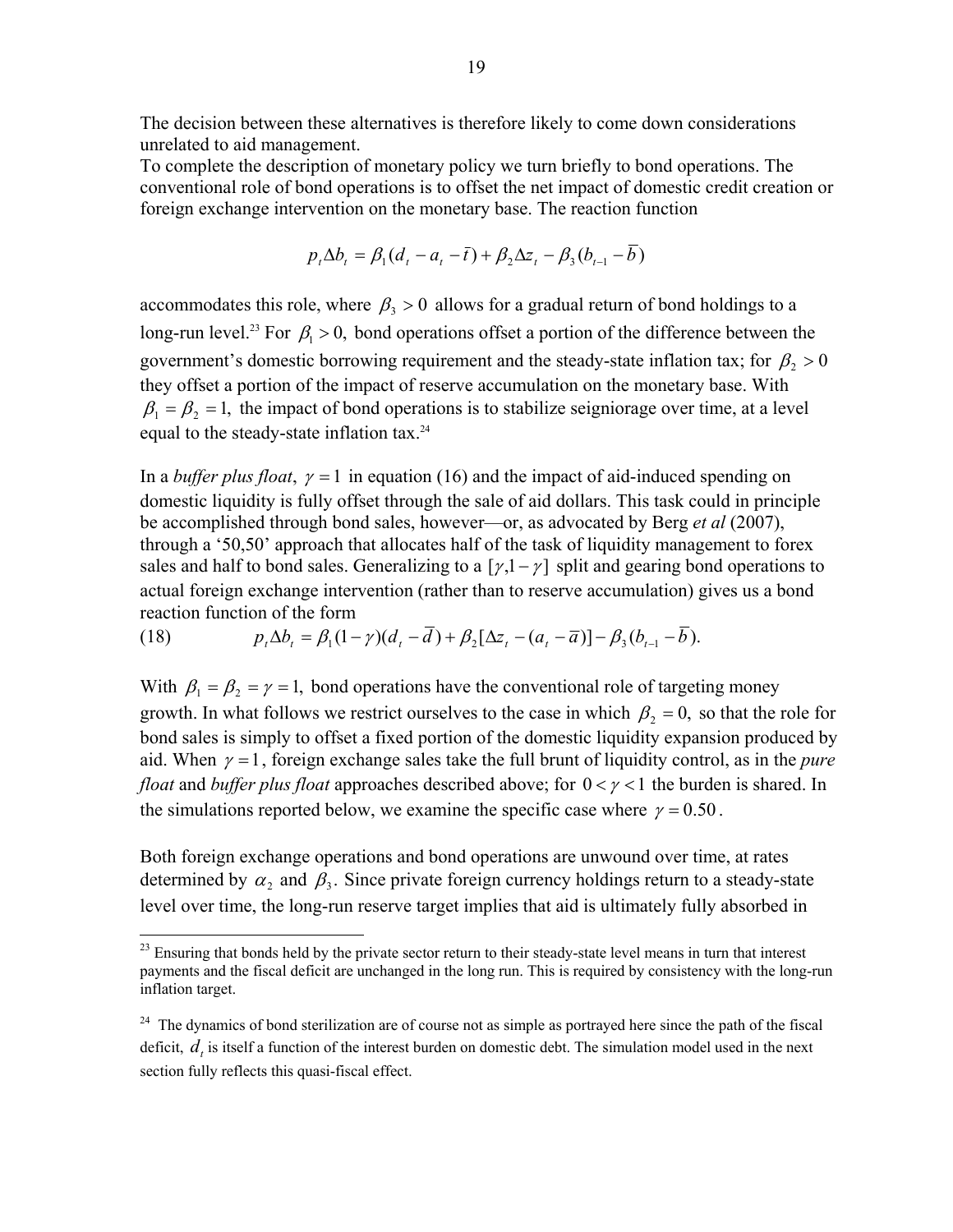current account deficits, regardless of the time pattern of aid-induced public spending and the other parameters of the monetary policy reaction functions. In the simulations reported below, we assume a relatively slow rate of adjustment, setting  $\alpha_2 = \beta_3 = 0.05$  throughout.

#### **A. Model Calibration**

To solve and simulate this model, we calibrate it to the initial conditions of two archetype economies (*pre-stabilization* and *post-stabilization*) which we define on the basis of the evidence from Section 2. The full set of calibration parameters is reported in Table 3a and the variables to be tracked in the simulations in Table 3b. Our archetype economies differ in only two respects. First, the initial (steady state) inflation is assumed to be 25 percent per annum in pre-stabilization countries and 10 percent in mature stabilizers, and second, initial (steady state) debt is set to 20 percent of GDP in pre-stabilization countries and 9 percent in mature stabilizers. As can be seen from equation (11) the higher steady-state inflation (and nominal interest rate) in pre-stabilization countries translates into a higher steady-state inflation elasticity of demand for domestic money. In all other respects, both economies are assumed to be the same. Thus, for example, the degree of dollarization is assumed not to differ systematically between pre-stabilization countries and mature stabilizers. Moreover, we assume that both types of economy are subject to the same pattern of aid shocks.

# **V. RESULTS**

We now turn to the simulation results which describe the macroeconomic behaviour of the economy under alternative monetary policy rules in response to a temporary aid inflow given different assumptions about the fiscal response. In Tables 4 and 5, we first consider the performance of the three monetary policy rules introduced earlier when the total volume of spending out of aid is varied. In Table 4, spending follows aid dollar-for-dollar so that the total domestic financing requirement is fully insulated from the direct effects of the aid inflow, although some volatility in domestic financing may remain as a result of volatility in domestic revenue and other components in the budget induced by movements in prices, interest rates and the exchange rate. In Table 5, public spending increases by less than the full amount of the aid inflow. Letting  $\delta$  denote the proportion of the inflow devoted to deficitreduction, public spending adjusts by  $(1 - \delta)$  of the aid shock, and the remainder,  $\delta(a, -\overline{a})$ , is passed on to the monetary authorities in the form of a reduction in domestic credit growth: based on evidence suggested in Section 2, we assume  $\delta = 0.25$ . In Table 6, we broaden the range of instruments to introduce partial *bond sterilization* under which the authorities choose to sterilize a portion of the liquidity injection associated with aid-financed spending using bond sales and a portion using foreign exchange sales. In Table 7, we consider the case where the authorities use nominal exchange rate policy to explicitly target the *real* exchange rate to prevent the equilibrium real appreciation that accompanies an aid boom, and finally, in Table 8, we briefly examine the 'fiscal smoothing' case where the authorities pursue an independent reserve management strategy aimed at extending the duration of public expenditure relative to that of the aid surge.

Although relevant for some countries and episodes, we do not report in detail the results for the case in which an aid inflow produces a public spending increase but where the monetary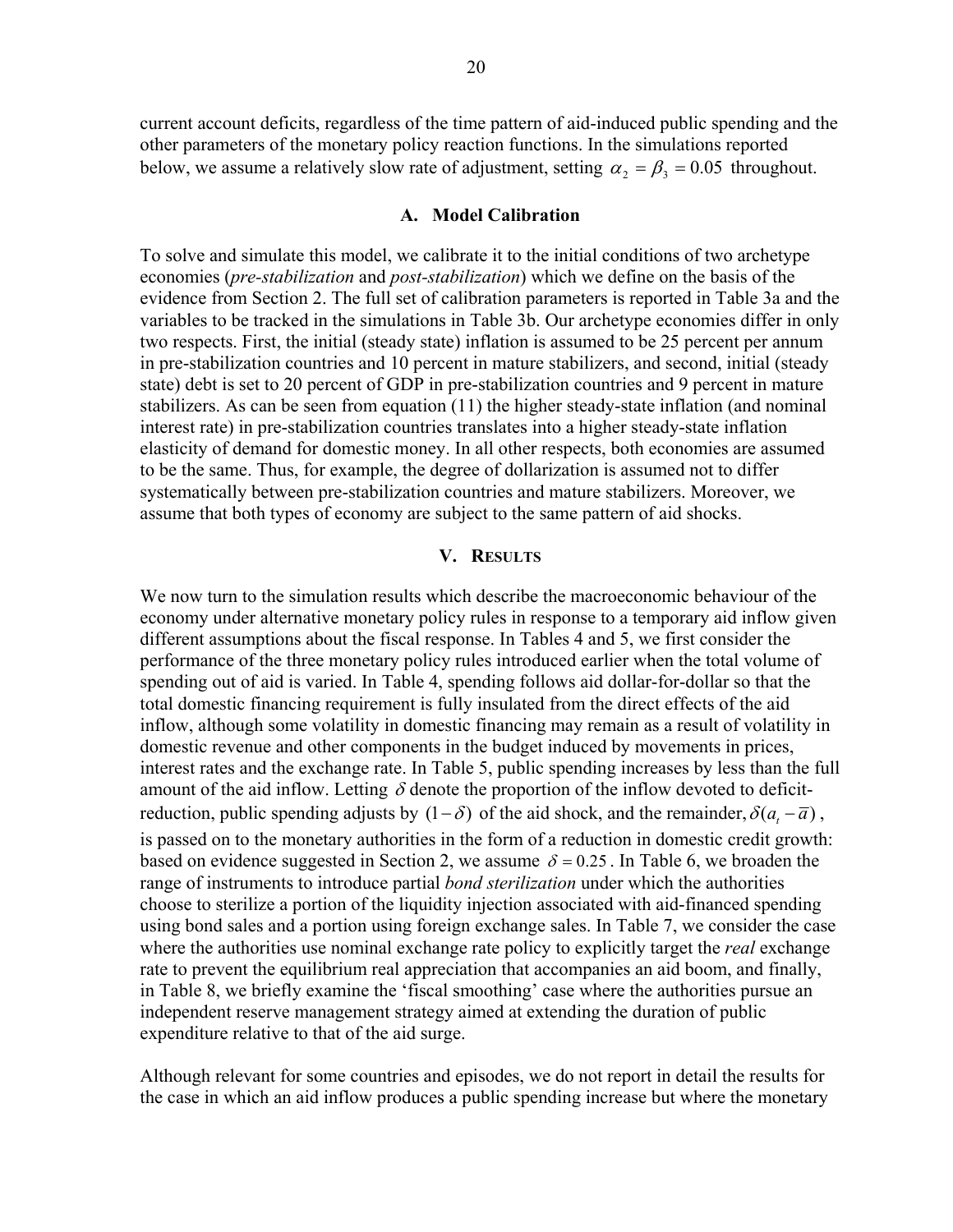authority, having initially accumulated the full amount of the aid inflow as reserves neither runs these down nor attempts to sterilize the liquidity injection through bond sales. This case, which, drawing directly on the earlier literature on the use of counterpart funds arsing from the sale of commodity aid (for example Roemer, 1989), we refer to as the *counterpart fallacy*, corresponds directly to a deficit financed expansion in public expenditure.<sup>25</sup> Not surprisingly in these circumstances, inflation immediately surges, the nominal exchange rate depreciates sharply and creates a sharp demand-switching boom in the non-traded goods sector which, in turn, generates a substantial temporary current account surplus as the private sector seeks to smooth the temporary increase in its disposable income. However, this outcome has nothing directly to do with aid: what has occurred is simply a large, temporary, money-financed increase in the fiscal deficit whose macroeconomic consequences are largely well understood.

In each table, we report the simulated impulse response functions (IRFs) of real and monetary variables in response to a positive shock to aid of 2 percent of GDP, around its steady state mean value of 10 percent of GDP. Given our focus on policy responses to welldefined discrete events (i.e. positive aid surges), we emphasize the IRFs. However the final column of each table also reports the theoretical standard deviations of the endogenous variables given the specification of the stochastic process for aid. We limit the presentation of the results to a core set of variables as listed in Table 3b.26

We contrast the behaviour of pre- and post-stabilization countries. In the interest of space, however, we limit the results to the case where we assume some price stickiness in nontradable price adjustments. With minor exceptions, mentioned as we present the results, the qualitative insights of our analysis are not radically altered if we assume that prices are fully flexible.<sup>27</sup>

# **A. All Aid Is Spent**

When the fiscal authorities spend all the aid inflow as it is received, domestic financing is fully and continuously insulated. Full spending implies there is no distinction between a *pure float* and a *buffer plus float* in this case. Both, however, entail a different path for the nominal exchange rate and aggregate prices compared to the *crawl*, at least in the short run, even though macroeconomic outcomes are similar in the two cases and most importantly, are largely benign. The only significant difference is how the initial real exchange rate appreciation associated with the aid inflow is effected: an initial inflationary spike is required under the crawl whereas under a float the initial adjustment is mildly deflationary as the

 $\overline{a}$ 

<sup>&</sup>lt;sup>25</sup> Berg *et al* (2007) refers to this as a case of 'spend and don't absorb' although strictly this refers only to the public sector response to the aid inflow: the extent to which absorption changes in these circumstances depends on the evolution of the private capital account.

<sup>&</sup>lt;sup>26</sup> All the simulations presented here are generated by the Dynare-Matlab routines (Julliard 1996) using a firstorder Taylor approximation to the nonlinear model around the non-stochastic steady state

 $27$  The full set of simulation results for the flex-price case is available on request from the authors.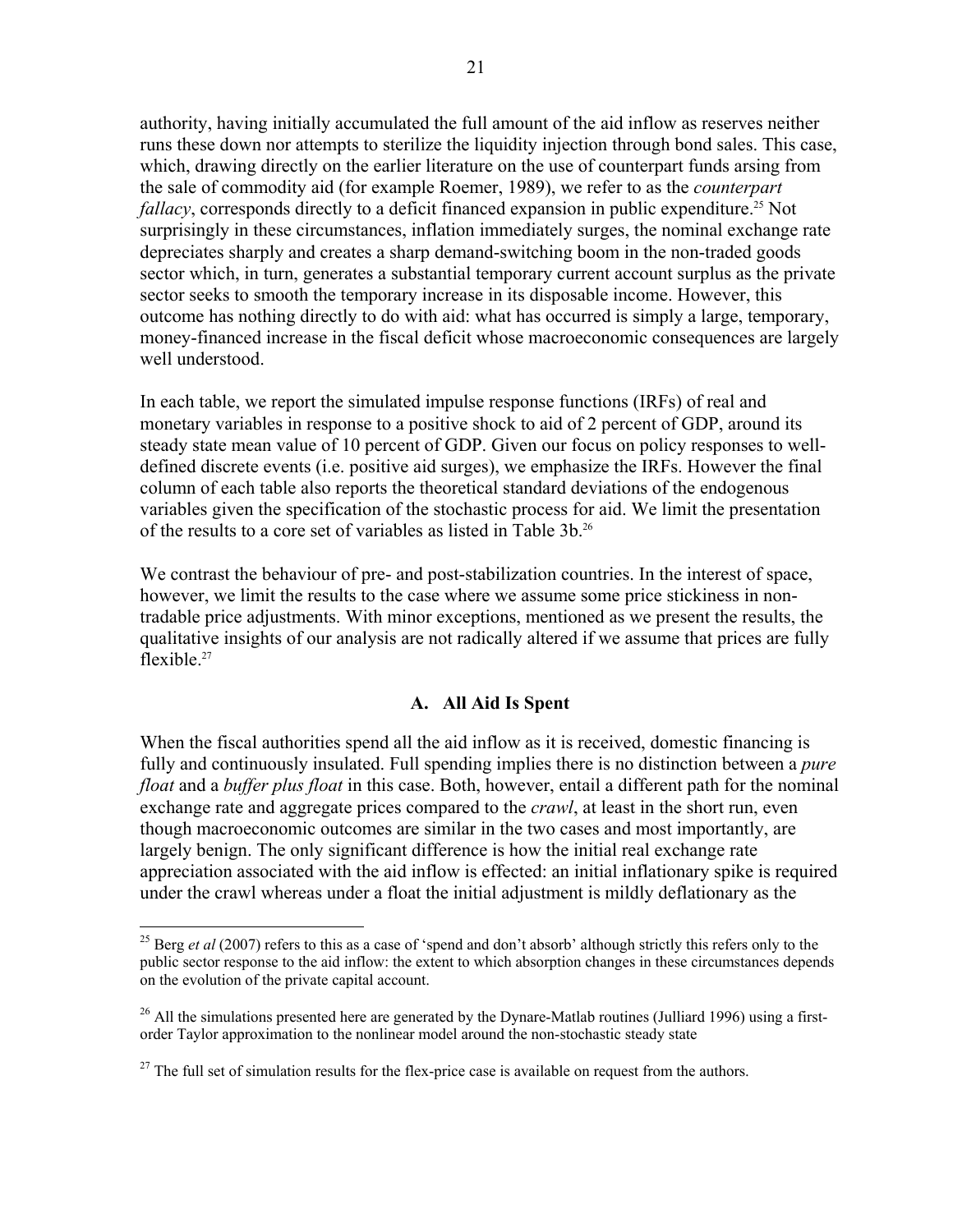nominal exchange rate appreciates. In neither case are the effects large. While the crawl delivers marginally less volatility for both inflation and the real exchange rate, and marginally more current account volatility, the differences between these polar approaches to exchange rate policy are second-order, particularly for the post-stabilization countries. When all aid is spent, little happens to the exchange rate in the float case: the real appreciation is relatively modest (just over 2 percent over the first three years in response to a 2 percent of GDP aid inflow), and it is accomplished with relatively little volatility in the nominal exchange rate. Even a tight crawl therefore requires little net foreign exchange accumulation, implying that in both cases the bulk of the aid is sold—and absorbed—roughly as rapidly as it is spent. These features carry over to the case of pre-stabilization countries although, as a result of the higher inflation elasticity of the demand for money, the IRFs and volatilities are magnified, and the differences between the monetary rules larger, compared to the poststabilization results.

#### **B. Aid Not Fully Spent**

Matters are rather different when aid is not fully spent but is used to provide an element of fiscal stabilization. Partial spending removes the previous insulation provided to domestic financing and thereby confronts the monetary authorities with the explicit challenge of how to manage the alteration to the path of domestic financing. In this case the *buffer plus float* rule is no longer equivalent to a pure float. Although it is doubtful that any country pursues a pure float, in the strict sense that the aid inflow is met with absolutely no change in official reserves, it is important to understand the consequences of adopting such a rule, if only to shed light on why the *buffer plus float* delivers the outcomes it does. Hence we start with the *pure float* which is illustrated in panel 1 of Tables 5a and 5b respectively. By setting  $\Delta z = 0$ (and assuming for the moment that the authorities do not engage in bond sterilization) the pure float implies that the contraction in the fiscal deficit after net budgetary aid is fully met by a contraction in the government's seigniorage requirement for a given stock of domestic debt. The consequences are dramatic, even for the post-stabilization countries: the nominal exchange rate appreciates by around 14 percent on impact (compared to an appreciation of around 2.4 percent in the corresponding no-deficit reduction case reported in Table 4), and the real rate appreciates by 6.5 percent (again compared to 2.4 percent). These powerful price effects induce a contraction in non-tradable output of 1.6 percent on impact compared to an *increase* of around 0.8 percent in Table 4. What has happened here is that the reduction in expected inflation as a result of the fiscal adjustment shifts the private sector's asset portfolio in favour of domestic money: given the contraction in the supply of domestic money and the fact that the authorities are not intervening in the foreign exchange market, this requires the nominal exchange rate to overshoot in the short run to restore portfolio equilibrium. Since the nominal appreciation is much larger than the real appreciation required to absorb the aid inflow, non-tradable prices must fall sharply. If, as we assume here, there is a measure of price stickiness, a sharp recession in the non-tradable goods sector ensues.

Against this counterfactual, strategies that *ex post* align absorption more closely to spending and hence smooth the path for seigniorage can substantially close off this source of macroeconomic volatility. Both the *crawl* (Panel 2) and a *buffer plus float* (Panel 3) do rather well in these circumstances. In both cases, but particularly under the crawl, the disruptive volatility in inflation and the real exchange rate are greatly reduced. The sharp deflationary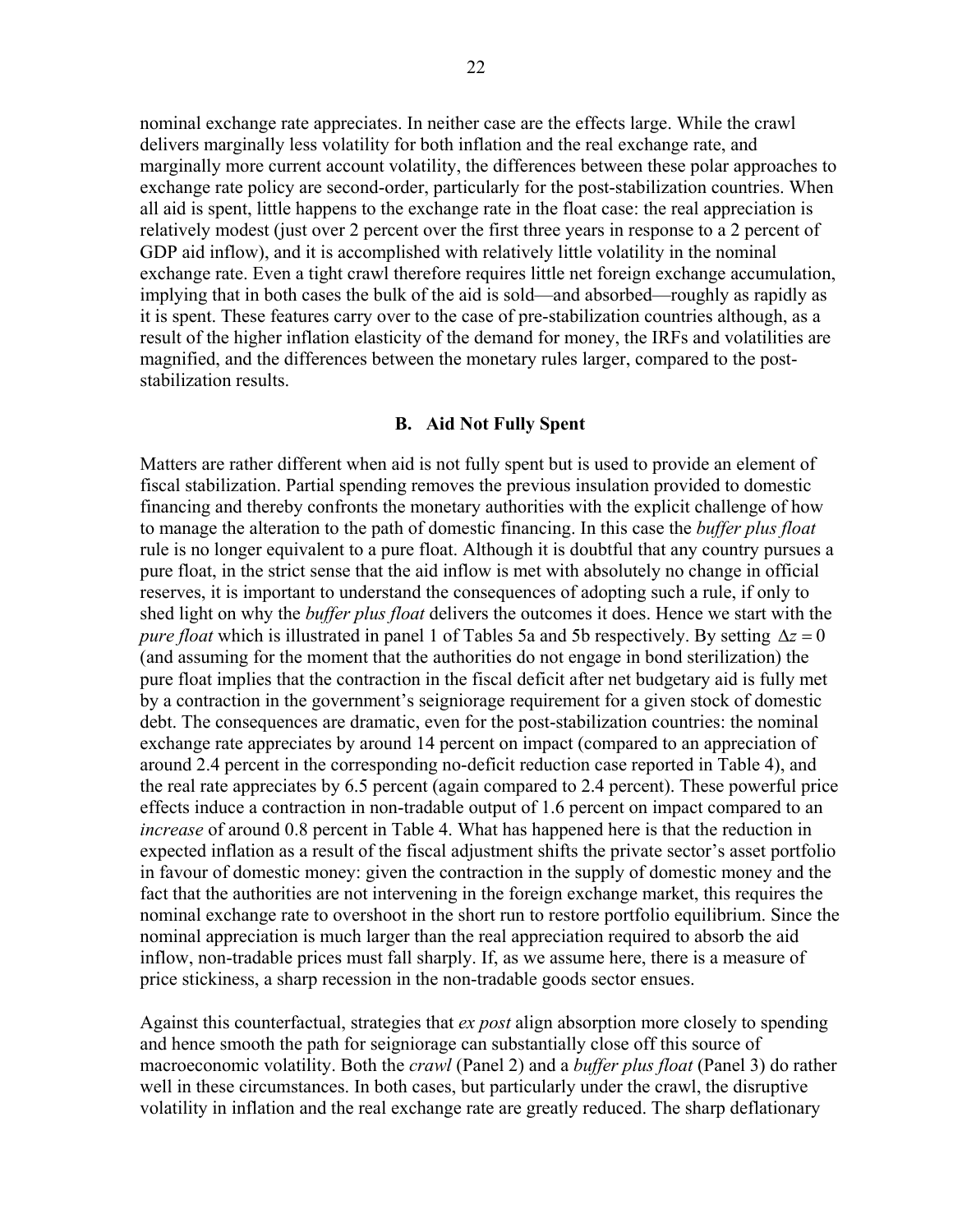impact under the pure float is substantially eliminated, with prices falling by 4 percent under the *buffer plus float* and virtually not at all under the *crawl,* compared to a 10 percent fall under the *pure float.* By the same token, the impact real exchange rate appreciation is pegged back to around 1.5 percent under the *crawl* and 3.3 percent under the *buffer plus float* compared to 6.5 percent under a *pure float* and the strong recessionary pressures on nontraded output are completely eliminated.

Although the pattern of reserve accumulation is broadly similar under the *crawl* and *buffer plus float*, as are the macroeconomic outcomes, these two approaches are not the same. Moreover, the differences between them emerge much more forcefully in pre-stabilization settings where, as Table 1 suggests, the fiscal authorities are more likely to direct a proportion of aid towards deficit reduction. As Table 5b shows, the *crawl* contributes to a much smoother adjustment path in response to the aid surge than does the *buffer plus float*. Here, the central bank's tight crawl aligns movements in the nominal exchange rate much more closely to the modest real exchange rate adjustment required to absorb the aid inflow, while the (unsterilized) liquidity injection arising from reserve accumulation ensures that the latent contraction in the domestic money supply observed under the float is forestalled. Instead, the increased demand for liquidity as a result of the decline the seigniorage requirement is accommodated without requiring a sharp price adjustment so that the economy responds to the aid inflow with virtually stable prices. Domestic output is hardly affected and total private spending follows a smoother path. As with the post-stabilization case, this 'crawl-with-no-bond-sterilization' strategy appears to deliver an extremely attractive response to a temporary aid inflow.

The *buffer plus float* strategy goes some way to delivering this same outcome, although much less successfully in the pre-stabilization case compared to the post-stabilization calibration. The high nominal volatility seen in Panel 1 is still avoided, but the adjustment trajectory entails much more nominal and real exchange rate movement in the short run, a much smaller reduction in volatility and much stronger private capital inflows than are observed under a *crawl*. The reason is that the *buffer plus float* involves reserve accumulation with respect to the unspent portion of aid only—thereby stabilizing seigniorage (assuming no change in domestic borrowing)—but maintains a free float with respect to absorption of the spent portion of the aid and all other shocks. This rule, in effect, serves to efficiently match the *supply* of domestic liquidity but does not fully accommodate changes in the *demand* for domestic liquidity arising from the fall in expected inflation. By contrast, under a crawl, the central bank stands ready to exchange however much domestic for foreign currency is required at the prevailing (targeted) exchange rate: hence the higher official reserve accumulation. Given the higher elasticity of demand for money with respect to expected inflation in the pre-stabilization calibration, this difference in the degree of intervention is magnified and with it the difference in performance of the two strategies. Put simply, as the inflation elasticity of the demand for money rises, the *buffer plus float* does less well in aligning the demand and supply of domestic liquidity compared to the float.

# **C. Bond Sterilization**

The *crawl* and *buffer plus float* policies in Tables 4 and 5 each end up allocating 100 percent of the burden of liquidity control to foreign exchange sales. Macroeconomic adjustment is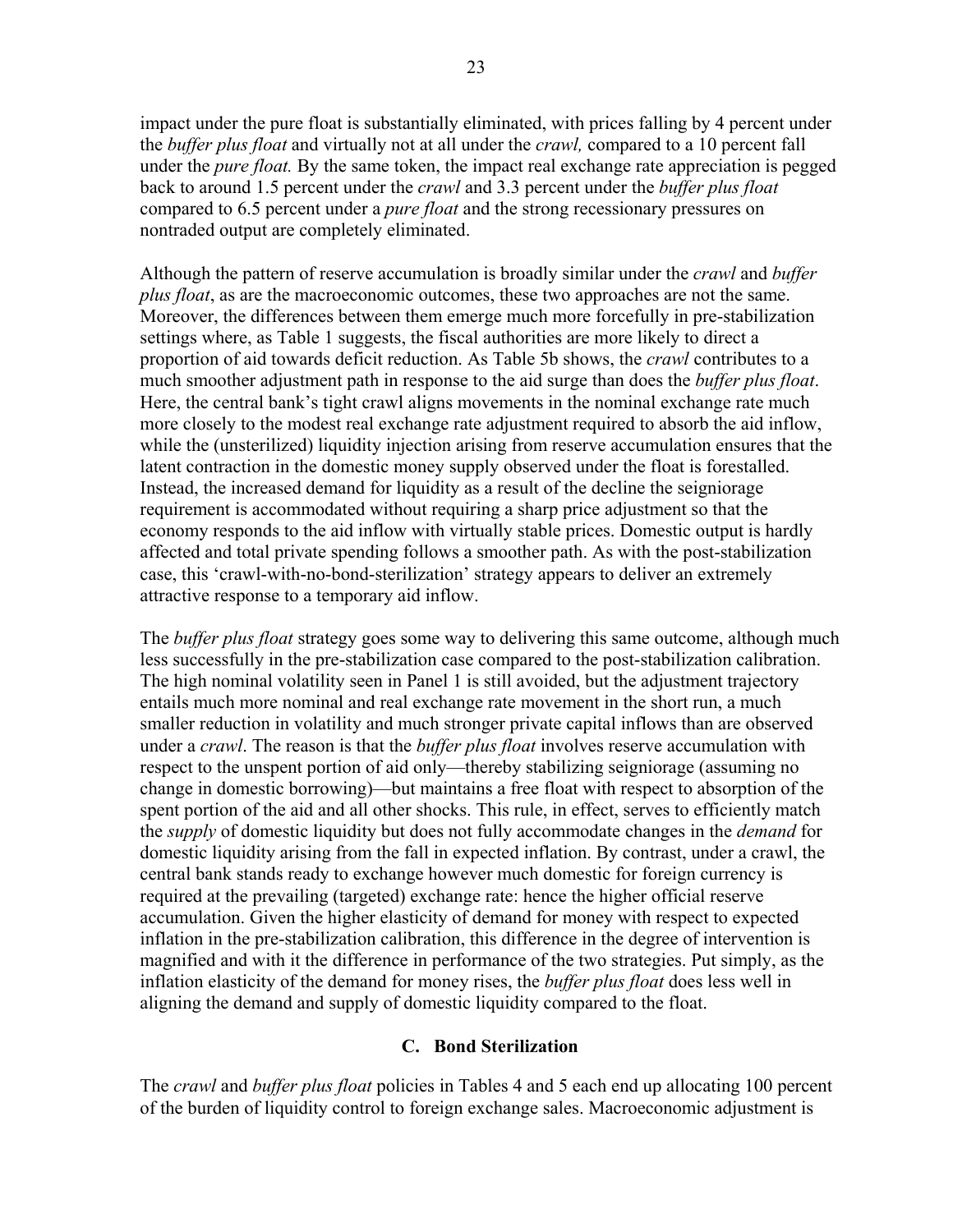smooth, suggesting that there is no obvious case for shifting some of stabilization burden to bond operations. This impression is confirmed in Table 6 where we examine the case where the domestic currency value of aid spending is matched in equal amounts by sales of foreign exchange and government securities. Compared with either the *buffer plus float* or the *crawl*, however, this rule does relatively poorly. When aid is fully spent, bond sterilization contributes to a steady depreciation in the nominal exchange rate and persistent domestic inflation. When aid is partly used for deficit reduction, we already know that a pure float performs poorly so that by comparison the mixed sterilization rule appears to perform well. But a closer look at the simulations suggests that the rule is dominated by the *crawl* and *buffer plus float* and in one respect in particular. Compared with both, the path for the real interest rate under *bond sterilization* is substantially higher than under the counterfactuals considered in Table 5. This is driven by the quasi-fiscal effects which figure prominently in the determining the path of domestic deficit financing. With domestic debt a state variable in this system, domestic interest costs rise sharply relative to the no bond sterilization case beyond the first period and hence reverse the tendency for expected inflation to decline as would otherwise be the case(see the memo items to Table 6). As we have stressed above, the aid inflow is deflationary, especially if there is a deficit-reduction component, so that there is no intrinsic inflationary problem associated with the growth of liquidity; indeed, as the distinction between the *crawl* and the *buffer plus float* highlights, the problem may be the reverse. Ironically, therefore, a strategy such as that expressed by Brownbridge and Tumusiime-Mutubile at the start of this paper, which is built around a narrow focus on nominal liquidity growth, may prompt the authorities into using bond sterilization at exactly the time when a liquidity injection rather than a withdrawal is required.

#### **D. Real Exchange Rate Targeting**

We have seen that when all aid is spent, a surge in aid generates a modest and ultimately transitory real appreciation. Conventional theory suggests that, for a given long-run inflation target, monetary policy by itself can influence the real exchange rate only on a temporary basis (Calvo, Reinhart and Végh 1995).<sup>28</sup> However, political concerns or considerations over the efficiency costs of short-run real exchange rate volatility may nonetheless draw the monetary authority into attempting to resist any tendency for the real exchange rate to appreciate. Table 7 reports the results for the case where the authorities explicitly target the real exchange rate at its initial (steady-state) equilibrium level.<sup>29</sup> Table 7(a), which illustrates the case where aid is fully spent, suggests that in this case aggressive real exchange rate targeting creates much higher inflation than under either a float or a nominal exchange rate target (see Table 4(a)). This arises from the authorities' reaction to the incipient real

 $\overline{a}$ 

<sup>&</sup>lt;sup>28</sup> Moreover, since our model is free of Dutch-disease distortions, adjustment costs or distributional concerns we do not have a welfare rationale for resisting an equilibrium real appreciation, and as we pointed out earlier, monetary instruments are unlikely to be first-best for such purposes in any case.

 $29$  In terms of the model outlined in Section 3, real exchange rate targeting is implemented by substituting equation (18') for equation (18). For the sake of comparison we assume that the authorities' commitment to the real exchange rate target, as summarized by the parameters,  $z_1$  and  $z_3$ , is the same as for the nominal exchange rate target.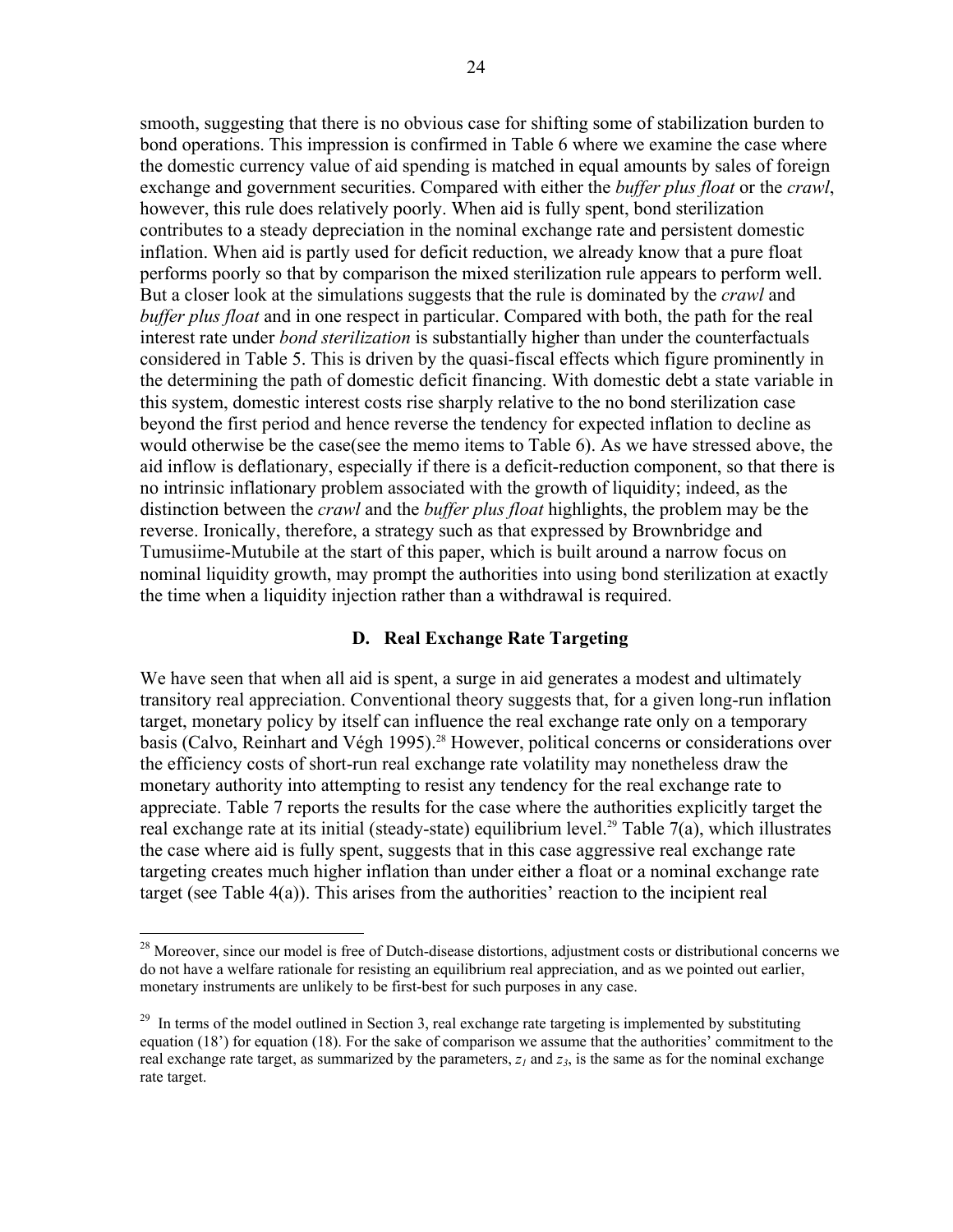appreciation which now generates more aggressive reserve accumulation beyond the impact effect, in order to enforce a sufficiently strong nominal depreciation to neutralize the increase in the prices of nontraded goods; with non-tradable price inflation and the nominal exchange rate depreciation moving in the same direction, aggregate inflation increases by more than before.

Given higher inflation, therefore, substantial real benefits—such as dynamic productivity gains not modelled here -- would have to accrue to a more depreciated real exchange rate to justify the use of monetary policy in this mode. However, were the source of such benefits to be identified, policy discussion should focus first on the appropriate division of labour between monetary and fiscal policy, since fiscal instruments (including those that directly or indirectly influence the supply-side impact of aid) may well be first-best.

While these results suggest caution in using monetary policy alone to resist an equilibrium real appreciation when aid is fully spent, there may be greater scope for policies designed to prevent unnecessary overshooting of the real exchange rate when aid is only partially spent (Table 7b). Our earlier results showed the relative attractiveness, in this context, of an aggressive crawl or (somewhat less so) a *buffer plus float* policy, in preventing the severe short-run real appreciation associated with a *pure float*. A real exchange rate target pursues this objective directly and, not surprisingly, it generates most of the advantages of the *crawl* and *buffer plus float* alternatives. Reserve-accumulation is substantial, and inflation is higher than in the *pure float* counterfactual; but since *disinflation* was a source of macroeconomic volatility in the *pure float*, the real exchange rate target represents a substantial improvement.

These simulations suggest that the case for real exchange rate targeting depends not just on an assessment of the welfare effects of real appreciation and the likely persistence of aid, but crucially also on the nature of the fiscal response. Specifically, they imply there may be more scope for policies that smooth real exchange rate movements by avoiding sharp short-run volatility in the nominal exchange rate than those that seek to target some reference (and possibly non-equilibrium) level of competitiveness. Moreover, while sterilized intervention is feasible given imperfect asset substitutability, the results from Section 4.3 suggest that using bond operations to maintain a money anchor during the intervention phase would produce high real interest rates and—given a mounting interest burden—few gains on the inflation front.

# **E. Smoothing Public Expenditure**

We close this section by briefly considering the case where the fiscal authorities operate an 'aid account' in order to stretch aid-funded public spending over a longer horizon than the aid shock, possibly in response to conventional smoothing considerations or to avoid placing excessive pressure on the absorptive capacity of the public sector. As before, we focus on the characteristics of monetary responses given the fiscal stance. For each reported simulation, we also assume that the fiscal authorities apply the smoothing rule defined by (3) with  $\mu$  = 0.5, which approximately doubles the half-life of the expenditure response relative to that of the aid shock. In addition to the variables reported earlier, Table 8 also records the IRFs and volatility for the government discretionary expenditure (denoted *s*) and the change in the 'aid account' (*dW*). Again in the interest of space we limit our attention to the post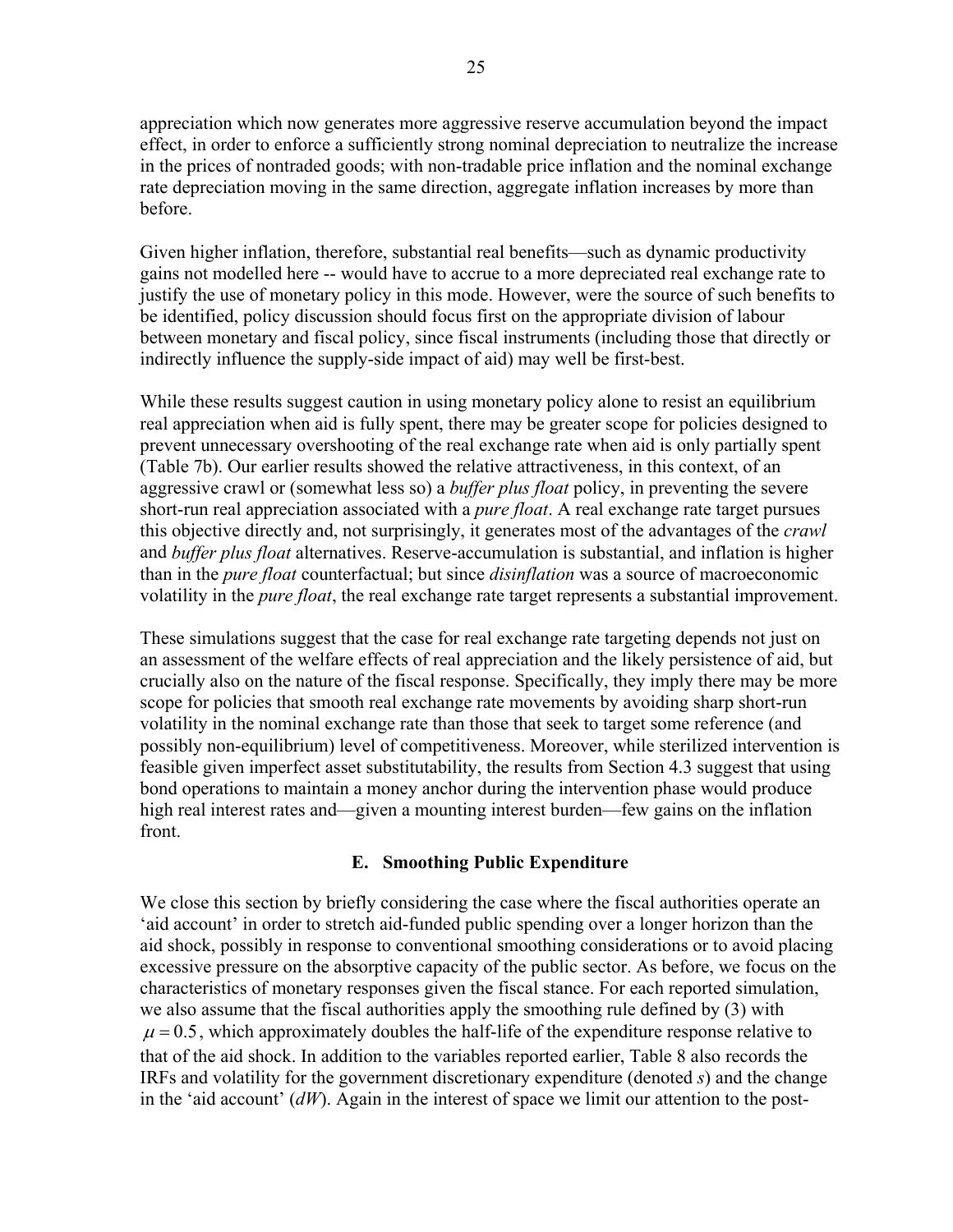stabilization calibration only; the results for each panel are directly comparable to corresponding panels in Tables 4(a) and 5(a).

Three key features emerge from Table 8. First, the volatility of total spending is reduced, regardless of the monetary policy response; this is unsurprising given that public spending in these simulations consists entirely of a transfer to the private sector. Second, however, although fiscal smoothing does not alter the total volume of spending out of aid, only its timing, the operation of 'aid account' removes the previous insulation of domestic liquidity afforded by the pure float when aid is fully spent. Hence, although the aid shock is smoothed, inflation and exchange rate volatility is higher under a float than in the case where there is no fiscal smoothing. The reverse is true under the crawl where volatility is marginally reduced relative to the no fiscal-smoothing case. This result is consistent with our earlier discussion of the distinction between the float and the crawl when domestic financing is not fully insulated, even though for the calibration considered here, the differences are not substantial. Third, as is shown in Table 8(b) however, when some of the aid is used for deficit reduction, an aggressive crawl remains much the most effective way of minimizing macroeconomic volatility, even when the fiscal authorities act to smooth spending out of the aid inflow. In other words, the same argument applies: regardless of the fiscal motive for expenditure smoothing, monetary policy is at its most efficient when it serves to appropriately align the supply and demand for domestic liquidity.

These simulations assume coordinated fiscal and monetary policies. If the monetary authorities do not internalize the actions of the fiscal authorities, however, but instead seek to maintain a float with respect to the entire aid inflow, in effect acting to 'unwind' the reserve accumulation by the fiscal authorities' actions, the outcome is highly unstable and reminiscent of the '*float plus dr'* case reported in Table 5. We do not report this case here, but as in the '*float plus dr*' case, the aid flow is 'over absorbed' by the public sector at the margin, accentuating the nominal exchange rate appreciation as the private sector seeks to adjusts its asset portfolio and, to the extent that this puts downward pressure on nontraded goods prices, raising the risk of a short-run recession in the nontraded goods sector.

# **VI. CONCLUSIONS AND EXTENSIONS**

We argued at the beginning of this paper that central bankers in Africa face substantial problems in managing aid surges. In practice, many central banks appear to have adopted strategies involving substantial intervention and reserve accumulation in response to aid surges, accompanied in many cases by fairly aggressive bond sterilization. The simulations presented in this paper suggest that this pattern of foreign exchange intervention is consistent with efficient monetary policy responses to substantial aid volatility, particularly in circumstances where countries continue to use part of the aid inflow for inflation stabilization purposes. The case for bond sterilization is less well grounded.

Our simulations suggest that efficient monetary management of aid inflows centres on the extent to which it can successfully align the path of domestic deficit financing with the demand for domestic base money. This requirement reflects the central role we ascribe to private sector portfolio behaviour in such countries, and as such takes on particular importance when fiscal decisions lead to sharp changes in seigniorage requirements. Thus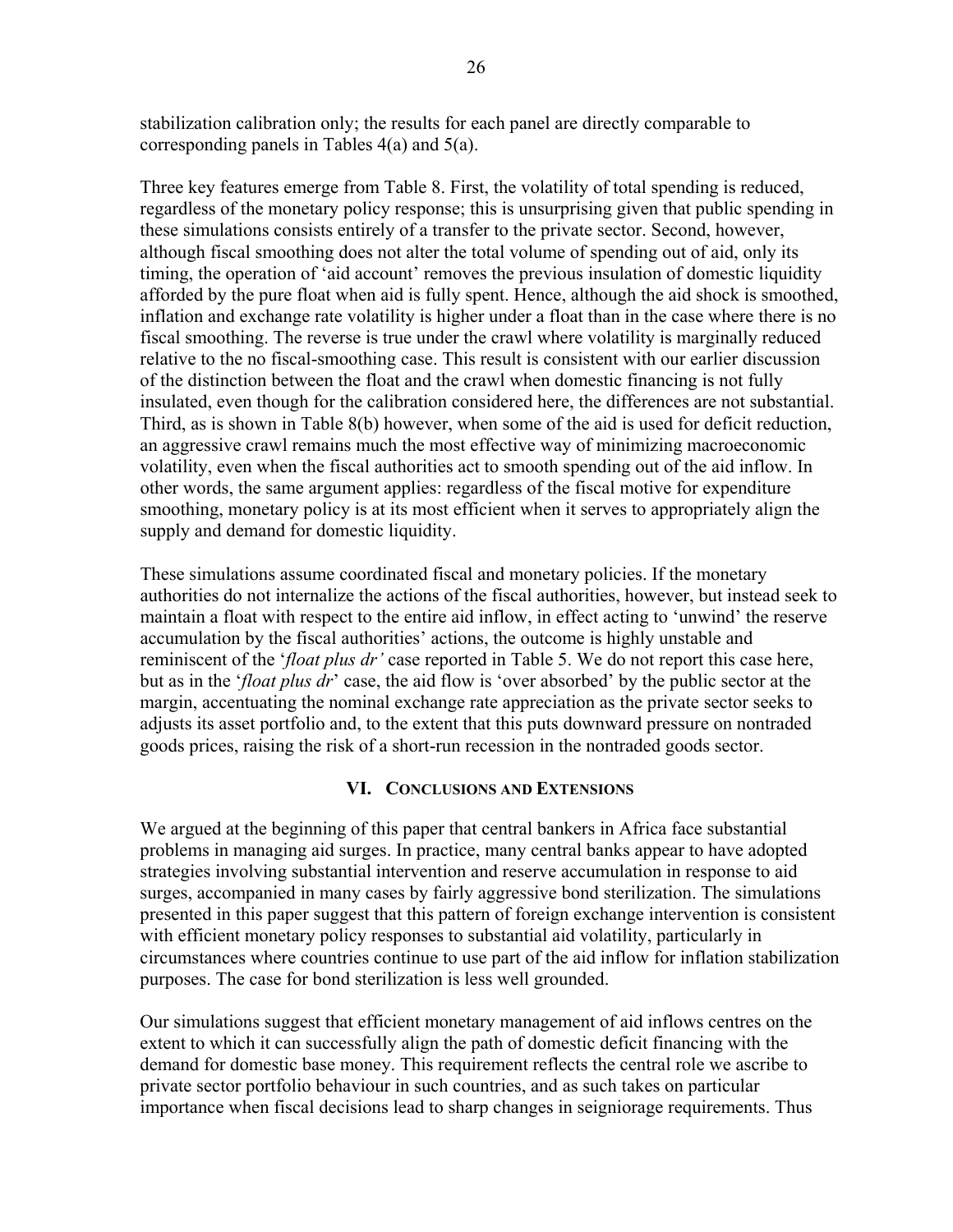when aid is fully spent as it is received, domestic financing needs are perturbed very little with the consequence that macroeconomic adjustment to a temporary aid surge is smooth and the choice of nominal anchor makes relatively little difference to the adjustment path. The aid surge facilitates higher private consumption and entails a modest appreciation of both the real and nominal exchange rate. Under a float this appreciation ensures that the aid inflow is mildly deflationary; under a crawl a modest initial inflation is required to effect the appreciation. If, however, aid is used partly to reduce the domestic financing requirement, consequent portfolio adjustment effects now play a potentially important role in the macroeconomic dynamics. In the extreme case—in which the monetary authorities accumulate no additional reserves, even though the public spending impact of aid is less than dollar-for-dollar—required seigniorage falls sharply, producing an overshooting real appreciation as the private sector substitutes out of foreign currency and into domestic currency. This in turn increases inflation volatility as well as promoting recessionary pressures in the short-run. Realignment of absorption with spending in these circumstances, either through a crawl, in which the sales of aid dollars are endogenous to actual exchange rate movements, or a *buffer plus float* rule, which ties the reserve target to the fiscal absorption of aid, significantly reduces macroeconomic volatility. For the parameterizations considered here, the distinction between the *crawl* and *buffer plus float* is relatively modest for mature post-stabilization economies. For 'pre-stabilization' settings where the inflation elasticity of the demand for money is higher, efficient responses to the fall in velocity associated with an aid-supported inflation stabilization appear to require greater intervention than provided by the *buffer plus float* so as to match the rise in domestic money demand. In these circumstances, the superiority of the *crawl* in reducing nominal and real volatility on the adjustment path is decisive. This general feature will also be a feature of the optimal response to an aid surge is when the authorities seek to smooth the path of public expenditure for purely fiscal reasons.

In reality, however, the superiority of the *crawl* over the *buffer plus float* may need to be set against other considerations weighing in favour of more market-based exchange rate arrangements. Thus a *buffer plus float* may be better aligned with broader policy objectives aimed at supporting financial sector development or, indeed, laying the foundations for a more explicit inflation targeting regime, while nonetheless providing a substantial degree of intervention in response to aid inflows.

Our simulations also suggest that, contrary to much popular thinking, aggressive bond sterilization does not have a central role to play in the efficient management of aid surges, at least in those circumstances where aid inflows do not trigger a generalized loss of fiscal control. There may, of course, be circumstances where fiscal control is less assured or where foreign exchange markets are perceived to be too shallow or otherwise distorted such as to limit the scope for intervention, in which case bond sterilization may constitute one component of a stabilization strategy.

We close with two important caveats. First, our analysis ascribes a central role to the private sector's portfolio behaviour as a potential source of macroeconomic volatility. Clearly, if portfolio effects are weak, the distinction between alternative policy rules diminishes. However, as capital market integration increases, either formally or informally, portfolio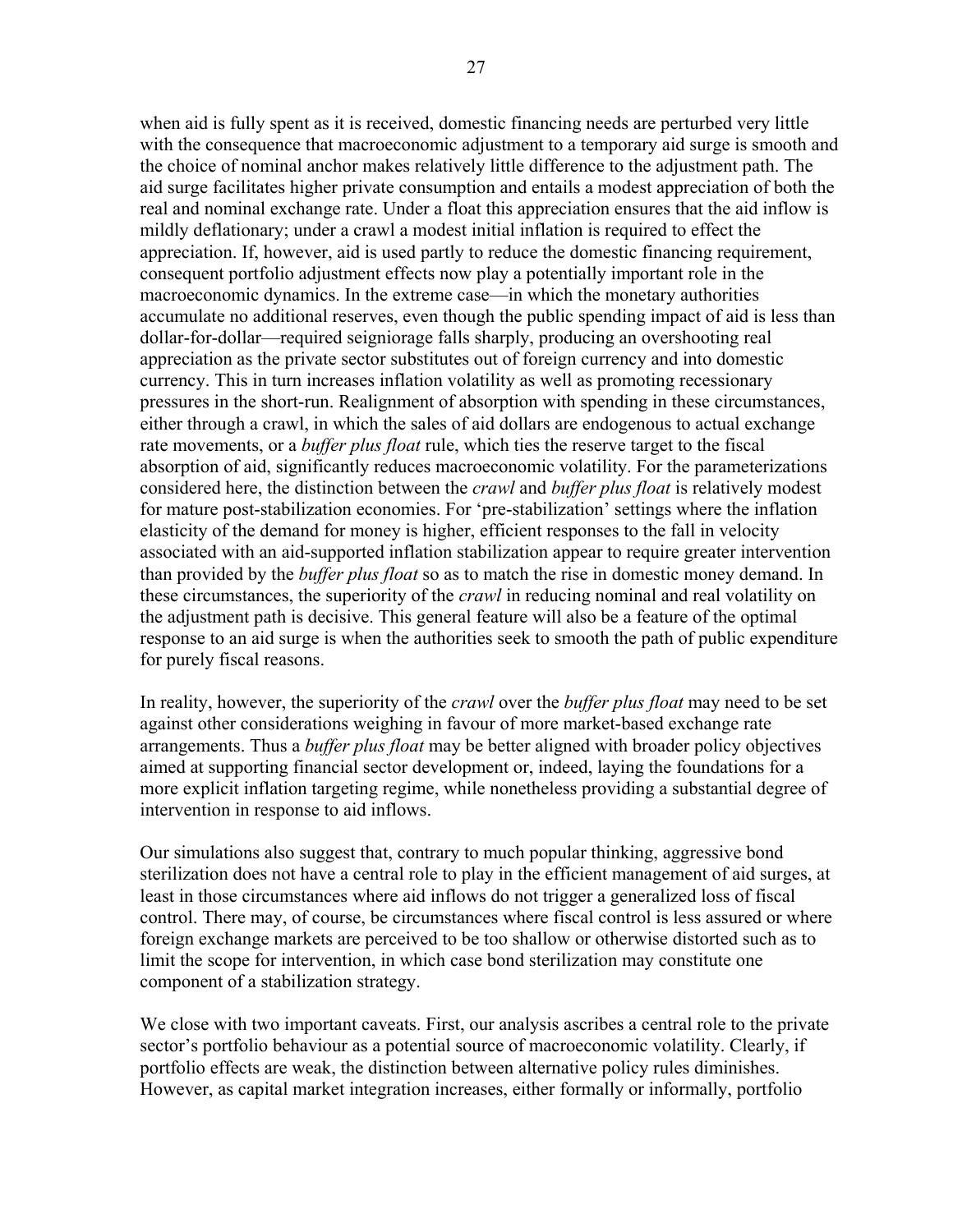effects of the kinds emphasised here are likely to increase rather than decreases in importance. Second, in this paper we have abstracted entirely from issues of either donor or government credibility. Aid flows are uncertain but the stochastic process is common knowledge. Moreover, we assume that government expenditure plans are fully and credibly tied to the aid inflows, given (equally credible) deficit reduction or other fiscal smoothing choices. In reality, however, donors cannot commit to enhanced aid flows on an ongoing basis, nor can recipient governments commit to fully and instantly adjust domestic spending to realized aid flows when the latter decline. These realities increase the likelihood that the private sector will face a temporary surge in domestic financing requirements. In a related paper (Buffie *et al* 2006b), we examine how these private sector perceptions of fiscal stability may also shape the appropriate monetary response to aid. In that paper we argue that faced with credibility issues of this kind, a full 'absorb and spend' policy is potentially destabilizing since it provides no buffer against the expected future seigniorage requirements of government. By contrast, a strategy embodying some near-term fiscal restraint, combined with either a temporary accumulation of reserves or a temporary buyback of domestic debt, is a necessary component of a successful strategy until it becomes clear that the scaling up of aid flows is permanent.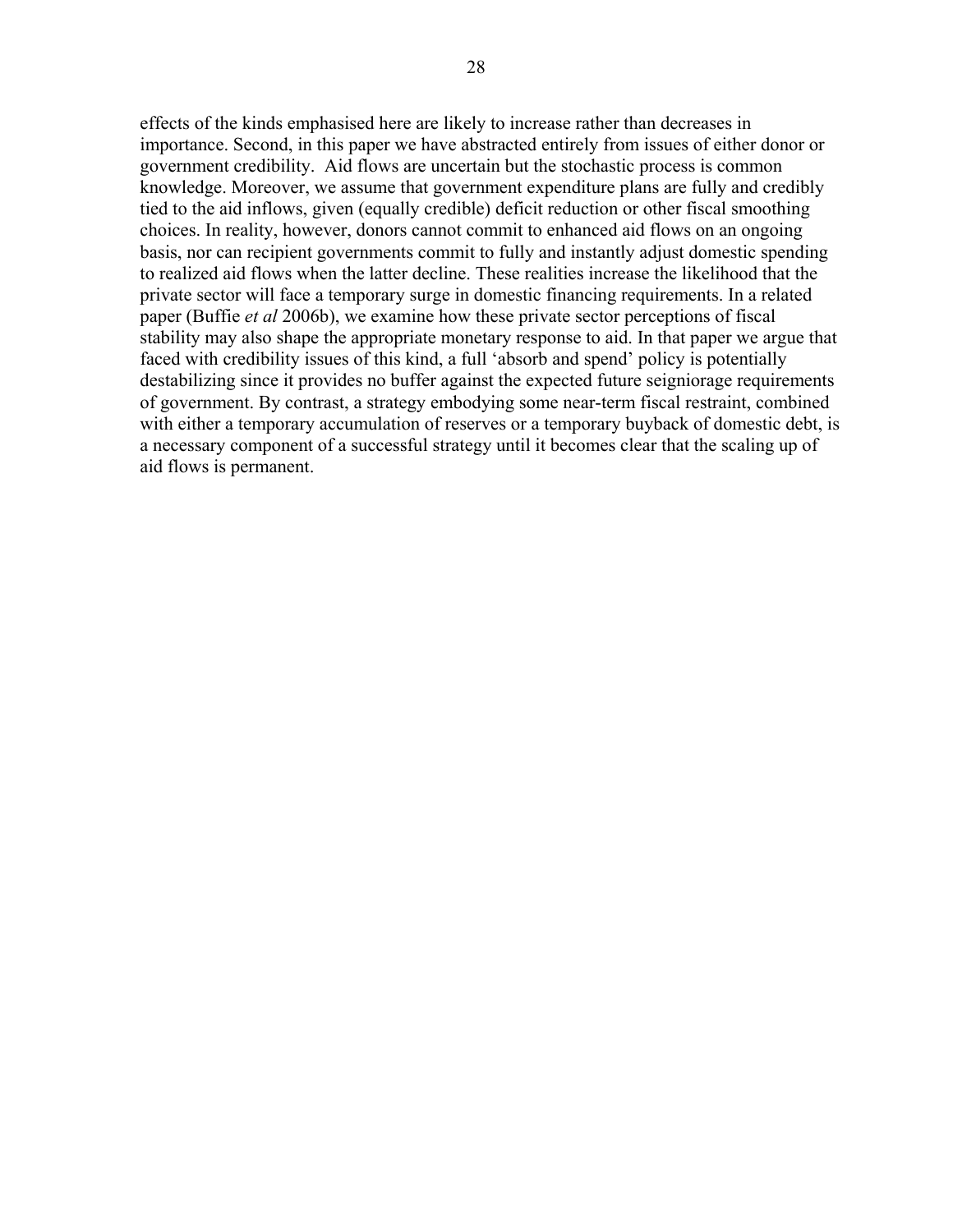#### **TABLES**

|                    | 1990-2004 | 1990-97              | 1998-2004 |
|--------------------|-----------|----------------------|-----------|
|                    |           | All aid changes      |           |
| <b>SSA</b>         | 77        | 76                   | 78        |
| Mature stabilizers | 79        | 77                   | 79        |
| High inflation     | 72        | 73                   | 72        |
| Low inflation      | 79        | 77                   | 79        |
|                    |           | Positive aid changes |           |
| <b>SSA</b>         | 76        | 76                   | 76        |
| Mature stabilizers | 78        | 74                   | 78        |
| High inflation     | 65        | 62                   | 69        |
| Low inflation      | 78        | 80                   | 78        |

# Table 1. Mean Share of Aid Spent by Country Group

Source: IMF African Department

|                    |        | 1990-97           |        | 1998-2004 |
|--------------------|--------|-------------------|--------|-----------|
|                    |        | Full sample       |        |           |
|                    | Impact | Long-run          | Inpact | Long-run  |
| SSA [non-CFA]      | 0.00   | $-0.04$           | 0.00   | 0.00      |
| Mature stabilizers | 0.24   | 0.28              | 0.30   | 0.26      |
|                    |        | Large aid changes |        |           |
| SSA [non-CFA]      | 0.00   | 0.01              | 0.01   | 0.04      |
| Mature stabilizers | 0.22   | 0.25              | 0.34   | 0.27      |
| Aid surges         |        |                   | 0.38   | 0.74      |

#### Table 2. Mean NFA Accumulation and Aid Inflows

Source: IMF Africa Department

Note: a large aid increase is one of at least two percent of GDP. An aid surge is when this higher level is sustained for at least two years.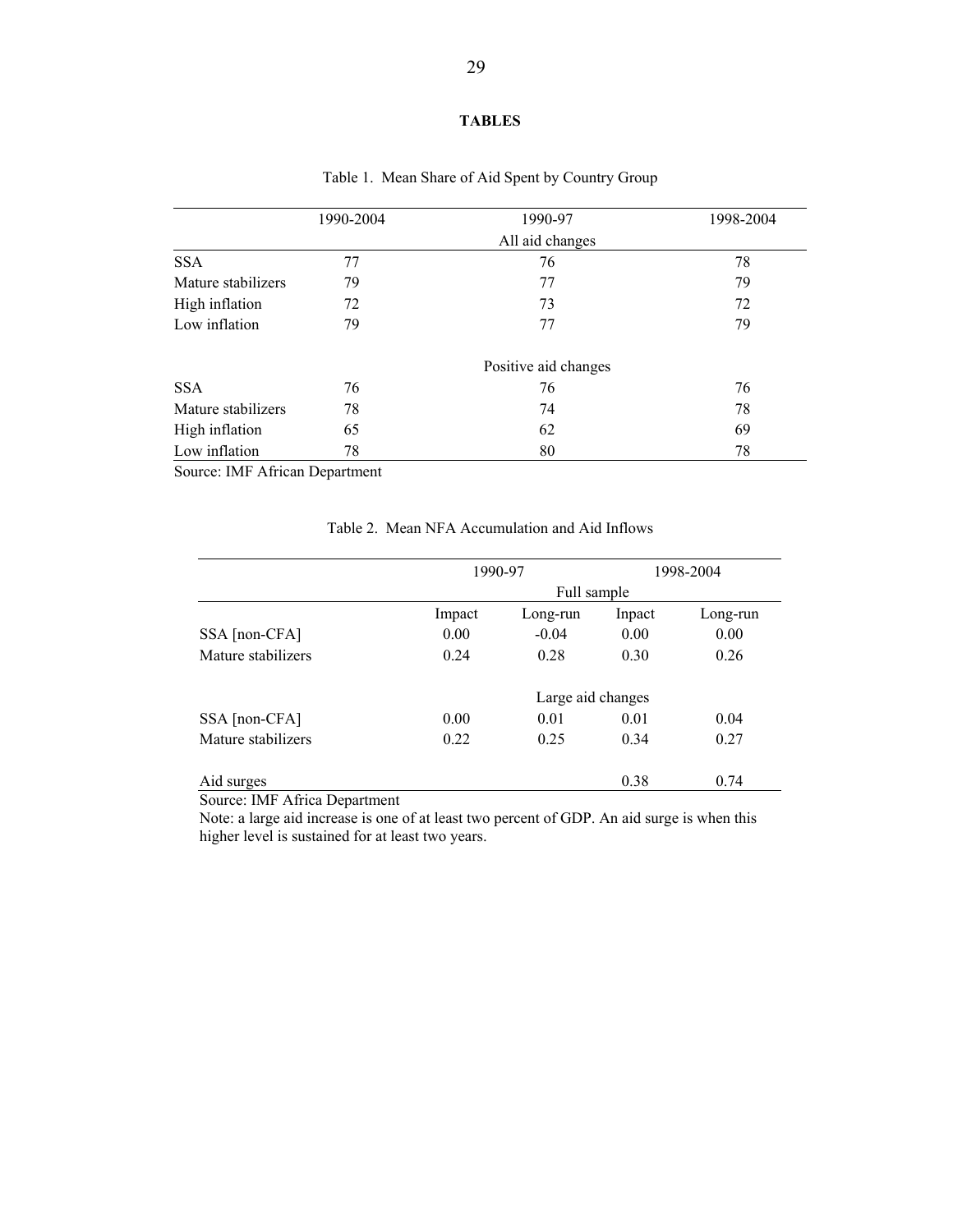| Parameter                                                          | 'Mature stabilizers'' | 'Pre-stabilization' |
|--------------------------------------------------------------------|-----------------------|---------------------|
| Intertemporal elasticity, $\tau$                                   | 0.50                  | 0.50                |
| Currency substitution elasticity, $\sigma$                         | 2.00                  | 2.00                |
| Elasticity of production substitution, nu                          | 0.10                  | 0.10                |
| Foreign currency holdings, percent of GDP $(f)$                    | 0.12                  | 0.12                |
| Domestic currency holdings, percent of GDP $(m)$                   | 0.08                  | 0.08                |
| Private holdings of government securities,<br>percent of GDP $(b)$ | 0.09                  | 0.20                |
| Net official reserves, percent of GDP $(z)$                        | 0.04                  | 0.04                |
| Inflation rate, $\pi$ (percent)                                    | 0.10                  | 0.25                |
| Government spending; percent of GDP $(s)$                          | 0.25                  | 0.25                |
| Aid (aid shock), both percent of GDP $(a)$                         | 0.10(0.02)            | 0.10(0.02)          |
| Deficit reduction share $dr(\delta)$                               | 0.25                  | 0.25                |
| Fiscal smoothing parameter ( $\mu$ )                               | 0.50                  | 0.50                |
| Implied values:                                                    |                       |                     |
| Nominal interest rate $(i)$                                        | 0.210                 | 0.375               |
| Steady-state inflation elasticity of money demand                  | 0.53                  | 0.62                |

# Table 3a. Pre-Stabilization and Mature Stabilizers calibration values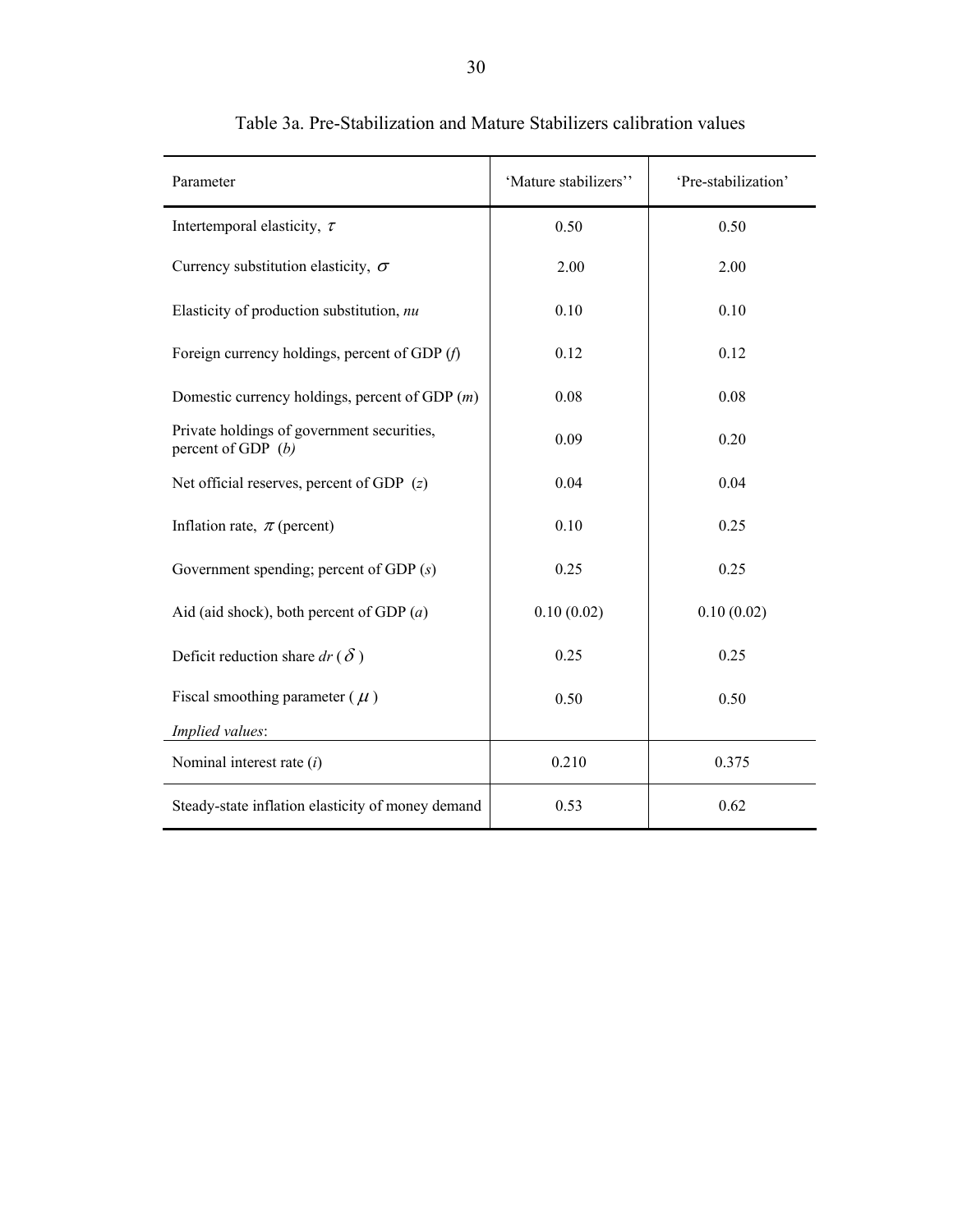| Variable   | Definition                                       | Scaling of IRs and Standard<br>Deviations |
|------------|--------------------------------------------------|-------------------------------------------|
| In         | Inflation rate = $\pi$                           | percentage points from SS                 |
| <b>NER</b> | Nominal exchange rate                            | $^{\prime\prime}$                         |
| <b>RER</b> | Real exchange rate for imports = $EP_1/P_N$      | 11                                        |
| <b>RIR</b> | Real interest rate                               | "                                         |
| Ca         | Current account surplus including grants         | percentage points of GDP from SS          |
| DN         | Output of nontraded goods                        | percent deviation from SS                 |
| C          | Private consumption                              | 11                                        |
| Dz         | Change in central bank international<br>reserves | "                                         |
| Db         | Change in privately-held government debt         | 11                                        |
| Mq         | Growth in nominal domestic money stock           | 11                                        |
| Α          | Aid                                              | percentage points of GDP from SS          |
| S          | Government discretionary spending                | 11                                        |
| dW         | Change in aid account                            | 11                                        |
|            |                                                  |                                           |

.

Table 3b.Definition and Scaling of Variables in Simulation Runs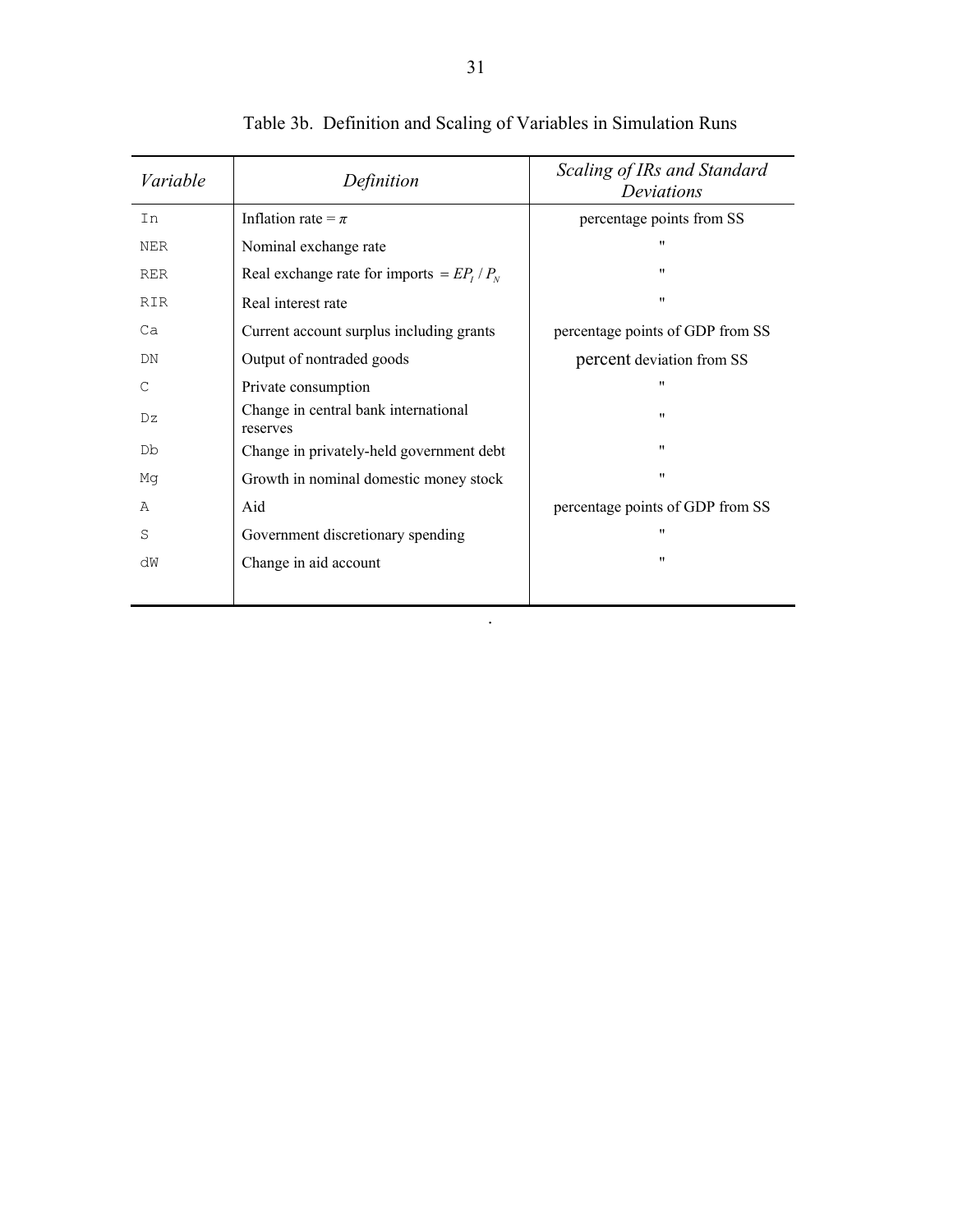| Table 4. Aid Fully Spent |
|--------------------------|

|                   |                |                |                   | <b>Horizon</b> [years]             |                      |                      |                      |                |
|-------------------|----------------|----------------|-------------------|------------------------------------|----------------------|----------------------|----------------------|----------------|
| Variable          | $\bf{0}$       | $\mathbf{1}$   | $\overline{2}$    | 3                                  | 4                    | 5                    | 15                   | <b>Stdev</b>   |
|                   |                |                |                   | Aid Inflow [percent of GDP]        |                      |                      |                      |                |
| A                 | 2.000          | 1.000          | 0.500             | 0.250                              | 0.125                | 0.063                | 0.001                |                |
|                   |                |                |                   | 4(a): Post-Stabilization Countries |                      |                      |                      |                |
|                   |                |                |                   | 1. Buffer+Float                    |                      |                      |                      |                |
| In                | $-1.131$       | $-1.179$       | $-1.258$          | $-1.004$                           | $-0.723$             | $-0.494$             | $-0.004$             | 2.491          |
| <b>NER</b>        | $-2.436$       | $-1.226$       | $-1.056$          | $-0.720$                           | $-0.466$             | $-0.295$             | $-0.002$             | 3.071          |
| <b>RER</b>        | $-2.372$       | $-2.458$       | $-2.090$          | $-1.575$                           | $-1.107$             | $-0.745$             | $-0.007$             | 4.549          |
| <b>RIR</b>        | $-1.571$       | $-1.296$       | $-0.847$          | $-0.528$                           | $-0.325$             | $-0.199$             | $-0.001$             | 2.305          |
| ca                | 0.725          | 0.051          | $-0.143$          | $-0.170$                           | $-0.144$             | $-0.107$             | $-0.001$             | 0.787          |
| DN                | 0.785          | 0.197          | $-0.104$          | $-0.184$                           | $-0.173$             | $-0.135$             | $-0.002$             | 0.874          |
| $\mathbf C$       | 2.306          | 1.592          | 1.003             | 0.618                              | 0.378                | 0.230                | 0.001                | 3.077          |
| dz                | 0.000          | 0.000          | 0.000             | 0.000                              | 0.000                | 0.000                | 0.000                | 0.000          |
| mg                | $-0.075$       | $-2.118$       | $-1.704$          | $-1.091$                           | $-0.696$             | $-0.406$             | $-0.003$             | 3.084          |
|                   |                |                |                   | 2. Crawl                           |                      |                      |                      |                |
| In                | 1.089          | 0.046          | $-0.311$          | $-0.369$                           | $-0.320$             | $-0.246$             | $-0.027$             | 1.324          |
| <b>NER</b>        | 0.245          | $-0.139$       | $-0.188$          | $-0.158$                           | $-0.119$             | $-0.088$             | $-0.026$             | 0.524          |
| <b>RER</b>        | $-1.534$       | $-1.870$       | $-1.646$          | $-1.261$                           | $-0.897$             | $-0.609$             | $-0.008$             | 3.406          |
| <b>RIR</b>        | $-1.371$       | $-1.159$       | $-0.812$          | $-0.531$                           | $-0.336$             | $-0.209$             | $-0.001$             | 2.085          |
| ca                | 0.863          | 0.127<br>0.400 | $-0.108$<br>0.088 | $-0.154$<br>$-0.036$               | $-0.136$<br>$-0.069$ | $-0.103$<br>$-0.066$ | $-0.002$<br>$-0.001$ | 0.914<br>1.109 |
| DN<br>C           | 1.023<br>2.159 | 1.536          | 1.009             | 0.639                              | 0.398                | 0.245                | 0.003                | 2.949          |
| dz                | $-3.338$       | 2.062          | 2.625             | 2.088                              | 1.455                | 0.954                | 1.410                | 5.507          |
| mg                | $-1.179$       | $-0.281$       | 0.285             | 0.355                              | 0.289                | 0.203                | $-0.002$             | 1.809          |
|                   |                |                |                   | 4(b): Pre-Stabilization Countries  |                      |                      |                      |                |
|                   |                |                |                   | 1. Buffer+Float                    |                      |                      |                      |                |
| In                | $-4.475$       | $-5.261$       | $-1.987$          | $-3.170$                           | $-0.782$             | $-1.754$             | $-0.152$             | 8.186          |
| <b>NER</b>        | $-5.98$        | $-6.077$       | $-0.951$          | $-3.364$                           | $-0.062$             | $-1.918$             | $-0.234$             | 9.575          |
| <b>RER</b>        | $-2.410$       | $-3.716$       | $-2.059$          | $-2.370$                           | $-1.019$             | $-1.281$             | $-0.079$             | 5.742          |
| <b>RIR</b>        | $-2.800$       | 0.085          | $-1.587$          | 0.359                              | $-0.955$             | 0.391                | 0.113                | 3.540          |
| ca                | 0.714          | 0.201          | $-0.180$          | $-0.118$                           | $-0.207$             | $-0.089$             | 0.005                | 0.821          |
| DN                | 0.781          | $-0.752$       | $-0.025$          | $-0.713$                           | $-0.019$             | $-0.465$             | $-0.053$             | 1.436          |
| $\mathbf C$       | 2.322          | 1.049          | 1.087             | 0.366                              | 0.529                | 0.096                | $-0.025$             | 2.866          |
| dz                | 0.000          | 0.000          | 0.000             | 0.000                              | 0.000                | 0.000                | 0.000                | 0.000          |
| mg                | $-0.820$       | $-10.416$      | 0.231             | $-5.663$                           | 1.354                | $-3.366$             | $-0.500$             | 12.999         |
|                   |                |                |                   | 2. Crawl                           |                      |                      |                      |                |
| In                | 1.103          | $-0.075$       | $-0.412$          | $-0.458$                           | $-0.400$             | $-0.319$             | $-0.057$             | 1.602          |
| <b>NER</b>        | 0.304          | $-0.311$       | $-0.322$          | $-0.265$                           | $-0.205$             | $-0.157$             | $-0.054$             | 1.015          |
| <b>RER</b>        | $-1.278$       | $-1.655$       | $-1.512$          | $-1.203$                           | $-0.890$             | $-0.631$             | $-0.013$             | 3.106          |
| <b>RIR</b>        | $-1.170$       | $-0.947$       | $-0.678$          | $-0.462$                           | $-0.309$             | $-0.203$             | $-0.003$             | 1.763          |
| ca                | 1.012          | 0.229          | $-0.058$          | $-0.138$                           | $-0.139$             | $-0.114$             | $-0.004$             | 1.070          |
| DN<br>$\mathbf C$ | 0.921<br>1.887 | 0.351<br>1.355 | 0.079<br>0.924    | $-0.029$<br>0.616                  | $-0.060$<br>0.406    | $-0.060$<br>0.266    | $-0.002$<br>0.005    | 0.995<br>2.630 |
| dz                | $-3.652$       | 3.610          | 3.860             | 2.971                              | 2.103                | 1.429                | 2.479                | 7.779          |
| mg                | $-2.022$       | $-0.552$       | 0.136             | 0.295                              | 0.277                | 0.210                | $-0.047$             | 2.281          |
|                   |                |                |                   |                                    |                      |                      |                      |                |

**Source:** WIDER\_sticky\_p\_JAN07.mod

**Notes** 

**[1]** An increase in NER and RER denotes a depreciation in the nominal and real exchange rates respectively.

**[2]** See Tables 3a and 3b for parameter settings.

**[3]** For float, z1=0; for crawl, z1=15 and z2=0.95.

**[4]** dr=0.00.

**[5]** since mu=0, dW=0.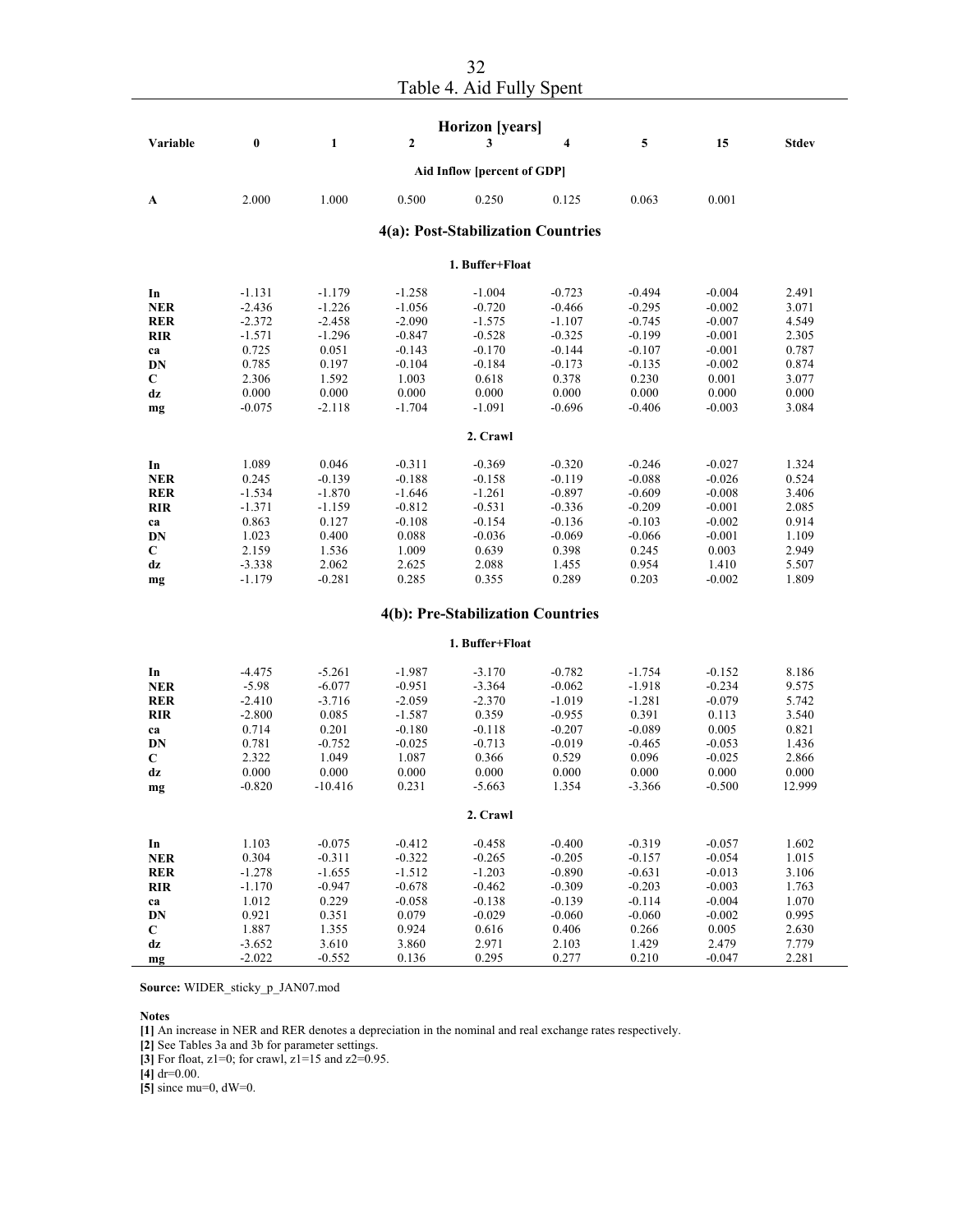|                          |                      |                      |                      | Horizon                             |                      |                      |                      |                |
|--------------------------|----------------------|----------------------|----------------------|-------------------------------------|----------------------|----------------------|----------------------|----------------|
| Variable                 | $\boldsymbol{0}$     | $\mathbf{1}$         | $\mathbf{2}$         | 3                                   | 4                    | 5                    | 15                   | <b>Stdev</b>   |
|                          |                      |                      |                      | Aid Inflow [percent of GDP]         |                      |                      |                      |                |
| a                        | 2.000                | 1.000                | 0.500                | 0.250                               | 0.125                | 0.063                | 0.001                |                |
|                          |                      |                      |                      | 5(a) : Post-Stabilization Countries |                      |                      |                      |                |
|                          |                      |                      |                      | <b>Panel 1: Pure Float</b>          |                      |                      |                      |                |
| In                       | $-10.465$            | $-2.983$             | $-2.206$             | $-1.478$                            | $-0.956$             | $-0.608$             | $-0.005$             | 11.269         |
| <b>NER</b>               | $-14.056$            | $-1.737$             | $-1.479$             | $-0.951$                            | $-0.582$             | $-0.352$             | $-0.002$             | 14.290         |
| <b>RER</b>               | $-6.529$             | $-4.264$             | $-2.941$             | $-1.984$                            | $-1.303$             | $-0.839$             | 0.006                | 8.733          |
| <b>RIR</b>               | $-0.396$             | $-0.960$             | $-0.709$             | $-0.462$                            | $-0.291$             | $-0.181$             | $-0.001$             | 1.390          |
| Ca                       | 0.759                | 0.031                | $-0.155$             | $-0.174$                            | $-0.145$             | $-0.107$             | $-0.001$             | 0.821          |
| DN                       | $-1.591$             | $-0.778$             | $-0.559$             | $-0.405$                            | $-0.281$             | $-0.188$             | $-0.002$             | 1.937          |
| C                        | 1.494                | 1.314                | 0.877                | 0.555                               | 0.345                | 0.213                | 0.001                | 2.286          |
| dz                       | 0.000                | 0.000                | 0.000                | 0.000                               | 0.000                | 0.000                | 0.000                | 0.000          |
| mg                       | $-7.749$             | $-4.395$             | $-3.191$             | $-1.877$                            | $-1.065$             | $-0.603$             | $-0.003$             | 9.733          |
|                          |                      |                      |                      | Panel 2: Crawl                      |                      |                      |                      |                |
| In                       | $-0.016$             | $-0.420$             | $-0.518$             | $-0.467$                            | $-0.379$             | $-0.296$             | $-0.098$             | 1.596          |
| <b>NER</b>               | $-0.824$             | $-0.518$             | $-0.379$             | $-0.275$                            | $-0.207$             | $-0.165$             | $-0.096$             | 1.679          |
| <b>RER</b>               | $-1.471$             | $-1.648$             | $-1.394$             | $-1.045$                            | $-0.734$             | $-0.496$             | $-0.014$             | 2.984          |
| <b>RIR</b>               | $-1.121$             | $-0.878$             | $-0.605$             | $-0.396$                            | $-0.251$             | $-0.157$             | $-0.001$             | 1.629          |
| ca                       | 1.098                | 0.322                | 0.029                | $-0.063$                            | $-0.078$             | $-0.068$             | $-0.004$             | 1.154          |
| DN                       | 0.670                | 0.202                | 0.000                | $-0.066$                            | $-0.074$             | $-0.062$             | $-0.001$             | 0.713          |
| C                        | 1.668                | 1.158                | 0.759                | 0.484                               | 0.304                | 0.190                | 0.007                | 2.256          |
| dz                       | 11.243               | 6.498                | 4.276                | 2.655                               | 1.506                | 0.933                | 0.643                | 14.107         |
| mg                       | $-0.675$             | $-1.210$             | $-0.352$             | $-0.061$                            | 0.013                | 0.011                | $-0.096$             | 1.899          |
|                          |                      |                      |                      | Panel 3: Buffer+ Float              |                      |                      |                      |                |
|                          |                      |                      |                      |                                     |                      |                      |                      |                |
| In                       | $-4.199$<br>$-5.993$ | $-2.128$<br>$-1.772$ | $-2.097$<br>$-1.790$ | $-1.791$<br>$-1.494$                | $-1.488$<br>$-1.244$ | $-1.242$<br>$-1.061$ | $-0.496$<br>$-0.492$ | 6.401<br>7.347 |
| <b>NER</b><br><b>RER</b> | $-3.262$             | $-2.616$             | $-2.058$             | $-1.518$                            | $-1.074$             | $-0.746$             | $-0.070$             | 5.132          |
| <b>RIR</b>               | $-1.041$             | $-1.072$             | $-0.718$             | $-0.449$                            | $-0.276$             | $-0.169$             | $-0.003$             | 1.753          |
| ca                       | 0.871                | 0.146                | $-0.080$             | $-0.133$                            | $-0.125$             | $-0.102$             | $-0.014$             | 0.920          |
| DN                       | 0.047                | $-0.048$             | $-0.189$             | $-0.214$                            | $-0.186$             | $-0.144$             | $-0.016$             | 0.413          |
| C                        | 1.835                | 1.362                | 0.875                | 0.548                               | 0.344                | 0.219                | 0.017                | 2.549          |
| dz                       | 12.500               | 5.625                | 2.129                | 0.545                               | $-0.263$             | $-0.641$             | $-7.760$             | 14.265         |
| mg                       | $-0.343$             | $-2.145$             | $-2.340$             | $-1.919$                            | $-1.568$             | $-1.321$             | $-0.607$             | 5.333          |
|                          |                      |                      |                      |                                     |                      |                      |                      |                |

Table 5. Deficit-Reducing Aid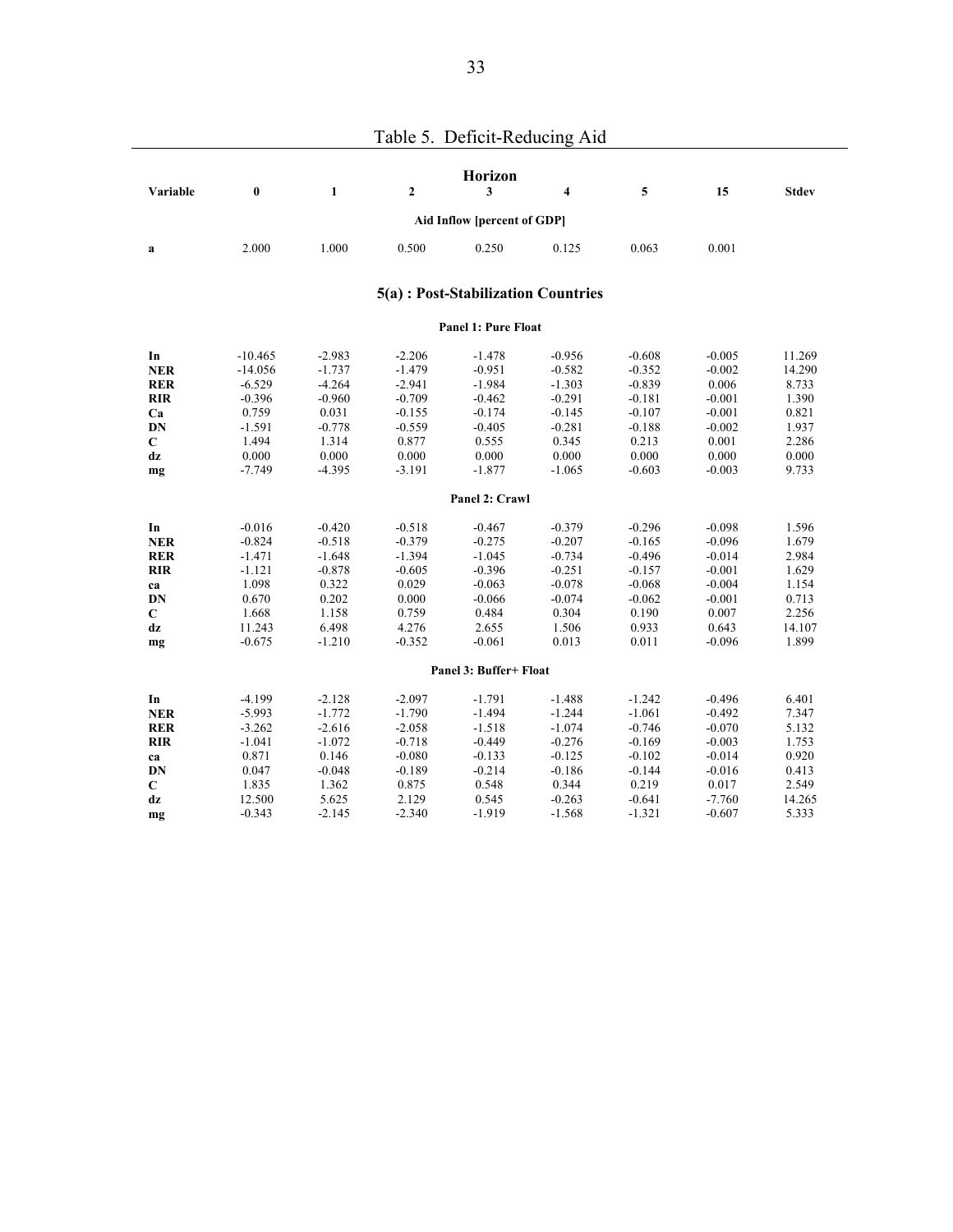|                       |           |              |                | Horizon                            |                         |          |          |              |
|-----------------------|-----------|--------------|----------------|------------------------------------|-------------------------|----------|----------|--------------|
| Variable              | $\bf{0}$  | $\mathbf{1}$ | $\overline{2}$ | 3                                  | $\overline{\mathbf{4}}$ | 5        | 15       | <b>Stdev</b> |
|                       |           |              |                | Aid Inflow [percent of GDP]        |                         |          |          |              |
| a                     | 2.000     | 1.000        | 0.500          | 0.250                              | 0.125                   | 0.063    | 0.001    |              |
|                       |           |              |                | 5(b) : Pre-Stabilization Countries |                         |          |          |              |
|                       |           |              |                | <b>Panel 1: Pure Float</b>         |                         |          |          |              |
| In                    | $-13.436$ | $-6.132$     | $-4.219$       | $-2.776$                           | $-1.885$                | $-1.207$ | $-0.012$ | 15.805       |
| <b>NER</b>            | $-17.218$ | $-5.212$     | $-3.442$       | $-2.133$                           | $-1.441$                | $-0.870$ | $-0.005$ | 18.533       |
| <b>RER</b>            | $-6.051$  | $-4.579$     | $-3.336$       | $-2.307$                           | $-1.597$                | $-1.059$ | $-0.013$ | 8.866        |
| <b>RIR</b>            | $-0.938$  | $-0.767$     | $-0.499$       | $-0.390$                           | $-0.229$                | $-0.185$ | $-0.006$ | 1.406        |
| ca                    | 0.791     | 0.112        | $-0.121$       | $-0.180$                           | $-0.163$                | $-0.132$ | $-0.003$ | 0.864        |
| DN                    | $-1.377$  | $-1.087$     | $-0.834$       | $-0.577$                           | $-0.415$                | $-0.269$ | $-0.003$ | 2.101        |
| C                     | 1.511     | 1.084        | 0.736          | 0.509                              | 0.332                   | 0.228    | 0.004    | 2.111        |
| dz                    | 0.000     | 0.000        | 0.000          | 0.000                              | 0.000                   | 0.000    | 0.000    | 0.000        |
| mg                    | $-10.311$ | $-8.547$     | $-5.233$       | $-2.957$                           | $-1.936$                | $-1.061$ | 0.003    | 14.874       |
|                       |           |              |                | Panel 2: Crawl                     |                         |          |          |              |
| In                    | $-0.047$  | $-0.610$     | $-0.647$       | $-0.566$                           | $-0.462$                | $-0.369$ | $-0.133$ | 2.264        |
| <b>NER</b>            | $-0.804$  | $-0.771$     | $-0.533$       | $-0.386$                           | $-0.293$                | $-0.234$ | $-0.130$ | 2.314        |
| <b>RER</b>            | $-1.212$  | $-1.470$     | $-1.289$       | $-1.000$                           | $-0.729$                | $-0.513$ | $-0.017$ | 2.709        |
| <b>RIR</b>            | $-0.967$  | $-0.707$     | $-0.498$       | $-0.341$                           | $-0.230$                | $-0.153$ | $-0.002$ | 1.376        |
| Ca                    | 1.220     | 0.404        | 0.070          | $-0.051$                           | $-0.081$                | $-0.076$ | $-0.005$ | 1.297        |
| DN                    | 0.613     | 0.165        | $-0.007$       | $-0.061$                           | $-0.067$                | $-0.057$ | $-0.001$ | 0.647        |
| C                     | 1.453     | 1.013        | 0.692          | 0.465                              | 0.310                   | 0.206    | 0.008    | 2.002        |
| Dz                    | 9.650     | 8.768        | 5.480          | 3.432                              | 2.145                   | 1.333    | $-0.065$ | 14.851       |
| Mg                    | $-1.753$  | $-1.182$     | $-0.372$       | $-0.069$                           | 0.017                   | 0.018    | $-0.126$ | 2.839        |
|                       |           |              |                | Panel 3: Buffer+ Float             |                         |          |          |              |
| In                    | $-6.446$  | $-5.966$     | $-3.404$       | $-4.040$                           | $-2.182$                | $-2.737$ | $-0.927$ | 11.795       |
| <b>NER</b>            | $-8.118$  | $-6.401$     | $-2.556$       | $-4.094$                           | $-1.523$                | $-2.811$ | $-0.982$ | 12.694       |
| <b>RER</b>            | $-2.675$  | $-3.370$     | $-2.013$       | $-2.099$                           | $-1.045$                | $-1.162$ | $-0.136$ | 5.519        |
| <b>RIR</b>            | $-2.237$  | $-0.095$     | $-1.222$       | 0.194                              | $-0.716$                | 0.252    | 0.079    | 2.761        |
| va                    | 0.855     | 0.272        | $-0.095$       | $-0.092$                           | $-0.171$                | $-0.091$ | $-0.010$ | 0.943        |
| DN                    | 0.401     | $-0.677$     | $-0.140$       | $-0.606$                           | $-0.094$                | $-0.395$ | $-0.059$ | 1.135        |
| C                     | 1.974     | 0.957        | 0.914          | 0.359                              | 0.447                   | 0.121    | $-0.003$ | 2.467        |
| fz                    | 12.500    | 5.625        | 2.219          | 0.545                              | $-0.263$                | $-0.641$ | $-0.643$ | 14.265       |
| mg                    | $-1.206$  | $-9.519$     | $-1.819$       | $-5.851$                           | $-0.744$                | $-3.974$ | $-1.250$ | 13.246       |
| Notes: see Table 4.   |           |              |                |                                    |                         |          |          |              |
| Except $[4]$ dr=0.25. |           |              |                |                                    |                         |          |          |              |
|                       |           |              |                |                                    |                         |          |          |              |

# Table 5. Deficit—Reducing Aid [contd]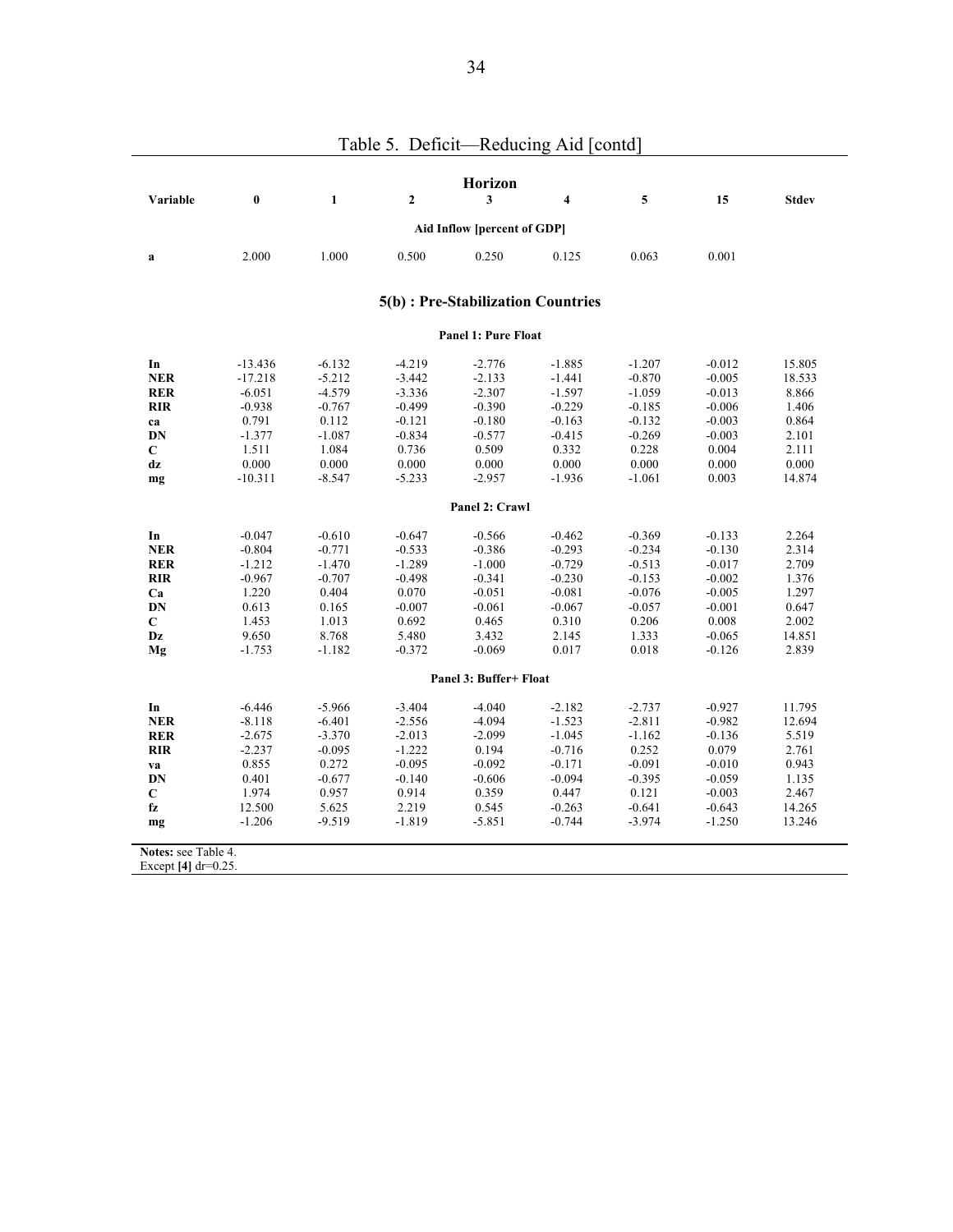|                                                     |                  |              |              | <b>Horizon</b>                                              |          |          |          |              |
|-----------------------------------------------------|------------------|--------------|--------------|-------------------------------------------------------------|----------|----------|----------|--------------|
| Variable                                            | $\boldsymbol{0}$ | $\mathbf{1}$ | $\mathbf{2}$ | 3                                                           | 4        | 5        | 15       | <b>Stdev</b> |
|                                                     |                  |              |              | Aid Inflow [percent of GDP]                                 |          |          |          |              |
| a                                                   | 2.000            | 1.000        | 0.500        | 0.250                                                       | 0.125    | 0.063    | 0.001    |              |
|                                                     |                  |              |              | <b>Post-Stabilization Countries</b>                         |          |          |          |              |
|                                                     |                  |              |              | 1. All Aid Spent with [50:50] Sterilization Rule            |          |          |          |              |
| In                                                  | 12.805           | 4.624        | 4.195        | 3.795                                                       | 3.501    | 3.275    | 1.933    | 18.357       |
| <b>NER</b>                                          | 15.227           | 3.014        | 3.631        | 3.555                                                       | 3.394    | 3.230    | 1.939    | 19.639       |
| <b>RER</b>                                          | 4.404            | 1.477        | 0.451        | 0.015                                                       | $-0.179$ | $-0.262$ | $-0.209$ | 4.792        |
| <b>RIR</b>                                          | $-1.072$         | $-0.058$     | 0.014        | $-0.006$                                                    | $-0.021$ | $-0.028$ | $-0.021$ | 1.080        |
| ca                                                  | 1.978            | 0.962        | 0.389        | 0.100                                                       | $-0.040$ | $-0.105$ | $-0.106$ | 2.297        |
| DN                                                  | 2.494            | 0.887        | 0.435        | 0.256                                                       | 0.173    | 0.130    | 0.058    | 2.720        |
| C                                                   | 0.831            | 0.344        | 0.317        | 0.324                                                       | 0.321    | 0.311    | 0.189    | 1.461        |
| dz                                                  | 25.000           | 11.250       | 4.438        | 1.091                                                       | $-0.526$ | $-1.281$ | $-1.286$ | 28.531       |
| db                                                  | 11.111           | 5.000        | 1.972        | 0.485                                                       | $-0.234$ | $-0.569$ | $-6.898$ | 12.681       |
| Memo items                                          |                  |              |              |                                                             |          |          |          |              |
| Dint<br>$(% \mathbf{C}^{\prime }\mathbf{A})$ (%GDP) | $-0.218$         | 0.129        | 0.184        | 0.184                                                       | 0.176    | 0.168    | 0.101    | 0.675        |
| Table 4a [Buffer plus Float]                        |                  |              |              |                                                             |          |          |          |              |
| <b>RIR</b>                                          | $-1.571$         | $-1.296$     | $-0.847$     | $-0.528$                                                    | $-0.325$ | $-0.199$ | $-0.001$ | 2.305        |
| Dint<br>$(% \mathbf{C} )$ (%GDP)                    | 0.117            | $-0.126$     | $-0.124$     | $-0.092$                                                    | $-0.064$ | $-0.042$ | $-0.000$ | 0.246        |
|                                                     |                  |              |              | 2 Partial Deficit Reduction with [50:50] Sterilization Rule |          |          |          |              |
| In                                                  | $-0.014$         | 1.370        | 1.883        |                                                             | 2.212    | 2.220    | 1.449    | 8.529        |
|                                                     | $-0.809$         | 1.443        | 2.036        | 2.121<br>2.255                                              | 2.313    | 2.292    | 1.454    | 8.740        |
| <b>NER</b><br><b>RER</b>                            | $-1.447$         | $-1.313$     | $-1.035$     | $-0.791$                                                    | $-0.608$ | $-0.477$ | $-0.159$ | 2.635        |
| <b>RIR</b>                                          | $-0.022$         | $-0.031$     | $-0.064$     | $-0.070$                                                    | $-0.063$ | $-0.053$ | $-0.016$ | 0.163        |
| ca                                                  | 1.699            | 0.714        | 0.244        | 0.028                                                       | $-0.067$ | $-0.105$ | $-0.079$ | 1.906        |
| DN                                                  | $-0.309$         | $-0.261$     | $-0.155$     | $-0.075$                                                    | $-0.022$ | 0.011    | 0.043    | 0.482        |
| C                                                   | 0.387            | 0.377        | 0.363        | 0.334                                                       | 0.302    | 0.274    | 0.142    | 1.118        |
| dz                                                  | 18.750           | 8.438        | 3.328        | 0.818                                                       | $-0.395$ | $-0.961$ | $-0.965$ | 21.398       |
| db                                                  | 8.333            | 3.750        | 1.480        | 0.363                                                       | $-0.175$ | $-0.428$ | $-5.173$ | 7.258        |
| Memo items                                          |                  |              |              |                                                             |          |          |          |              |
| Dint<br>$(*GDP)$                                    | $-0.072$         | 0.073        | 0.098        | 0.109                                                       | 0.113    | 0.114    | 0.076    | 0.450        |
| Table 5a [Buffer plus Float]                        |                  |              |              |                                                             |          |          |          |              |
| <b>RIR</b>                                          | $-1.041$         | $-1.072$     | $-0.718$     | $-0.449$                                                    | $-0.276$ | $-0.169$ | $-0.003$ | 1.753        |
| Dint<br>$(% \mathbf{C} )$ (%GDP)                    | 0.161            | $-0.111$     | $-0.112$     | $-0.082$                                                    | $-0.056$ | $-0.036$ | $-0.000$ | 0.251        |

## Table 6. Mixed Foreign Exchange and Bond Sterilization A [50:50] Rule

**Notes:** see Table 4.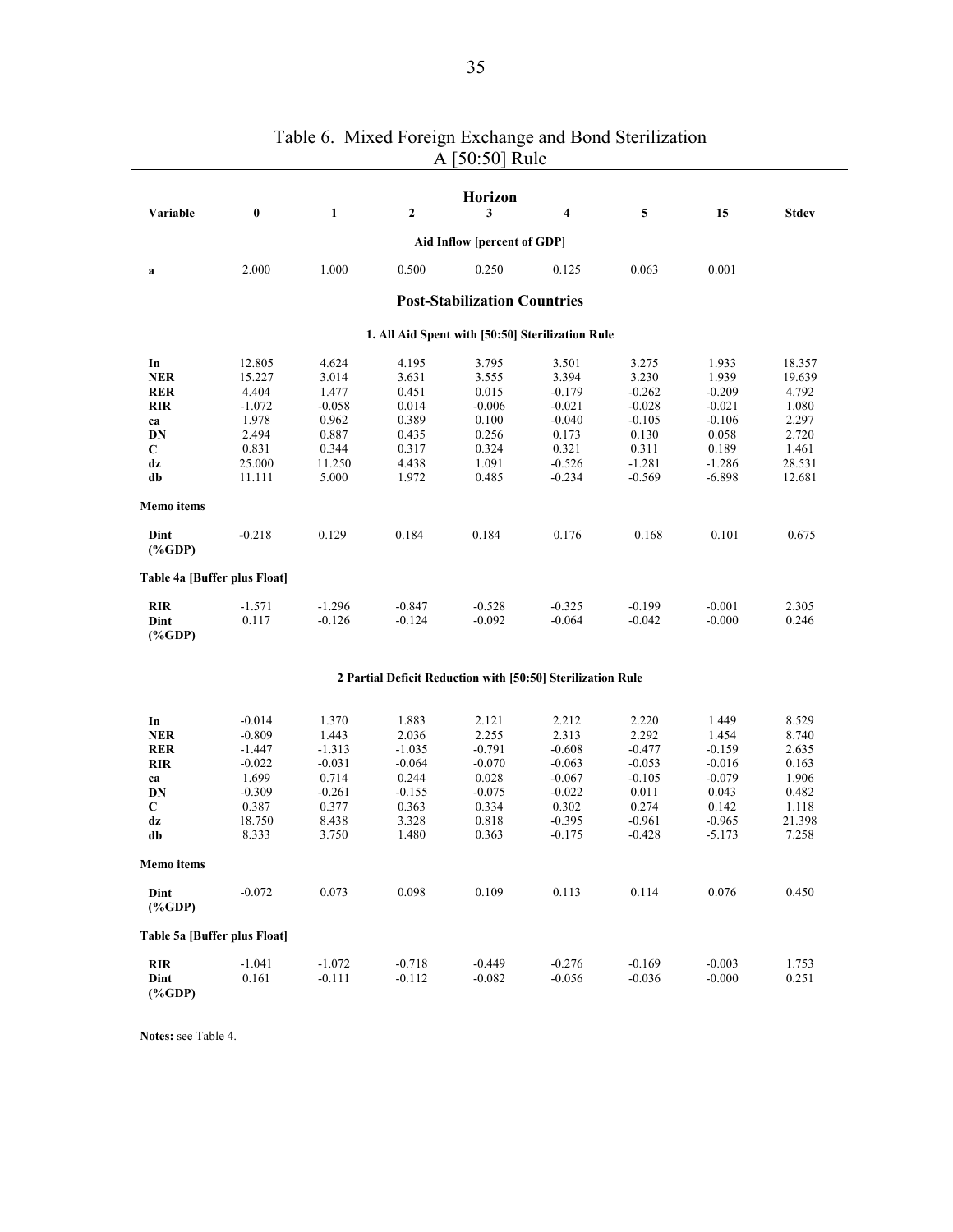| Variable    | $\bf{0}$ | $\mathbf{1}$ | $\boldsymbol{2}$ | <b>Horizon</b><br>3                 | 4        | 5        | 15       | <b>Stdev</b> |
|-------------|----------|--------------|------------------|-------------------------------------|----------|----------|----------|--------------|
|             |          |              |                  |                                     |          |          |          |              |
|             |          |              |                  | Aid Inflow [percent of GDP]         |          |          |          |              |
| a           | 2.000    | 1.000        | 0.500            | 0.250                               | 0.125    | 0.063    | 0.001    |              |
|             |          |              |                  | 7(a): Aid Fully Spent               |          |          |          |              |
| In          | 6.560    | 2.798        | 1.775            | 0.961                               | 0.411    | 0.058    | $-0.436$ | 7.853        |
| <b>NER</b>  | 6.899    | 2.219        | 1.696            | 1.002                               | 0.475    | 0.115    | $-0.435$ | 7.945        |
| <b>RER</b>  | 0.617    | $-0.435$     | $-0.579$         | $-0.504$                            | $-0.389$ | $-0.285$ | $-0.052$ | 1.253        |
| <b>RIR</b>  | $-1.001$ | $-0.837$     | $-0.706$         | $-0.526$                            | $-0.364$ | $-0.241$ | $-0.002$ | 1.645        |
| ca          | 1.174    | 0.299        | $-0.035$         | $-0.128$                            | $-0.132$ | $-0.109$ | $-0.015$ | 1.239        |
| DN          | 1.709    | 0.915        | 0.561            | 0.344                               | 0.208    | 0.124    | $-0.004$ | 2.064        |
| $\mathbf C$ | 1.876    | 1.421        | 1.041            | 0.720                               | 0.481    | 0.315    | 0.023    | 2.750        |
| dz          | $-9.257$ | 6.988        | 8.793            | 7.241                               | 5.140    | 3.334    | $-0.432$ | 17.703       |
| mg          | $-4.502$ | 3.870        | 4.877            | 3.828                               | 2.583    | 1.560    | $-0.182$ | 9.515        |
|             |          |              |                  | 7(b): Aid Partially Spent (dr=0.25) |          |          |          |              |
| In          | 3.182    | 1.524        | 0.839            | 0.275                               | $-0.116$ | $-0.370$ | $-0.675$ | 5.452        |
| <b>NER</b>  | 2.999    | 1.298        | 0.873            | 0.355                               | $-0.041$ | $-0.313$ | $-0.674$ | 5.277        |
| <b>RER</b>  | $-0.332$ | $-0.742$     | $-0.679$         | $-0.534$                            | $-0.399$ | $-0.294$ | $-0.079$ | 1.403        |
| <b>RIR</b>  | $-0.660$ | $-0.647$     | $-0.557$         | $-0.417$                            | $-0.289$ | $-0.192$ | $-0.003$ | 1.218        |
| ca          | 1.300    | 0.406        | 0.049            | $-0.071$                            | $-0.096$ | $-0.088$ | $-0.022$ | 1.381        |
| <b>DN</b>   | 0.971    | 0.567        | 0.366            | 0.232                               | 0.142    | 0.085    | $-0.007$ | 1.219        |
| $\mathbf C$ | 1.438    | 1.138        | 0.844            | 0.591                               | 0.401    | 0.270    | 0.034    | 2.181        |
| dz          | 4.987    | 10.876       | 9.397            | 6.750                               | 4.379    | 2.595    | $-0.688$ | 17.902       |
|             | $-3.839$ | 2.513        | 3.202            | 2.522                               | 1.578    | 0.792    | $-0.725$ | 7.671        |

|  | Table 7. Targeting the Real Exchange Rate |
|--|-------------------------------------------|
|  |                                           |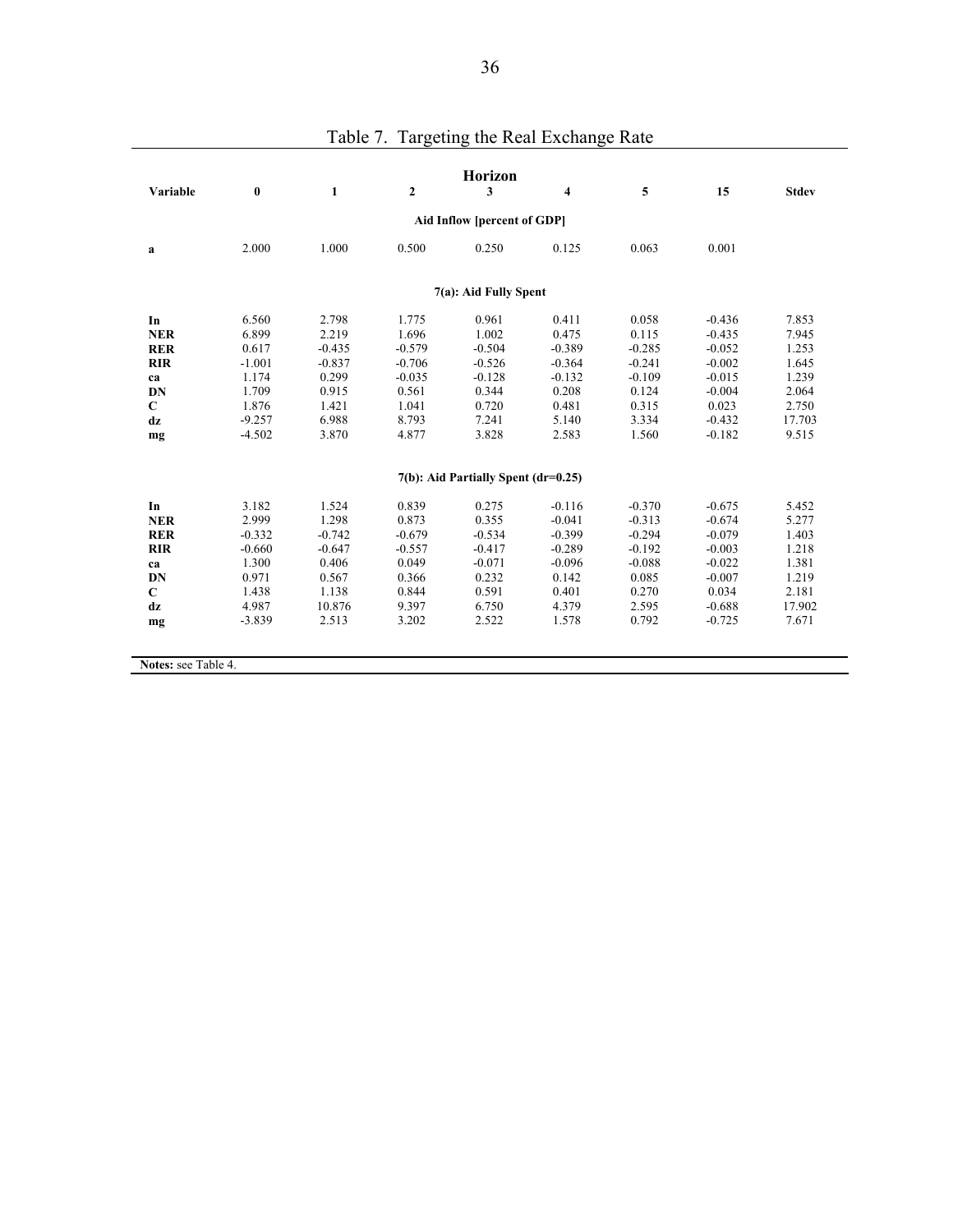|              |          |              |              | <b>Horizon</b>                       |                                                          |          |          |              |
|--------------|----------|--------------|--------------|--------------------------------------|----------------------------------------------------------|----------|----------|--------------|
| Variable     | $\bf{0}$ | $\mathbf{1}$ | $\mathbf{2}$ | 3                                    | 4                                                        | 5        | 15       | <b>Stdev</b> |
|              |          |              |              | Aid Inflow [percent of GDP]          |                                                          |          |          |              |
| a            | 2.000    | 1.000        | 0.500        | 0.250                                | 0.125                                                    | 0.063    | 0.001    |              |
|              |          |              |              | Table 8(a): Aid Fully Spent [dr=0.0] |                                                          |          |          |              |
|              |          |              |              |                                      | 1. Float with fiscal smoothing [c.f. Table 4(a) panel 1] |          |          |              |
| In           | $-2.527$ | 2.190        | 1.715        | 0.971                                | 0.442                                                    | 0.141    | $-0.008$ | 3.912        |
| <b>NER</b>   | $-4.604$ | 3.004        | 2.105        | 1.171                                | 0.586                                                    | 0.264    | $-0.003$ | 6.037        |
| <b>RER</b>   | $-3.776$ | $-2.296$     | $-1.588$     | $-1.225$                             | $-0.963$                                                 | $-0.739$ | $-0.013$ | 5.061        |
| <b>RIR</b>   | 1.438    | 0.018        | $-0.575$     | $-0.644$                             | $-0.529$                                                 | $-0.384$ | $-0.003$ | 1.833        |
| ca           | 1.390    | 0.207        | $-0.238$     | $-0.335$                             | $-0.302$                                                 | $-0.233$ | $-0.003$ | 1.530        |
| DN           | $-1.098$ | 0.030        | 0.334        | 0.284                                | 0.168                                                    | 0.076    | $-0.003$ | 1.197        |
| $\mathbf C$  | 0.634    | 1.287        | 1.296        | 1.034                                | 0.742                                                    | 0.501    | 0.004    | 2.405        |
| dz           | 0.000    | 0.000        | 0.000        | 0.000                                | 0.000                                                    | 0.000    | 0.000    | 0.000        |
| $\mathbf{s}$ | 1.000    | 1.000        | 0.750        | 0.500                                | 0.312                                                    | 0.187    | 0.000    | 1.721        |
| dW           | 25.000   | 0.000        | $-6.250$     | $-6.250$                             | $-4.688$                                                 | $-3.125$ | $-0.011$ | 27.217       |
|              |          |              |              |                                      | 2. Crawl with fiscal smoothing [c.f. Table 4(a) panel 2] |          |          |              |
| In           | $-0.574$ | 0.225        | 0.249        | 0.115                                | $-0.002$                                                 | $-0.067$ | $-0.014$ | 0.707        |
| <b>NER</b>   | $-1.666$ | 0.192        | 0.398        | 0.299                                | 0.177                                                    | 0.091    | $-0.009$ | 1.765        |
| <b>RER</b>   | $-1.986$ | $-2.045$     | $-1.773$     | $-1.438$                             | $-1.112$                                                 | $-0.826$ | $-0.013$ | 3.990        |
| <b>RIR</b>   | $-0.107$ | $-0.307$     | $-0.497$     | $-0.509$                             | $-0.427$                                                 | $-0.322$ | $-0.004$ | 0.995        |
| ca           | 1.235    | 0.252        | $-0.160$     | $-0.276$                             | $-0.266$                                                 | $-0.214$ | $-0.003$ | 1.361        |
| DN           | 0.157    | 0.095        | 0.101        | 0.067                                | 0.026                                                    | $-0.004$ | $-0.002$ | 0.226        |
| $\mathbf C$  | 1.284    | 1.235        | 1.096        | 0.870                                | 0.638                                                    | 0.444    | 0.005    | 2.427        |
| dz           | 22.717   | $-3.754$     | $-6.378$     | $-4.705$                             | $-2.810$                                                 | $-1.494$ | 0.003    | 24.571       |
| S            | 1.000    | 1.000        | 0.750        | 0.500                                | 0.312                                                    | 0.187    | 0.000    | 1.721        |
| dW           | 25.000   | 0.000        | $-6.250$     | $-6.250$                             | $-4.688$                                                 | $-3.125$ | $-0.011$ | 27.217       |

# Table 8. Fiscal Smoothing in Post-Stabilization Economies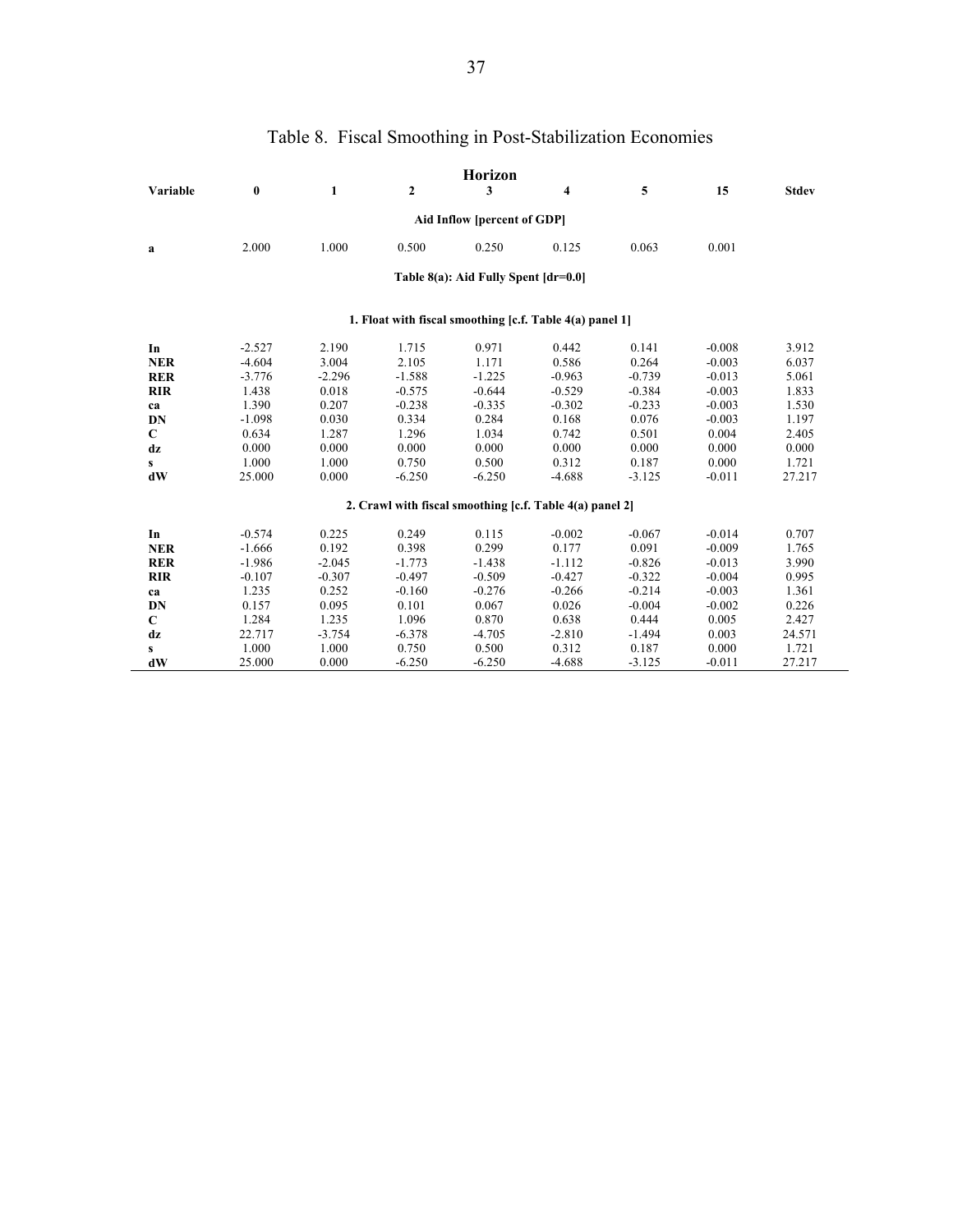|                                                                  | Horizon         |                |                   |                   |                                                             |                   |                   |                 |
|------------------------------------------------------------------|-----------------|----------------|-------------------|-------------------|-------------------------------------------------------------|-------------------|-------------------|-----------------|
| Variable                                                         | $\bf{0}$        | $\mathbf{1}$   | $\mathbf{2}$      | 3                 | $\overline{4}$                                              | 5                 | 15                | <b>Stdev</b>    |
| Aid Inflow [Percent of GDP]                                      |                 |                |                   |                   |                                                             |                   |                   |                 |
|                                                                  |                 |                |                   |                   |                                                             |                   |                   |                 |
| $\bf{a}$                                                         | 2.000           | 1.000          | 0.500             | 0.250             | 0.125                                                       | 0.063             | 0.001             |                 |
|                                                                  |                 |                |                   |                   | Table 8(b): Aid Not Fully Spent, Sticky Prices with dr=0.25 |                   |                   |                 |
|                                                                  |                 |                |                   |                   |                                                             |                   |                   |                 |
|                                                                  |                 |                |                   |                   | 1. Float with fiscal smoothing [c.f. Table 5(a) panel 1]    |                   |                   |                 |
| In                                                               | $-11.512$       | $-0.456$       | 0.023             | 0.003             | $-0.082$                                                    | $-0.131$          | $-0.007$          | 11.525          |
| <b>NER</b>                                                       | $-15.682$       | 1.436          | 0.891             | 0.467             | 0.207                                                       | 0.067             | $-0.003$          | 15.781          |
| <b>RER</b>                                                       | $-7.581$        | $-4.143$       | $-2.565$          | $-1.721$          | $-1.196$                                                    | $-0.835$          | $-0.012$          | 9.323           |
| <b>RIR</b>                                                       | 1.861           | 0.026          | $-0.505$          | $-0.549$          | $-0.444$                                                    | $-0.320$          | $-0.003$          | 2.098           |
| ca                                                               | 1.258           | 0.148          | $-0.226$          | $-0.299$          | $-0.263$                                                    | $-0.201$          | $-0.002$          | 1.375           |
| DN                                                               | $-3.003$        | $-0.903$       | $-0.231$          | $-0.054$          | $-0.025$                                                    | $-0.029$          | $-0.002$          | 3.145           |
| C                                                                | 0.239           | 1.085          | 1.097             | 0.867             | 0.618                                                       | 0.416             | 0.003             | 1.966           |
| dz                                                               | 0.000           | 0.000          | 0.000             | 0.000             | 0.000                                                       | 0.000             | 0.000             | 0.000           |
| $\mathbf{s}$                                                     | 0.750           | 0.750          | 0.562             | 0.375             | 0.234                                                       | 0.141             | 0.000             | 1.291           |
| dW                                                               | 18.750          | $-0.000$       | $-4.688$          | $-4.688$          | $-3.516$                                                    | $-2.344$          | $-0.008$          | 20.412          |
|                                                                  |                 |                |                   |                   | 2. Crawl with fiscal smoothing [c.f. Table 5(a) panel 2]    |                   |                   |                 |
| In                                                               | $-1.263$        | $-0.286$       | $-0.098$          | $-0.104$          | $-0.140$                                                    | $-0.161$          | $-0.087$          | 1.730           |
| <b>NER</b>                                                       | $-2.258$        | $-0.269$       | 0.061             | 0.067             | 0.015                                                       | $-0.031$          | $-0.084$          | 2.520           |
| <b>RER</b>                                                       | $-1.809$        | $-1.779$       | $-1.490$          | $-1.178$          | $-0.896$                                                    | $-0.659$          | $-0.018$          | 3.423           |
| <b>RIR</b>                                                       | $-0.173$        | $-0.239$       | $-0.369$          | $-0.379$          | $-0.320$                                                    | $-0.242$          | $-0.003$          | 0.762           |
| ca                                                               | 1.377           | 0.416          | $-0.009$          | $-0.155$          | $-0.176$                                                    | $-0.151$          | $-0.005$          | 1.474           |
| DN                                                               | 0.021           | $-0.027$       | 0.011             | 0.012             | $-0.002$                                                    | $-0.015$          | $-0.002$          | 0.058           |
| С                                                                | 1.012           | 0.933          | 0.824             | 0.657             | 0.484                                                       | 0.339             | 0.008             | 1.858           |
| dz                                                               | 30.784          | 2.135          | $-2.476$          | $-2.440$          | $-1.603$                                                    | $-0.902$          | $-0.068$          | 31.128          |
| $\mathbf{s}$                                                     | 0.750           | 0.750          | 0.562             | 0.375             | 0.234                                                       | 0.141             | 0.000             | 1.291           |
| dW                                                               | 18.750          | 0.000          | $-4.688$          | $-4.688$          | $-3.516$                                                    | $-2.344$          | $-0.008$          | 20.412          |
| 3. Buffer+ Float with fiscal smoothing [c.f. Table 5(a) panel 3] |                 |                |                   |                   |                                                             |                   |                   |                 |
|                                                                  |                 |                |                   |                   |                                                             |                   |                   |                 |
| In                                                               | $-4.567$        | $-1.585$       | $-1.709$          | $-1.606$          | $-1.419$                                                    | $-1.219$          | $-0.418$          | 6.198           |
| <b>NER</b>                                                       | $-6.344$        | $-1.121$       | $-1.479$          | $-1.400$          | $-1.225$                                                    | $-1.050$          | $-0.413$          | 7.318           |
| <b>RER</b>                                                       | $-3.231$        | $-2.387$       | $-1.968$          | $-1.592$          | $-1.238$                                                    | $-0.930$          | $-0.066$          | 5.095           |
| <b>RIR</b>                                                       | 0.076           | $-0.536$       | $-0.571$          | $-0.469$          | $-0.348$                                                    | $-0.244$          | $-0.004$          | 1.033           |
| ca                                                               | 1.180           | 0.234          | $-0.118$          | $-0.215$          | $-0.211$                                                    | $-0.174$          | $-0.013$          | 1.273           |
| <b>DN</b>                                                        | $-0.446$        | $-0.065$       | $-0.077$          | $-0.120$          | $-0.135$                                                    | $-0.128$          | $-0.015$          | 0.539           |
| C                                                                | 1.180           | 1.215          | 0.971             | 0.712             | 0.499                                                       | 0.341             | 0.016             | 2.188           |
| dz                                                               | 31.250          | 4.688          | $-3.359$          | $-4.754$          | $-4.126$                                                    | $-3.138$          | $-0.545$          | 32.797          |
| $\mathbf{s}$<br>dW                                               | 0.750<br>18.750 | 0.750<br>0.000 | 0.562<br>$-4.688$ | 0.375<br>$-4.688$ | 0.234<br>$-3.516$                                           | 0.141<br>$-2.344$ | 0.000<br>$-0.008$ | 1.291<br>20.412 |
|                                                                  |                 |                |                   |                   |                                                             |                   |                   |                 |
| <b>Notes: see Table 4.</b>                                       |                 |                |                   |                   |                                                             |                   |                   |                 |

# Table 8. Fiscal Smoothing in Post-Stabilization Economies [contd]

**[1]** smoothing parameter = 0.50.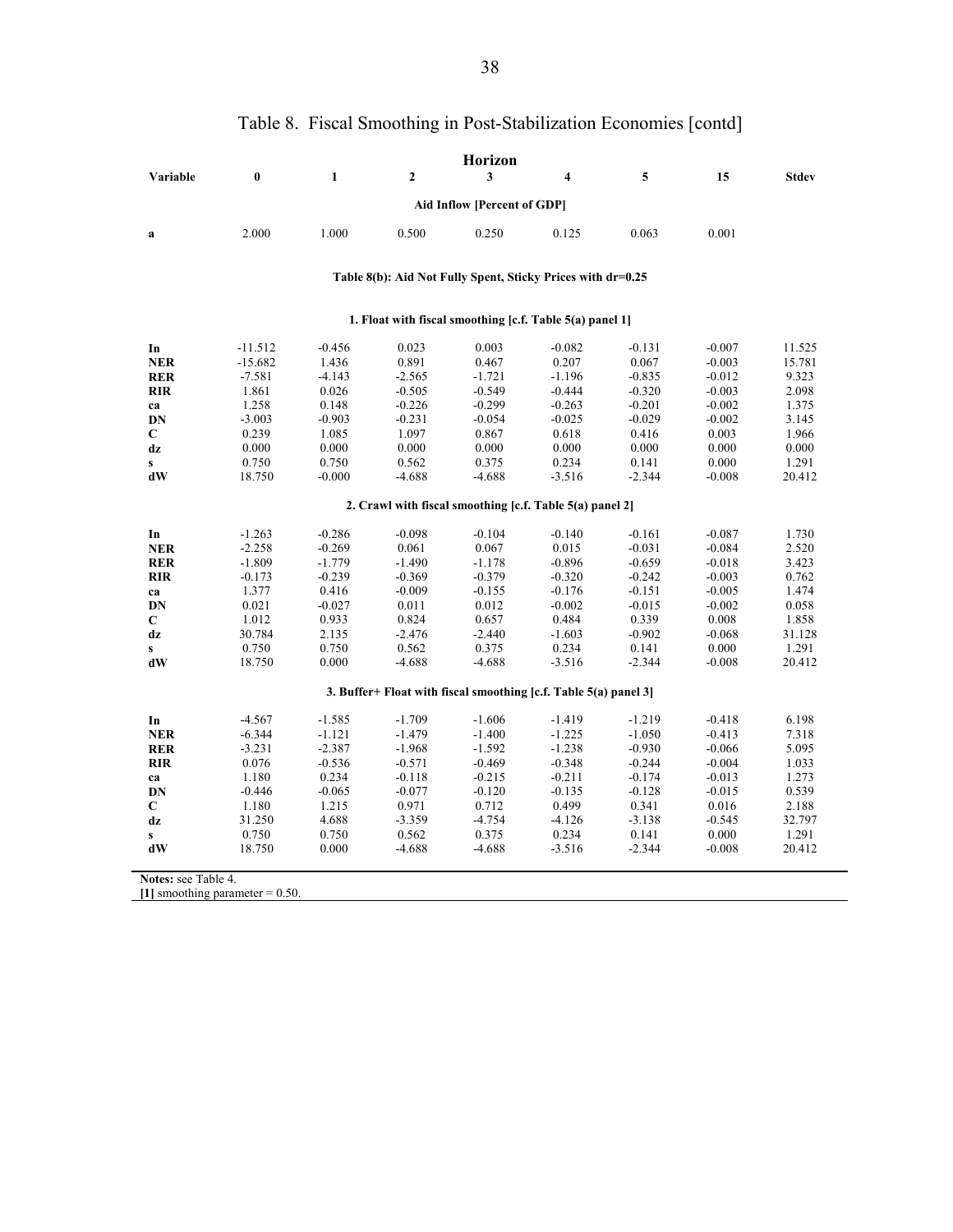#### **REFERENCES**

- Agenor, Pierre-Richard and Peter Montiel, 1999, *Development Macroeconomics* (Princeton University Press)
- Arellano, Cristina, Aleš Bulíř, Timothy Lane and Leslie Lipschitz (2005) "The Dynamic Implications of Foreign Aid" *IMF Working Paper* (05/119)
- Berg, Andrew, Shekhar Aiyar, Mumtaz Hussein, Shaun Roache, Tokhir Mirzoev and Amber Mahone (2007) "The Macroeconomics of Scaling Up Aid: Lessons from Recent Experience" *IMF Occasional Paper* 235
- Brownbridge, M. and E.Tumusiime-Mutebile, 2006, "Aid and Fiscal Deficits: Lessons from Uganda on the Implications for Macroeconomic Management and Fiscal Sustainability" *Development Policy Review,* Vol. 25(2),pp. 193-213.
- Buffie, Edward, 2003, "Tight Money, Interest Rates and Inflation in Sub-Saharan Africa," *Staff Papers*, International Monetary Fund, Vol 50(1), pp. 115-35.
- Buffie, Edward, Christopher Adam, Stephen O'Connell, and Catherine Pattillo, 2006a, "Riding the wave: monetary responses to aid surges in low-income countries" *CSAE Working Paper* 2006-04 (University of Oxford*)*
- Buffie, Edward Christopher Adam, Stephen O'Connell, and Catherine Pattillo, 2006b, "Fiscal Inertia, Donor Credibility and the Monetary Management of Aid Surges" (mimeo, University of Indiana).
- Buffie, Edward, Christopher Adam, Stephen O'Connell, and Catherine Pattillo, 2004, "Exchange Rate Policy and the Management of Official and Private Capital Inflows in Africa," *Staff Papers,* International Monetary Fund, Vol. 51 (Special Issue), pp. 126-160.
- Bulíř, Aleš and A. Javier. Hamann (2006), "Volatility of Development Aid: From the Frying Pan into the Fire?" *IMF Working Paper* 06/65.
- Calvo, Guillermo. A., Carmen. Reinhart, and Carlos. Vegh, 1995, "Targeting the Real Exchange Rate: Theory and Evidence," *Journal of Development Economics,*Vol. 47, pp. 97-133.
- Calvo, Guillermo A., 1983, "Staggered Prices in a Utility-Maximizing Framework," *Journal of Monetary Economics,* Vol. 12, pp. 383-98.
- Eifert, Benn and Alan Gelb, 2005 "Coping with Aid Volatility" *Finance and Development*  (September),
- Foster, Mick and Tony Killick, 2006 "The macroeconomics of doubling aid to Africa and the centrality of the supply side", *Policy Review,* Vol. 25(2), pp. 167-92